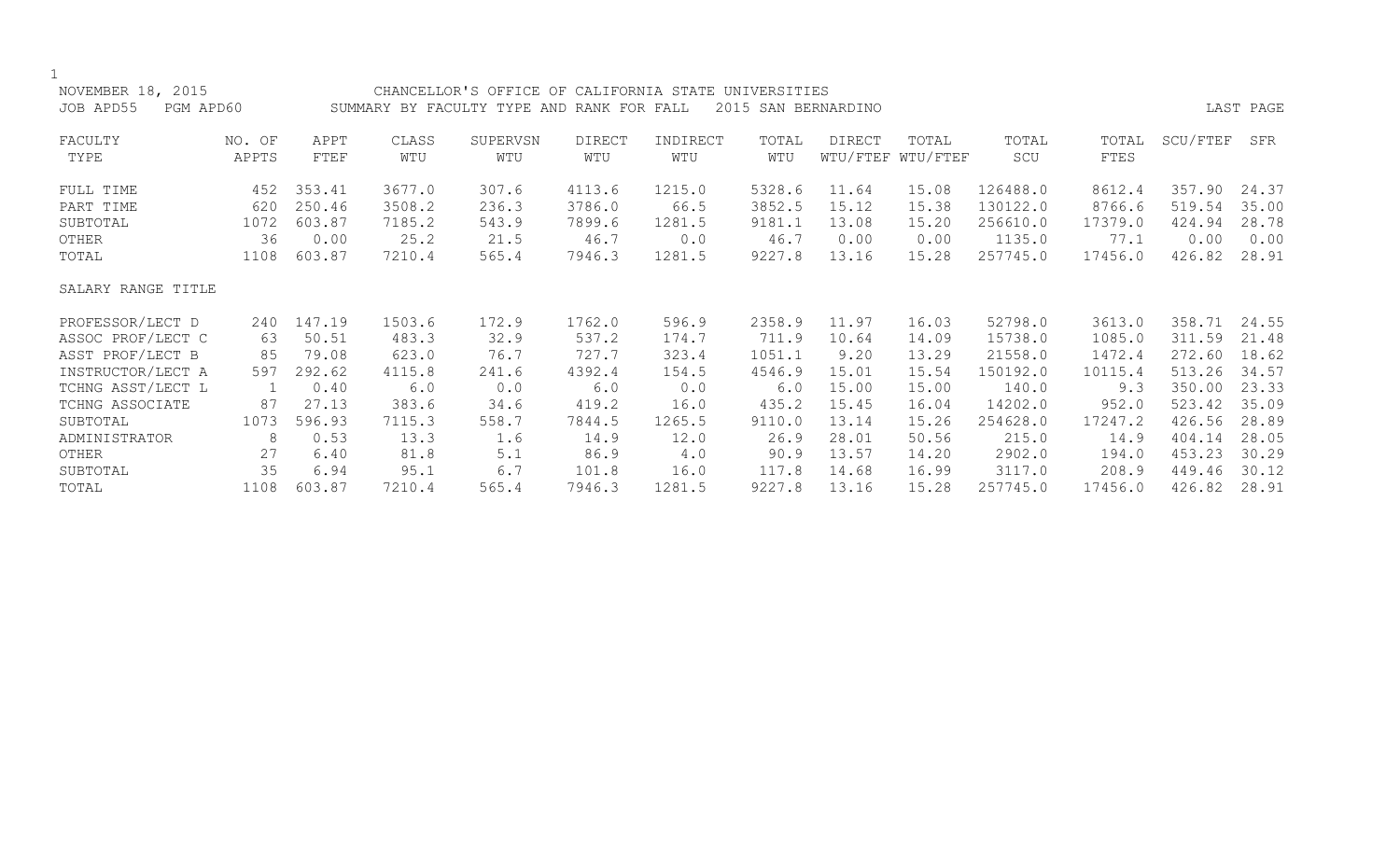| NOVEMBER 18, 2015<br>JOB APD55 | PGM APD60       |                      |                   | CHANCELLOR'S OFFICE OF CALIFORNIA STATE UNIVERSITIES<br>SUMMARY BY FACULTY TYPE AND RANK FOR FALL |                      |                                    |                   | 2015 SAN BERNARDINO  |                            |                      |                   | PAGE                 |                      |
|--------------------------------|-----------------|----------------------|-------------------|---------------------------------------------------------------------------------------------------|----------------------|------------------------------------|-------------------|----------------------|----------------------------|----------------------|-------------------|----------------------|----------------------|
| SCHOOL - 31 BEHAVIORAL/SOC SCI |                 |                      |                   |                                                                                                   |                      | DEPARTMENT - 113 AEROSPACE STUDIES |                   |                      |                            |                      |                   |                      |                      |
| FACULTY<br>TYPE                | NO. OF<br>APPTS | APPT<br>FTEF         | CLASS<br>WTU      | SUPERVSN<br>WTU                                                                                   | <b>DIRECT</b><br>WTU | INDIRECT<br>WTU                    | TOTAL<br>WTU      | <b>DIRECT</b>        | TOTAL<br>WTU/FTEF WTU/FTEF | TOTAL<br>SCU         | TOTAL<br>FTES     | SCU/FTEF             | SFR                  |
| OTHER<br>TOTAL                 | 3<br>3          | 0.00<br>0.00         | 0.0<br>0.0        | 0.0<br>0.0                                                                                        | 0.0<br>0.0           | 0.0<br>0.0                         | 0.0<br>0.0        | 0.00<br>0.00         | 0.00<br>0.00               | 62.0<br>62.0         | 4.1<br>4.1        | 0.00<br>0.00         | 0.00<br>0.00         |
| SALARY RANGE TITLE             |                 |                      |                   |                                                                                                   |                      |                                    |                   |                      |                            |                      |                   |                      |                      |
| OTHER<br>SUBTOTAL<br>TOTAL     |                 | 0.00<br>0.00<br>0.00 | 0.0<br>0.0<br>0.0 | 0.0<br>0.0<br>0.0                                                                                 | 0.0<br>0.0<br>0.0    | 0.0<br>0.0<br>0.0                  | 0.0<br>0.0<br>0.0 | 0.00<br>0.00<br>0.00 | 0.00<br>0.00<br>0.00       | 62.0<br>62.0<br>62.0 | 4.1<br>4.1<br>4.1 | 0.00<br>0.00<br>0.00 | 0.00<br>0.00<br>0.00 |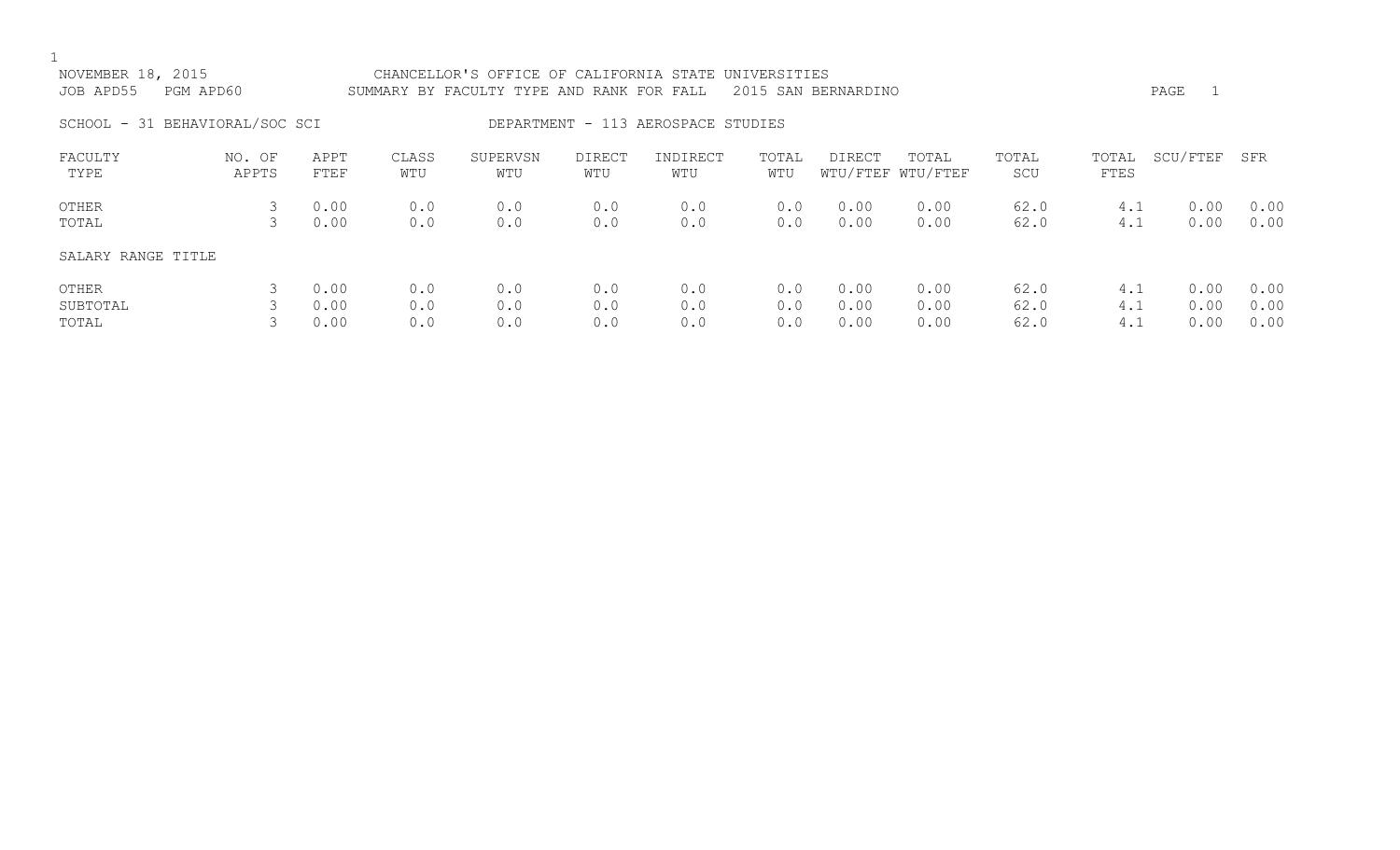# CHANCELLOR'S OFFICE OF CALIFORNIA STATE UNIVERSITIES

JOB APD55 PGM APD60 SUMMARY BY FACULTY TYPE AND RANK FOR FALL 2015 SAN BERNARDINO PAGE 2 SCHOOL - 31 BEHAVIORAL/SOC SCI DEPARTMENT - 134 ANTHROPOLOGY FACULTY NO. OF APPT CLASS SUPERVSN DIRECT INDIRECT TOTAL DIRECT TOTAL TOTAL TOTAL SCU/FTEF SFR TYPE APPTS FTEF WTU WTU WTU WTU WTU WTU/FTEF WTU/FTEF SCU FTES FULL TIME 7 5.53 52.0 8.2 72.2 16.0 88.2 13.05 15.94 1678.0 114.2 303.33 20.64 PART TIME 3 1.34 28.0 0.0 28.0 0.0 28.0 20.97 20.97 3844.0 256.3 879.40 92.01 SUBTOTAL 10 6.87 80.0 8.2 100.2 16.0 116.2 14.59 16.92 5522.0 370.5 804.14 53.96

### SALARY RANGE TITLE

| PROFESSOR/LECT D  |    | 3.53 | 32.0 | 1.5 | 37.5  | 8.0  | 45.5  | 10.62 | 12.88 | 1206.0 |       | 81.2 341.45 22.99 |       |
|-------------------|----|------|------|-----|-------|------|-------|-------|-------|--------|-------|-------------------|-------|
| ASST PROF/LECT B  |    | 2.00 | 20.0 | 6.7 | 34.7  | 8.0  | 42.7  | 17.35 | 21.35 | 472.0  | 33.0  | 236.00            | 16.50 |
| INSTRUCTOR/LECT A |    | 1.34 | 28.0 | 0.0 | 28.0  | 0.0  | 28.0  | 20.97 | 20.97 | 3844.0 | 256.3 | 879.40 92.01      |       |
| SUBTOTAL          | 10 | 6.87 | 80.0 | 8.2 | 100.2 | 16.0 | 116.2 | 14.59 | 16.92 | 5522.0 | 370.5 | 804.14            | 53.96 |
| TOTAL             |    | 6.87 | 80.0 |     | 100.2 | 16.0 | 116.2 | 14.59 | 16.92 | 5522.0 | 370.5 | 804.14            | 53.96 |

TOTAL 10 6.87 80.0 8.2 100.2 16.0 116.2 14.59 16.92 5522.0 370.5 804.14 53.96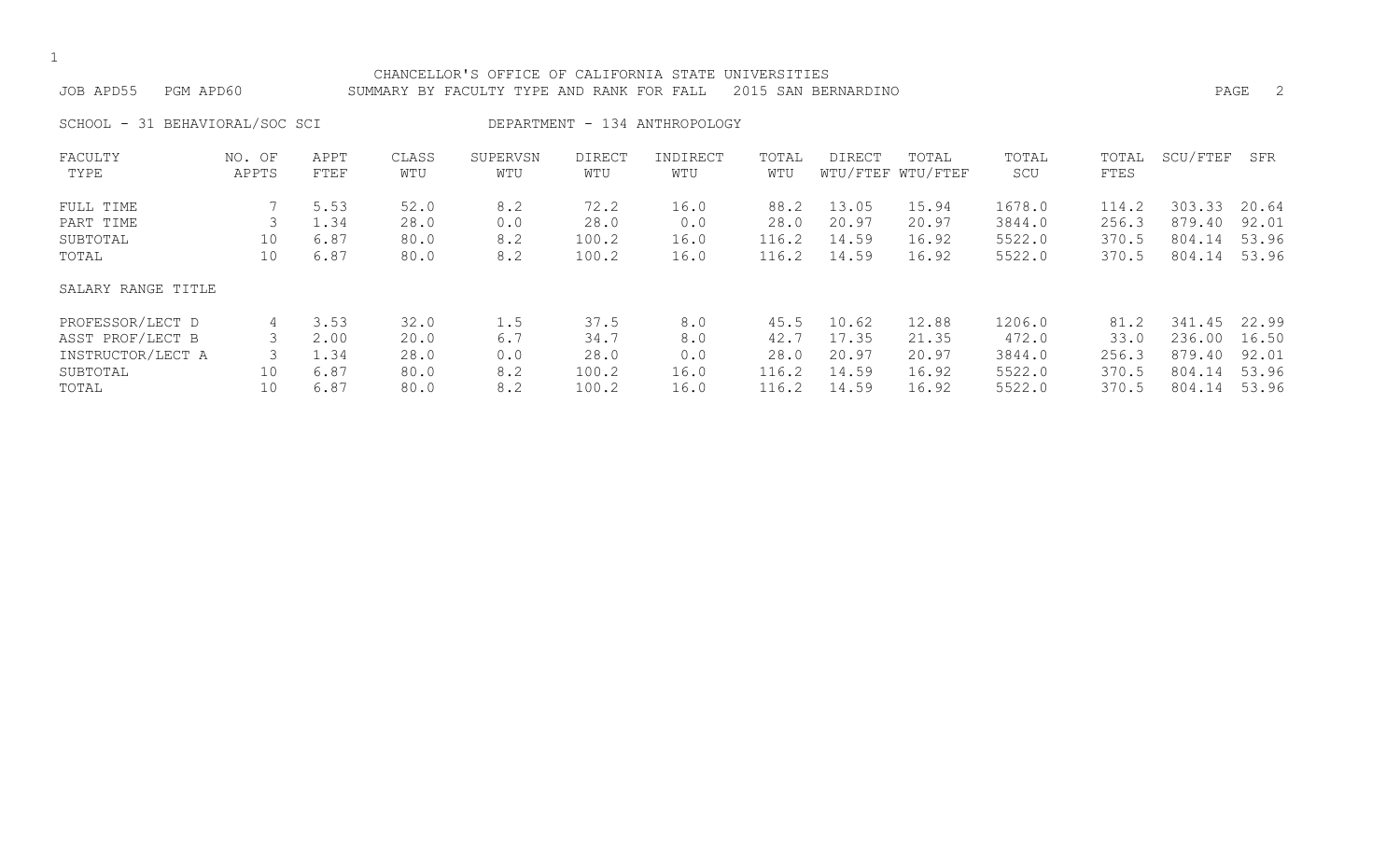#### CHANCELLOR'S OFFICE OF CALIFORNIA STATE UNIVERSITIES JOB APD55 PGM APD60 SUMMARY BY FACULTY TYPE AND RANK FOR FALL 2015 SAN BERNARDINO PAGE 3

SCHOOL - 31 BEHAVIORAL/SOC SCI DEPARTMENT - 197 CRIMINOLOGY

| FACULTY            | NO. OF | APPT  | CLASS | SUPERVSN | <b>DIRECT</b> | INDIRECT | TOTAL | <b>DIRECT</b> | TOTAL             | TOTAL  | TOTAL | SCU/FTEF | SFR   |
|--------------------|--------|-------|-------|----------|---------------|----------|-------|---------------|-------------------|--------|-------|----------|-------|
| TYPE               | APPTS  | FTEF  | WTU   | WTU      | WTU           | WTU      | WTU   |               | WTU/FTEF WTU/FTEF | SCU    | FTES  |          |       |
| FULL TIME          | 12     | 11.59 | 96.0  | 5.4      | 101.4         | 46.0     | 147.4 | 8.75          | 12.71             | 4076.0 | 273.2 | 351.59   | 23.56 |
| PART TIME          |        | 2.67  | 40.0  | 0.0      | 40.0          | 0.0      | 40.0  | 14.98         | 14.98             | 2096.0 | 139.7 | 785.02   | 52.33 |
| SUBTOTAL           | 19     | 14.26 | 136.0 | 5.4      | 141.4         | 46.0     | 187.4 | 9.91          | 13.14             | 6172.0 | 412.9 | 432.73   | 28.95 |
| OTHER              | 2      | 0.00  | 0.0   | 0.0      | 0.0           | 0.0      | 0.0   | 0.00          | 0.00              | 0.0    | 0.0   | 0.00     | 0.00  |
| TOTAL              | 21     | 14.26 | 136.0 | 5.4      | 141.4         | 46.0     | 187.4 | 9.91          | 13.14             | 6172.0 | 412.9 | 432.73   | 28.95 |
| SALARY RANGE TITLE |        |       |       |          |               |          |       |               |                   |        |       |          |       |
| PROFESSOR/LECT D   | 4      | 3.67  | 36.0  | 1.8      | 37.8          | 12.0     | 49.8  | 10.31         | 13.58             | 1642.0 | 110.3 | 447.78   | 30.07 |
| ASSOC PROF/LECT C  | 2      | 2.00  | 16.0  | 0.8      | 16.8          | 8.0      | 24.8  | 8.40          | 12.39             | 560.0  | 37.5  | 279.86   | 18.76 |
| ASST PROF/LECT B   | 5      | 4.93  | 36.0  | 2.8      | 38.8          | 22.0     | 60.8  | 7.88          | 12.35             | 1788.0 | 119.3 | 363.05   | 24.23 |
| INSTRUCTOR/LECT A  |        | 2.67  | 40.0  | 0.0      | 40.0          | 0.0      | 40.0  | 14.98         | 14.98             | 2096.0 | 139.7 | 785.02   | 52.33 |
| SUBTOTAL           | 18     | 13.26 | 128.0 | 5.4      | 133.4         | 42.0     | 175.4 | 10.06         | 13.22             | 6086.0 | 406.9 | 458.87   | 30.68 |
| ADMINISTRATOR      |        | 0.00  | 0.0   | 0.0      | 0.0           | 0.0      | 0.0   | 0.00          | 0.00              | 0.0    | 0.0   | 0.00     | 0.00  |
| OTHER              |        | 1.00  | 8.0   | 0.0      | 8.0           | 4.0      | 12.0  | 8.00          | 12.00             | 86.0   | 6.0   | 86.00    | 6.03  |
| SUBTOTAL           |        | 1.00  | 8.0   | 0.0      | 8.0           | 4.0      | 12.0  | 8.00          | 12.00             | 86.0   | 6.0   | 86.00    | 6.03  |
| TOTAL              | 21     | 14.26 | 136.0 | 5.4      | 141.4         | 46.0     | 187.4 | 9.91          | 13.14             | 6172.0 | 412.9 | 432.73   | 28.95 |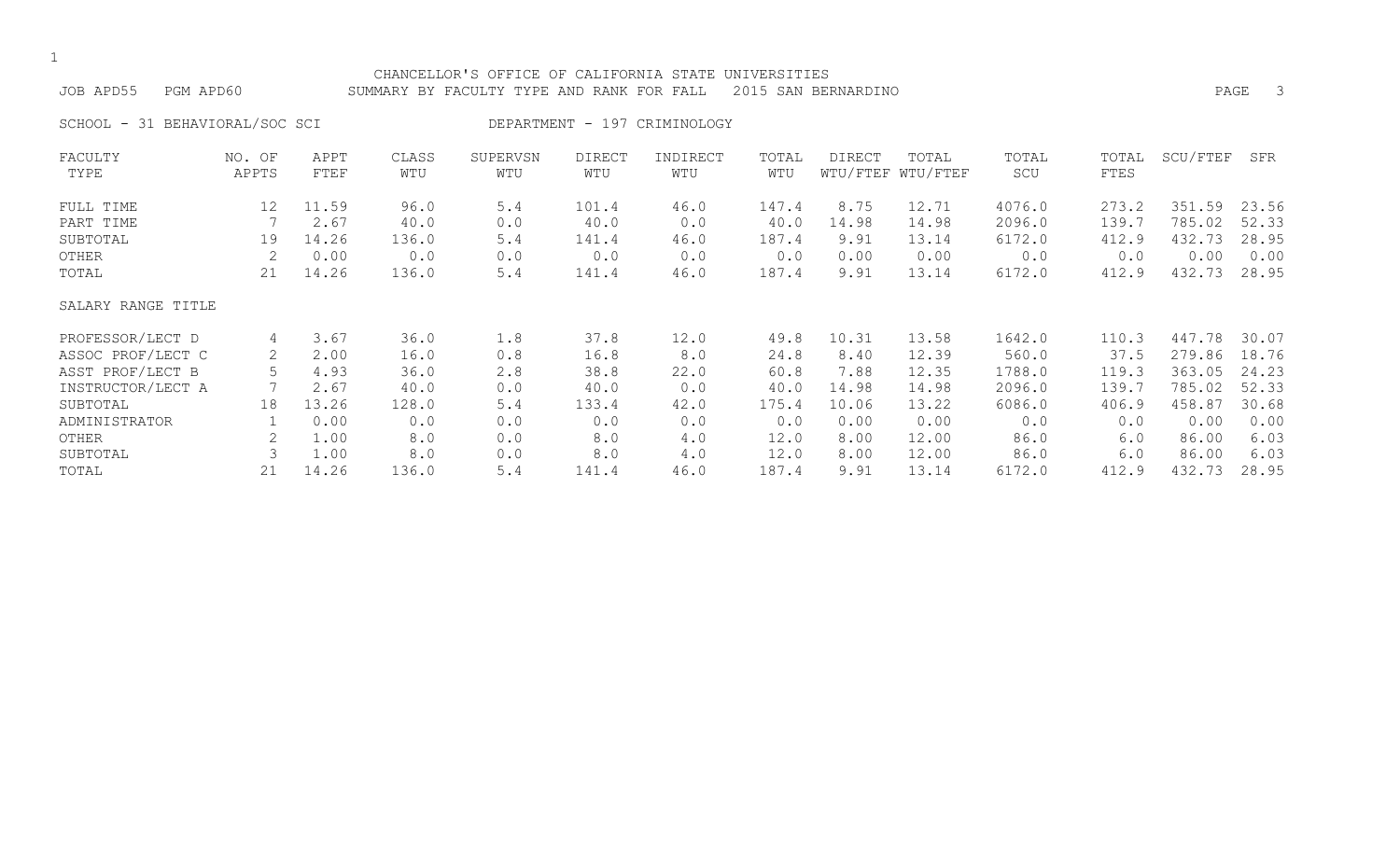|                                |                 |              |              | CHANCELLOR'S OFFICE OF CALIFORNIA STATE   |                            |                 | UNIVERSITIES |                     |                            |              |               |          |           |
|--------------------------------|-----------------|--------------|--------------|-------------------------------------------|----------------------------|-----------------|--------------|---------------------|----------------------------|--------------|---------------|----------|-----------|
| JOB APD55<br>PGM APD60         |                 |              |              | SUMMARY BY FACULTY TYPE AND RANK FOR FALL |                            |                 |              | 2015 SAN BERNARDINO |                            |              |               |          | PAGE<br>4 |
| SCHOOL - 31 BEHAVIORAL/SOC SCI |                 |              |              |                                           | DEPARTMENT - 235 ECONOMICS |                 |              |                     |                            |              |               |          |           |
| FACULTY<br>TYPE                | NO. OF<br>APPTS | APPT<br>FTEF | CLASS<br>WTU | SUPERVSN<br>WTU                           | <b>DIRECT</b><br>WTU       | INDIRECT<br>WTU | TOTAL<br>WTU | DIRECT              | TOTAL<br>WTU/FTEF WTU/FTEF | TOTAL<br>SCU | TOTAL<br>FTES | SCU/FTEF | SFR       |
| FULL TIME                      | 6               | 5.25         | 44.0         | 1.6                                       | 45.6                       | 20.0            | 65.6         | 8.69                | 12.50                      | 1736.0       | 117.3         | 330.92   | 22.35     |
| PART TIME                      | 6               | 2.64         | 36.0         | 0.0                                       | 36.0                       | 2.0             | 38.0         | 13.66               | 14.42                      | 2796.0       | 186.4         | 60.70    | 70.71     |
| SUBTOTAL                       | 12              | 7.88         | 80.0         | 1.6                                       | 81.6                       | 22.0            | 103.6        | 10.35               | 13.14                      | 4532.0       | 303.7         | 574.98   | 38.53     |
| TOTAL                          | 12              | 7.88         | 80.0         | 1.6                                       | 81.6                       | 22.0            | 103.6        | 10.35               | 13.14                      | 4532.0       | 303.7         | 574.98   | 38.53     |
| SALARY RANGE TITLE             |                 |              |              |                                           |                            |                 |              |                     |                            |              |               |          |           |
| PROFESSOR/LECT D               | 6               | 4.75         | 40.0         | 1.6                                       | 41.6                       | 18.0            | 59.6         | 8.77                | 12.56                      | 1836.0       | 123.8         | 386.85   | 26.09     |
| ASST PROF/LECT B               |                 | 1.00         | 8.0          | 0.0                                       | 8.0                        | 4.0             | 12.0         | 8.00                | 12.00                      | 388.0        | 26.0          | 388.00   | 26.00     |
| INSTRUCTOR/LECT A              |                 | 2.14         | 32.0         | 0.0                                       | 32.0                       | 0.0             | 32.0         | 14.98               | 14.98                      | 2308.0       | 153.9         | 80.52    | 72.04     |
| SUBTOTAL                       | 12              | 7.88         | 80.0         | 1.6                                       | 81.6                       | 22.0            | 103.6        | 10.35               | 13.14                      | 4532.0       | 303.7         | 574.98   | 38.53     |
| TOTAL                          | 12              | 7.88         | 80.0         | 1.6                                       | 81.6                       | 22.0            | 103.6        | 10.35               | 13.14                      | 4532.0       | 303.7         | 574.98   | 38.53     |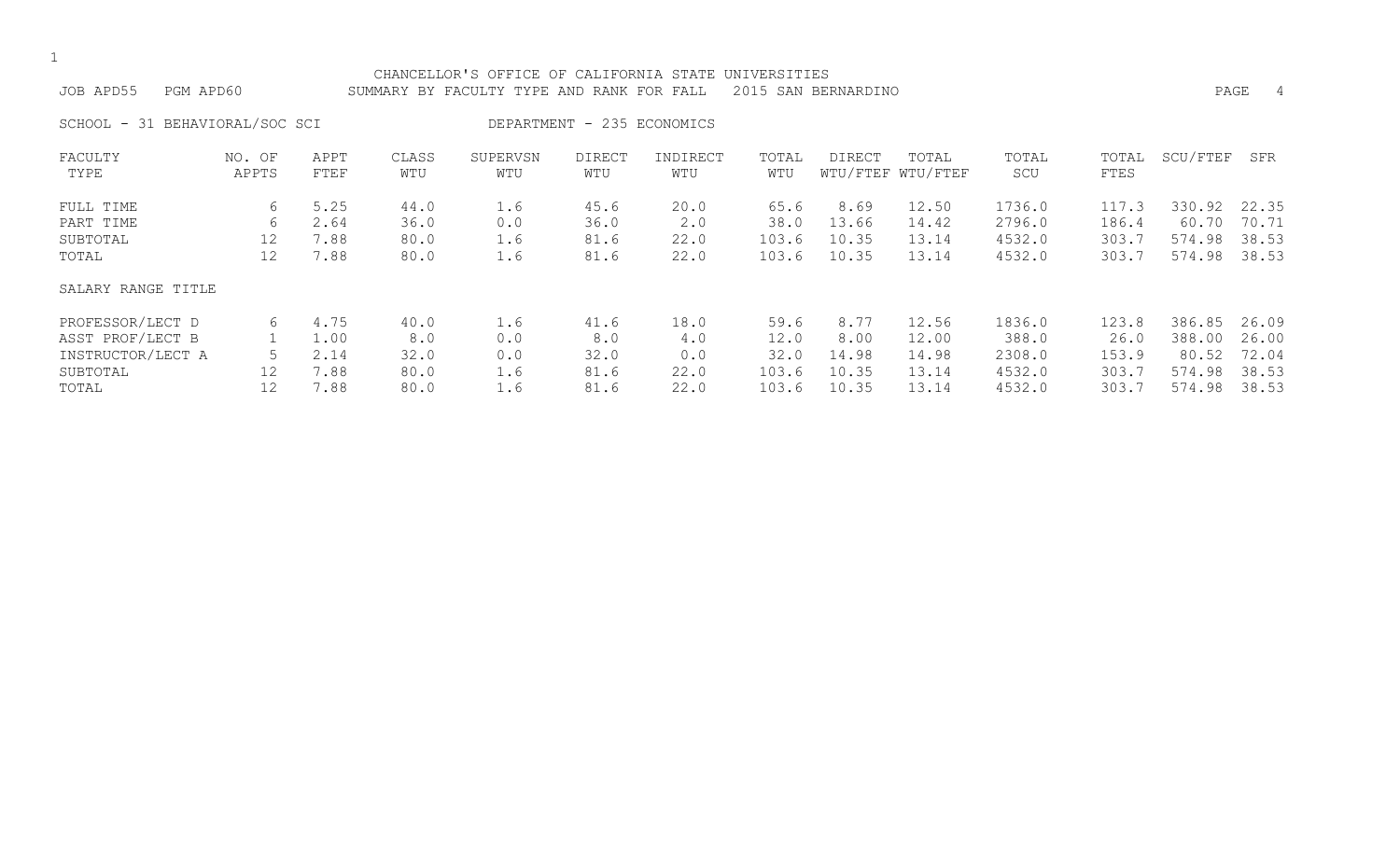|  | ۰.  |
|--|-----|
|  | . . |

| JOB APD55         | PGM APD60                      |              |               | CHANCELLOR'S OFFICE OF CALIFORNIA STATE UNIVERSITIES<br>SUMMARY BY FACULTY TYPE AND RANK FOR FALL 2015 SAN BERNARDINO |        |                                 |                      |        |                                        |               |      | PAGE               |  |
|-------------------|--------------------------------|--------------|---------------|-----------------------------------------------------------------------------------------------------------------------|--------|---------------------------------|----------------------|--------|----------------------------------------|---------------|------|--------------------|--|
|                   | SCHOOL - 31 BEHAVIORAL/SOC SCI |              |               |                                                                                                                       |        | DEPARTMENT - 258 ETHNIC STUDIES |                      |        |                                        |               |      |                    |  |
| FACULTY<br>TY PF. | NO. OF<br>ΔΡΡTΚ                | APPT<br>卫里里耳 | CLASS<br>MTTT | SUPERVSN<br><b>MTIT</b>                                                                                               | DIRECT | INDIRECT<br><b>MTTT</b>         | TOTAL<br><b>MTTT</b> | DIRECT | TOTAL<br>את האחים/ היהוד האחים/ היהודי | TOTAL<br>STTI | FTFS | TOTAL SCU/FTEF SFR |  |

| TYPE               | APPTS | FTEF | WTU | WTU | WTU | WTU | WTU |       | WTU/FTEF WTU/FTEF | SCU   | FTES |              |       |
|--------------------|-------|------|-----|-----|-----|-----|-----|-------|-------------------|-------|------|--------------|-------|
| PART TIME          |       | 0.60 | 8.0 | 0.7 | 8.7 | 0.0 | 8.7 | 14.50 | 14.50             | 364.0 | 24.3 | 606.67       | 40.45 |
| SUBTOTAL           |       | 0.60 | 8.0 | 0.7 | 8.7 | 0.0 | 8.7 | 14.50 | 14.50             | 364.0 | 24.3 | 606.67       | 40.45 |
| TOTAL              |       | 0.60 | 8.0 | 0.7 | 8.7 | 0.0 | 8.7 | 14.50 | 14.50             | 364.0 | 24.3 | 606.67       | 40.45 |
| SALARY RANGE TITLE |       |      |     |     |     |     |     |       |                   |       |      |              |       |
| INSTRUCTOR/LECT A  |       | 0.60 | 8.0 | 0.7 | 8.7 | 0.0 | 8.7 | 14.50 | 14.50             | 364.0 | 24.3 | 606.67 40.45 |       |
| SUBTOTAL           |       | 0.60 | 8.0 | 0.7 | 8.7 | 0.0 | 8.7 | 14.50 | 14.50             | 364.0 | 24.3 | 606.67       | 40.45 |
| TOTAL              |       | 0.60 | 8.0 | 0.7 | 8.7 | 0.0 | 8.7 | 14.50 | 14.50             | 364.0 | 24.3 | 606.67       | 40.45 |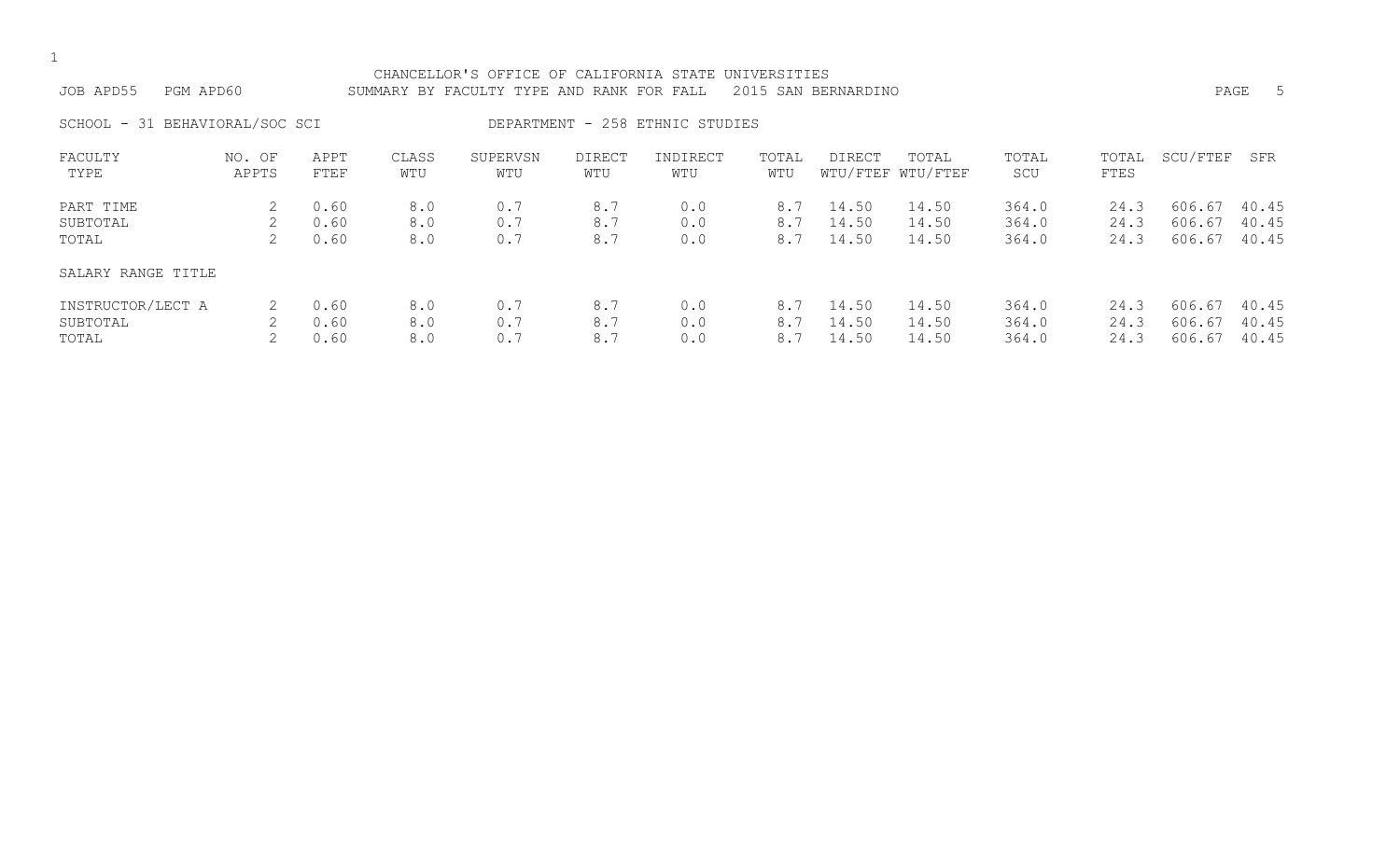| CHANCELLOR'S OFFICE OF CALIFORNIA STATE UNIVERSITIES<br>JOB APD55<br>PGM APD60<br>2015 SAN BERNARDINO<br>SUMMARY BY FACULTY TYPE AND RANK FOR FALL |                 |              |              |                 |                            |                 |              |        |                            |              |               | PAGE     | 6     |
|----------------------------------------------------------------------------------------------------------------------------------------------------|-----------------|--------------|--------------|-----------------|----------------------------|-----------------|--------------|--------|----------------------------|--------------|---------------|----------|-------|
| SCHOOL - 31 BEHAVIORAL/SOC SCI                                                                                                                     |                 |              |              |                 | DEPARTMENT - 305 GEOGRAPHY |                 |              |        |                            |              |               |          |       |
| FACULTY<br>TYPE                                                                                                                                    | NO. OF<br>APPTS | APPT<br>FTEF | CLASS<br>WTU | SUPERVSN<br>WTU | <b>DIRECT</b><br>WTU       | INDIRECT<br>WTU | TOTAL<br>WTU | DIRECT | TOTAL<br>WTU/FTEF WTU/FTEF | TOTAL<br>SCU | TOTAL<br>FTES | SCU/FTEF | SFR   |
| FULL TIME                                                                                                                                          |                 | 3.92         | 62.0         | 1.3             | 63.3                       | 20.0            | 83.3         | 16.16  | 21.27                      | 3953.0       | 264.7         | 9.19     | 67.57 |
| PART TIME                                                                                                                                          | 2               | 1.30         | 16.0         | 0.0             | 16.0                       | 2.0             | 18.0         | 12.31  | 13.85                      | 791.0        | 52.8          | 608.46   | 40.62 |
| SUBTOTAL                                                                                                                                           | 9               | 5.22         | 78.0         | 1.3             | 79.3                       | 22.0            | 101.3        | 15.20  | 19.42                      | 4744.0       | 317.5         | 909.33   | 60.85 |
| TOTAL                                                                                                                                              | 9               | 5.22         | 78.0         | 1.3             | 79.3                       | 22.0            | 101.3        | 15.20  | 19.42                      | 4744.0       | 317.5         | 909.33   | 60.85 |
| SALARY RANGE TITLE                                                                                                                                 |                 |              |              |                 |                            |                 |              |        |                            |              |               |          |       |
| PROFESSOR/LECT D                                                                                                                                   | 3               | 0.83         | 10.0         | 0.0             | 10.0                       | 14.0            | 24.0         | 12.00  | 28.81                      | 186.0        | 12.4          | 223.29   | 14.89 |
| ASSOC PROF/LECT C                                                                                                                                  |                 | 2.00         | 16.0         | 0.3             | 16.3                       | 8.0             | 24.3         | 8.15   | 12.15                      | 327.0        | 22.3          | 163.50   | 11.17 |
| ASST PROF/LECT B                                                                                                                                   |                 | 1.00         | 12.0         | 1.0             | 13.0                       | 0.0             | 13.0         | 12.99  | 12.99                      | 248.0        | 16.6          | 247.75   | 16.58 |
| INSTRUCTOR/LECT A                                                                                                                                  |                 | 1.05         | 28.0         | 0.0             | 28.0                       | 0.0             | 28.0         | 26.67  | 26.67                      | 2811.0       | 187.5         | 677.14   | 78.53 |
| TCHNG ASSOCIATE                                                                                                                                    |                 | 0.33         | 12.0         | 0.0             | 12.0                       | 0.0             | 12.0         | 36.04  | 36.04                      | 1172.0       | 78.7          | 519.52   | 36.25 |
| SUBTOTAL                                                                                                                                           | 9               | 5.22         | 78.0         | 1.3             | 79.3                       | 22.0            | 101.3        | 15.20  | 19.42                      | 4744.0       | 317.5         | 909.33   | 60.85 |
| TOTAL                                                                                                                                              | 9               | 5.22         | 78.0         | 1.3             | 79.3                       | 22.0            | 101.3        | 15.20  | 19.42                      | 4744.0       | 317.5         | 909.33   | 60.85 |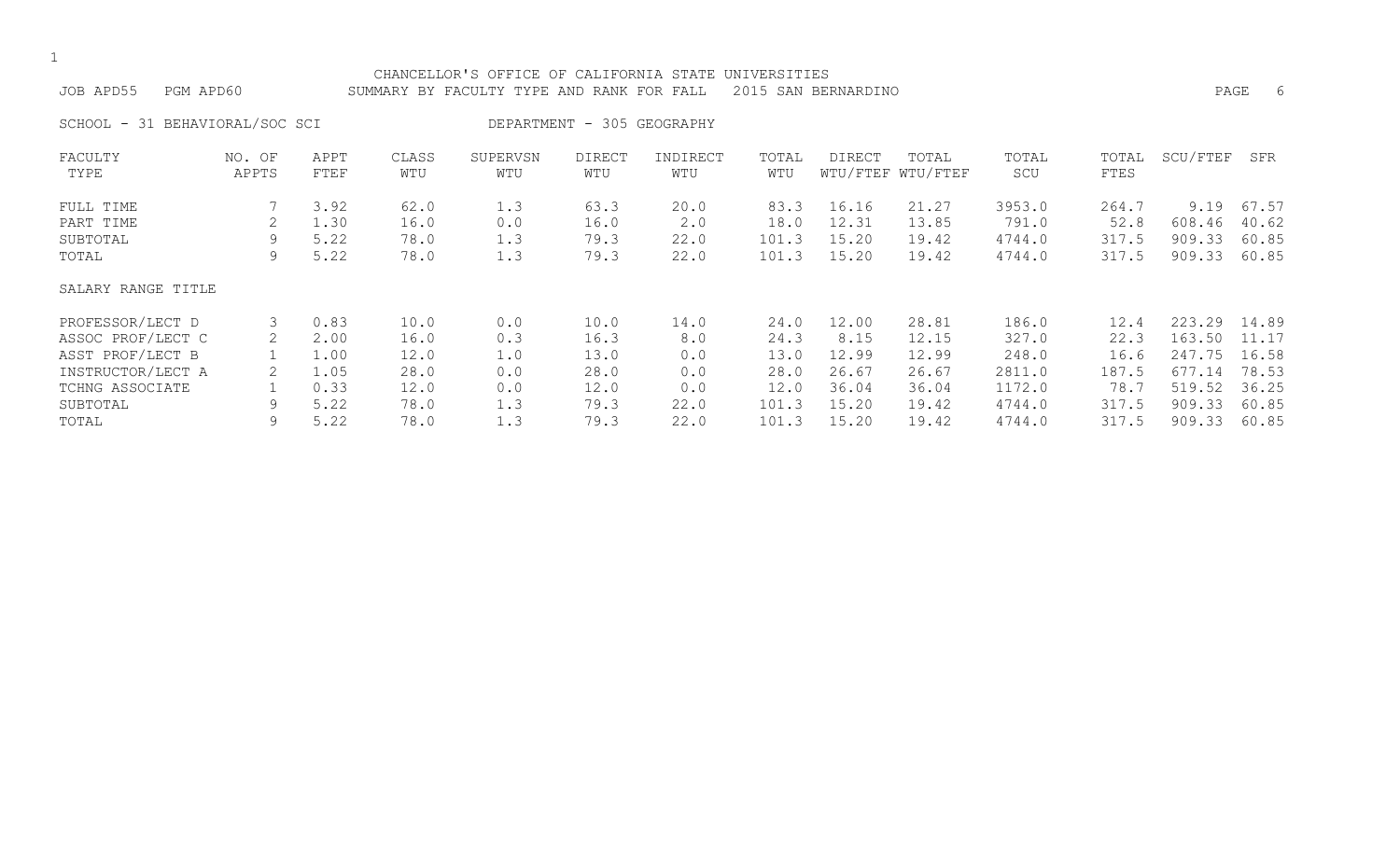| CHANCELLOR'S OFFICE OF CALIFORNIA STATE<br>UNIVERSITIES<br>JOB APD55<br>2015<br>PAGE<br>PGM APD60<br>SUMMARY BY FACULTY TYPE AND RANK FOR<br>SAN BERNARDINO<br>FALL |                          |                                                                |                                                              |                                                              |                                                              |                                                           |                                                              |                                                                     |                                                                      |                                                                        |                                                               |                                                                              |                                                                     |
|---------------------------------------------------------------------------------------------------------------------------------------------------------------------|--------------------------|----------------------------------------------------------------|--------------------------------------------------------------|--------------------------------------------------------------|--------------------------------------------------------------|-----------------------------------------------------------|--------------------------------------------------------------|---------------------------------------------------------------------|----------------------------------------------------------------------|------------------------------------------------------------------------|---------------------------------------------------------------|------------------------------------------------------------------------------|---------------------------------------------------------------------|
| 31 BEHAVIORAL/SOC SCI<br>SCHOOL -                                                                                                                                   |                          |                                                                |                                                              |                                                              | DEPARTMENT - 348 HISTORY                                     |                                                           |                                                              |                                                                     |                                                                      |                                                                        |                                                               |                                                                              |                                                                     |
| FACULTY<br>TYPE                                                                                                                                                     | NO. OF<br>APPTS          | APPT<br>FTEF                                                   | CLASS<br>WTU                                                 | SUPERVSN<br>WTU                                              | <b>DIRECT</b><br>WTU                                         | INDIRECT<br>WTU                                           | TOTAL<br>WTU                                                 | DIRECT                                                              | TOTAL<br>WTU/FTEF WTU/FTEF                                           | TOTAL<br>SCU                                                           | TOTAL<br>FTES                                                 | SCU/FTEF                                                                     | SFR                                                                 |
| FULL TIME<br>PART TIME<br>SUBTOTAL<br>TOTAL                                                                                                                         | 11<br>13<br>24<br>24     | 7.18<br>5.07<br>12.26<br>12.26                                 | 48.0<br>76.0<br>124.0<br>124.0                               | 6.7<br>0.0<br>6.7<br>6.7                                     | 66.7<br>76.0<br>142.7<br>142.7                               | 64.0<br>0.0<br>64.0<br>64.0                               | 130.7<br>76.0<br>206.7<br>206.7                              | 9.29<br>14.98<br>11.64<br>11.64                                     | 18.20<br>14.98<br>16.87<br>16.87                                     | 2021.0<br>6304.0<br>8325.0<br>8325.0                                   | 135.4<br>420.5<br>556.0<br>556.0                              | 281.36<br>242.66<br>679.26<br>679.26                                         | 18.85<br>82.90<br>45.36<br>45.36                                    |
| SALARY RANGE TITLE                                                                                                                                                  |                          |                                                                |                                                              |                                                              |                                                              |                                                           |                                                              |                                                                     |                                                                      |                                                                        |                                                               |                                                                              |                                                                     |
| PROFESSOR/LECT D<br>ASSOC PROF/LECT C<br>ASST PROF/LECT B<br>INSTRUCTOR/LECT A<br>SUBTOTAL<br>OTHER<br>SUBTOTAL<br>TOTAL                                            | 5<br>4<br>11<br>23<br>24 | 3.20<br>2.52<br>2.00<br>4.27<br>11.99<br>0.27<br>0.27<br>12.26 | 28.0<br>16.0<br>12.0<br>64.0<br>120.0<br>4.0<br>4.0<br>124.0 | 0.0<br>4.7<br>$2 \cdot 0$<br>0.0<br>6.7<br>0.0<br>0.0<br>6.7 | 32.0<br>28.7<br>14.0<br>64.0<br>138.7<br>4.0<br>4.0<br>142.7 | 20.0<br>28.0<br>16.0<br>0.0<br>64.0<br>0.0<br>0.0<br>64.0 | 52.0<br>56.7<br>30.0<br>64.0<br>202.7<br>4.0<br>4.0<br>206.7 | 10.00<br>11.41<br>7.00<br>14.98<br>11.57<br>14.98<br>14.98<br>11.64 | 16.24<br>22.54<br>15.00<br>14.98<br>16.91<br>14.98<br>14.98<br>16.87 | 1104.0<br>865.0<br>248.0<br>6016.0<br>8233.0<br>92.0<br>92.0<br>8325.0 | 73.7<br>58.2<br>16.7<br>401.3<br>549.8<br>6.1<br>6.1<br>556.0 | 344.89<br>343.80<br>124.00<br>408.24<br>686.71<br>344.57<br>344.57<br>679.26 | 23.01<br>23.14<br>8.34<br>93.93<br>45.86<br>22.96<br>22.96<br>45.36 |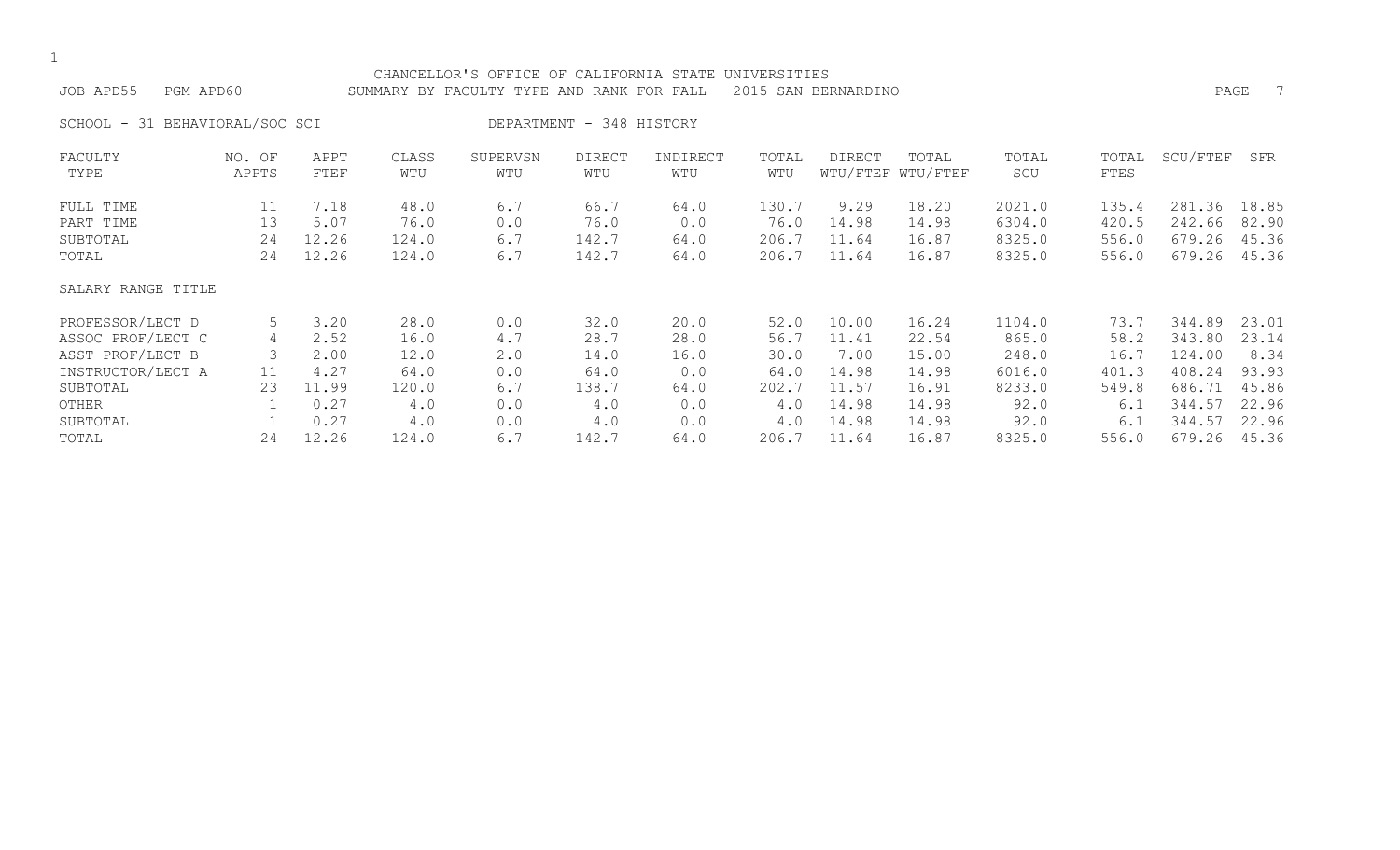| CHANCELLOR'S OFFICE OF CALIFORNIA STATE UNIVERSITIES<br>2015 SAN BERNARDINO<br>JOB APD55<br>PGM APD60<br>SUMMARY BY FACULTY TYPE AND RANK FOR FALL |                 |                      |                   |                   |                      |                                                     |                   |                         |                            |                         |                   |                                  | PAGE<br>8      |
|----------------------------------------------------------------------------------------------------------------------------------------------------|-----------------|----------------------|-------------------|-------------------|----------------------|-----------------------------------------------------|-------------------|-------------------------|----------------------------|-------------------------|-------------------|----------------------------------|----------------|
| SCHOOL - 31 BEHAVIORAL/SOC SCI                                                                                                                     |                 |                      |                   |                   |                      | DEPARTMENT - 435 LAW ENFORCEMENT AND ADMINISTRATION |                   |                         |                            |                         |                   |                                  |                |
| FACULTY<br>TYPE                                                                                                                                    | NO. OF<br>APPTS | APPT<br>FTEF         | CLASS<br>WTU      | SUPERVSN<br>WTU   | <b>DIRECT</b><br>WTU | INDIRECT<br>WTU                                     | TOTAL<br>WTU      | DIRECT                  | TOTAL<br>WTU/FTEF WTU/FTEF | TOTAL<br>SCU            | TOTAL<br>FTES     | SCU/FTEF                         | SFR            |
| PART TIME<br>SUBTOTAL<br>TOTAL                                                                                                                     | 2<br>2<br>2     | 0.53<br>0.53<br>0.53 | 8.0<br>8.0<br>8.0 | 0.0<br>0.0<br>0.0 | 8.0<br>8.0<br>8.0    | 0.0<br>0.0<br>0.0                                   | 8.0<br>8.0<br>8.0 | 14.98<br>14.98<br>14.98 | 14.98<br>14.98<br>14.98    | 108.0<br>108.0<br>108.0 | 7.2<br>7.2<br>7.2 | 202.25 13.48<br>202.25<br>202.25 | 13.48<br>13.48 |
| SALARY RANGE TITLE                                                                                                                                 |                 |                      |                   |                   |                      |                                                     |                   |                         |                            |                         |                   |                                  |                |
| INSTRUCTOR/LECT A<br>SUBTOTAL<br>TOTAL                                                                                                             | 2<br>2<br>2     | 0.53<br>0.53<br>0.53 | 8.0<br>8.0<br>8.0 | 0.0<br>0.0<br>0.0 | 8.0<br>8.0<br>8.0    | 0.0<br>0.0<br>0.0                                   | 8.0<br>8.0<br>8.0 | 14.98<br>14.98<br>14.98 | 14.98<br>14.98<br>14.98    | 108.0<br>108.0<br>108.0 | 7.2<br>7.2<br>7.2 | 202.25 13.48<br>202.25<br>202.25 | 13.48<br>13.48 |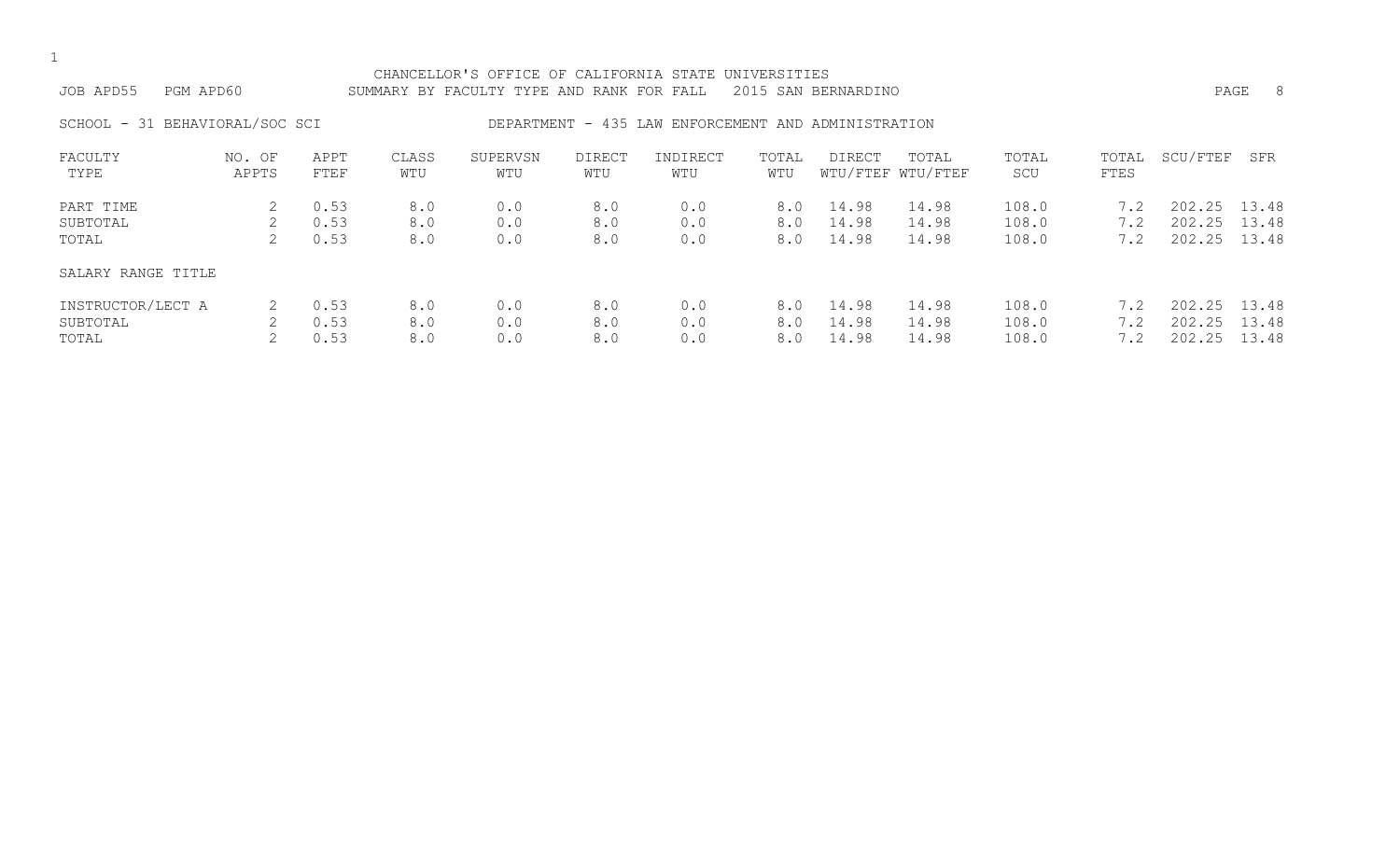| JOB APD55 PGM APD60            | CHANCELLOR'S OFFICE OF CALIFORNIA STATE UNIVERSITIES<br>SUMMARY BY FACULTY TYPE AND RANK FOR FALL 2015 SAN BERNARDINO | PAGE |  |
|--------------------------------|-----------------------------------------------------------------------------------------------------------------------|------|--|
| SCHOOL - 31 BEHAVIORAL/SOC SCI | DEPARTMENT - 497 MILITARY SCIENCE (ROTC)                                                                              |      |  |

| FACULTY<br>TYPE    | NO.<br>OF<br>APPTS | APPT<br>FTEF | CLASS<br>WTU | SUPERVSN<br>WTU | <b>DIRECT</b><br>WTU | INDIRECT<br>WTU | TOTAL<br>WTU | <b>DIRECT</b> | TOTAL<br>WTU/FTEF WTU/FTEF | TOTAL<br>SCU | TOTAL<br><b>FTES</b> | SCU/FTEF | SFR  |
|--------------------|--------------------|--------------|--------------|-----------------|----------------------|-----------------|--------------|---------------|----------------------------|--------------|----------------------|----------|------|
| PART TIME          |                    | 0.00         | 0.0          | 0.0             | 0.0                  | 0.0             | 0.0          | 0.00          | 0.00                       | 30.0         | 2.0                  | 0.00     | 0.00 |
| SUBTOTAL           |                    | 0.00         | 0.0          | 0.0             | 0.0                  | 0.0             | 0.0          | 0.00          | 0.00                       | 30.0         | 2.0                  | 0.00     | 0.00 |
| OTHER              |                    | 0.00         | 0.0          | 0.0             | 0.0                  | 0.0             | 0.0          | 0.00          | 0.00                       | 81.0         | 5.4                  | 0.00     | 0.00 |
| TOTAL              |                    | 0.00         | 0.0          | 0.0             | 0.0                  | 0.0             | 0.0          | 0.00          | 0.00                       | 111.0        | 7.5                  | 0.00     | 0.00 |
| SALARY RANGE TITLE |                    |              |              |                 |                      |                 |              |               |                            |              |                      |          |      |
| OTHER              | 3                  | 0.00         | 0.0          | 0.0             | 0.0                  | 0.0             | 0.0          | 0.00          | 0.00                       | 111.0        | 7.5                  | 0.00     | 0.00 |
| SUBTOTAL           |                    | 0.00         | 0.0          | 0.0             | 0.0                  | 0.0             | 0.0          | 0.00          | 0.00                       | 111.0        | 7.5                  | 0.00     | 0.00 |
| TOTAL              |                    | 0.00         | 0.0          | 0.0             | 0.0                  | 0.0             | 0.0          | 0.00          | 0.00                       | 111.0        | 7.5                  | 0.00     | 0.00 |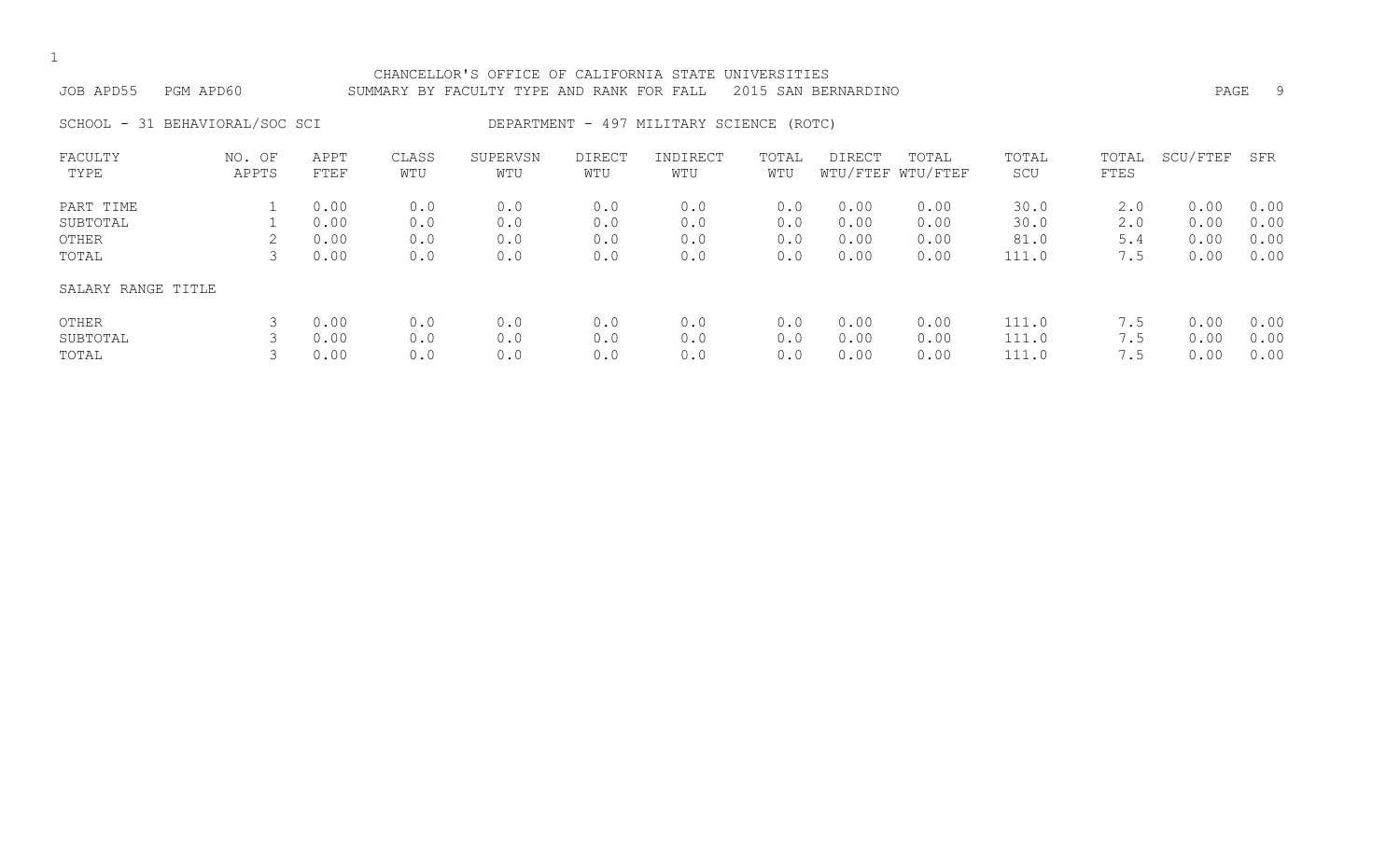| ۰.  |
|-----|
| . . |

# CHANCELLOR'S OFFICE OF CALIFORNIA STATE UNIVERSITIES JOB APD55 PGM APD60 SUMMARY BY FACULTY TYPE AND RANK FOR FALL 2015 SAN BERNARDINO PAGE 10

SCHOOL - 31 BEHAVIORAL/SOC SCI DEPARTMENT - 580 POLITICAL SCIENCE

| FACULTY            | NO. OF | APPT | CLASS | SUPERVSN | <b>DIRECT</b> | INDIRECT | TOTAL | DIRECT | TOTAL             | TOTAL  | TOTAL | SCU/FTEF     | SFR   |
|--------------------|--------|------|-------|----------|---------------|----------|-------|--------|-------------------|--------|-------|--------------|-------|
| TYPE               | APPTS  | FTEF | WTU   | WTU      | WTU           | WTU      | WTU   |        | WTU/FTEF WTU/FTEF | SCU    | FTES  |              |       |
| FULL TIME          |        | 6.06 | 44.0  | 2.8      | 54.8          | 28.0     | 82.8  | 9.04   | 13.66             | 2284.0 | 154.8 | 376.77 25.54 |       |
| PART TIME          | 9      | 3.20 | 48.0  | 0.0      | 48.0          | 6.0      | 54.0  | 14.98  | 16.85             | 3588.0 | 240.5 | 119.85       | 75.07 |
| SUBTOTAL           | 16     | 9.27 | 92.0  | 2.8      | 102.8         | 34.0     | 136.8 | 11.09  | 14.76             | 5872.0 | 395.3 | 633.71       | 42.66 |
| TOTAL              | 16     | 9.27 | 92.0  | 2.8      | 102.8         | 34.0     | 136.8 | 11.09  | 14.76             | 5872.0 | 395.3 | 633.71       | 42.66 |
| SALARY RANGE TITLE |        |      |       |          |               |          |       |        |                   |        |       |              |       |
| PROFESSOR/LECT D   | 4      | 2.17 | 20.0  | 1.8      | 29.8          | 10.0     | 39.8  | 13.71  | 18.31             | 1520.0 | 102.6 | 699.17       | 47.19 |
| ASST PROF/LECT B   |        | 2.89 | 20.0  | 1.0      | 21.0          | 16.0     | 37.0  | 7.27   | 12.81             | 636.0  | 43.7  | 220.22       | 15.12 |
| INSTRUCTOR/LECT A  |        | 2.67 | 40.0  | 0.0      | 40.0          | 0.0      | 40.0  | 14.98  | 14.98             | 1900.0 | 128.0 | 711<br>.61   | 47.94 |
| TCHNG ASSOCIATE    |        | 1.53 | 12.0  | 0.0      | 12.0          | 8.0      | 20.0  | 7.82   | 13.04             | 1816.0 | 121.1 | 183.83       | 78.92 |
| SUBTOTAL           | 16     | 9.27 | 92.0  | 2.8      | 102.8         | 34.0     | 136.8 | 11.09  | 14.76             | 5872.0 | 395.3 | 633.71       | 42.66 |
| TOTAL              | 16     | 9.27 | 92.0  | 2.8      | 102.8         | 34.0     | 136.8 | 11.09  | 14.76             | 5872.0 | 395.3 | 633.71       | 42.66 |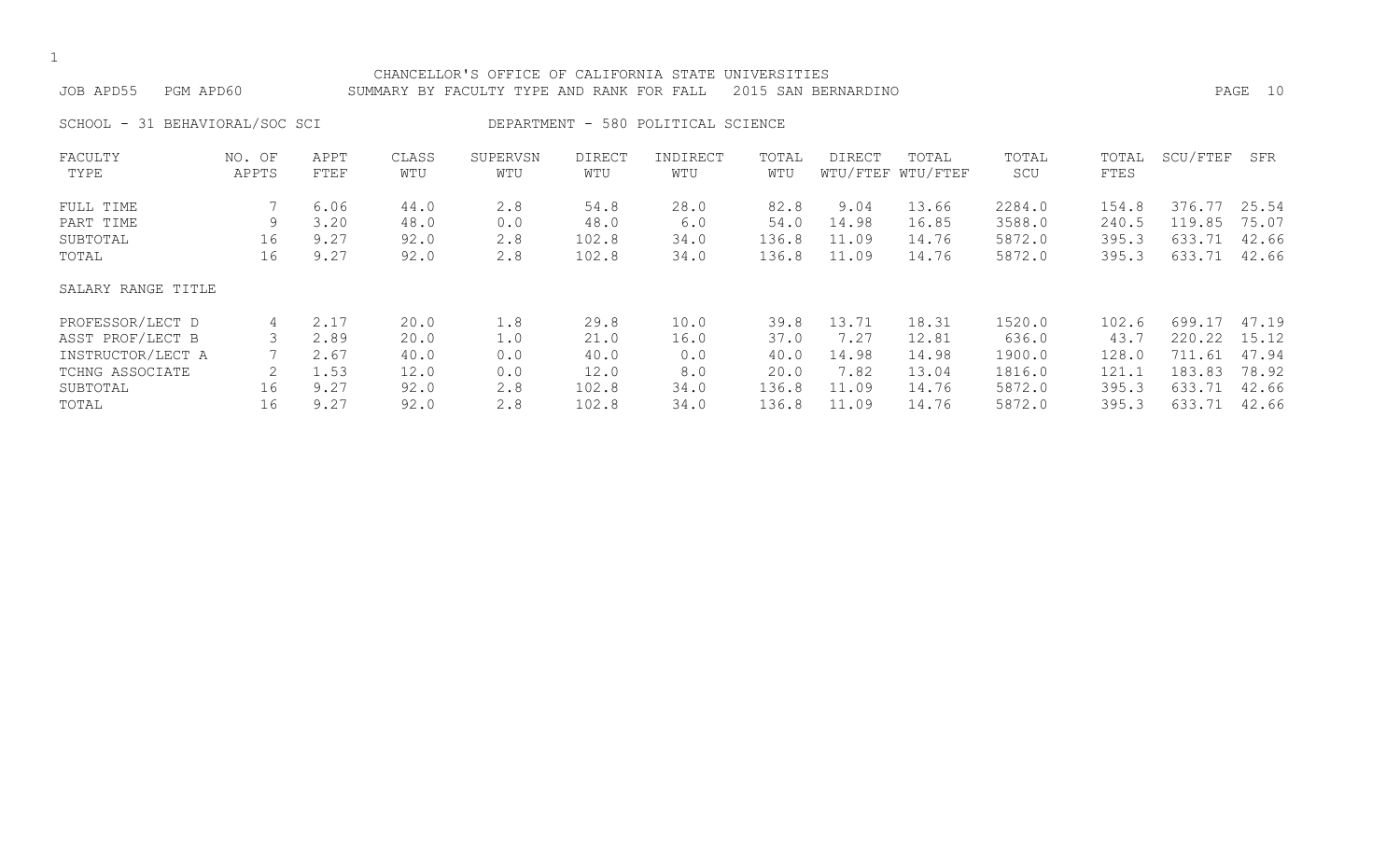|                                |                 |              |              | CHANCELLOR'S OFFICE OF CALIFORNIA STATE UNIVERSITIES |                      |                             |              |                     |                            |              |               |          |         |
|--------------------------------|-----------------|--------------|--------------|------------------------------------------------------|----------------------|-----------------------------|--------------|---------------------|----------------------------|--------------|---------------|----------|---------|
| JOB APD55<br>PGM APD60         |                 |              |              | SUMMARY BY FACULTY TYPE AND RANK FOR FALL            |                      |                             |              | 2015 SAN BERNARDINO |                            |              |               |          | PAGE 11 |
| SCHOOL - 31 BEHAVIORAL/SOC SCI |                 |              |              |                                                      |                      | DEPARTMENT - 590 PSYCHOLOGY |              |                     |                            |              |               |          |         |
| FACULTY<br>TYPE                | NO. OF<br>APPTS | APPT<br>FTEF | CLASS<br>WTU | SUPERVSN<br>WTU                                      | <b>DIRECT</b><br>WTU | INDIRECT<br>WTU             | TOTAL<br>WTU | DIRECT              | TOTAL<br>WTU/FTEF WTU/FTEF | TOTAL<br>SCU | TOTAL<br>FTES | SCU/FTEF | SFR     |
| FULL TIME                      | 32              | 23.17        | 220.6        | 56.1                                                 | 280.7                | 144.0                       | 424.7        | 12.11               | 18.33                      | 10189.0      | 696.1         | 439.67   | 30.04   |
| PART TIME                      | 32              | 12.83        | 197.0        | 12.0                                                 | 209.0                | 9.0                         | 218.0        | 16.29               | 16.99                      | 13734.0      | 915.8         | 70.54    | 71.39   |
| SUBTOTAL                       | 64              | 36.00        | 417.6        | 68.1                                                 | 489.7                | 153.0                       | 642.7        | 13.60               | 17.85                      | 23923.0      | 1611.9        | 664.47   | 44.77   |
| OTHER                          |                 | 0.00         | 0.0          | 1.3                                                  | 1.3                  | 0.0                         | 1.3          | 0.00                | 0.00                       | 13.0         | 1.1           | 0.00     | 0.00    |
| TOTAL                          | 65              | 36.00        | 417.6        | 69.4                                                 | 491.0                | 153.0                       | 644.0        | 13.64               | 17.89                      | 23936.0      | 1613.0        | 664.83   | 44.80   |
| SALARY RANGE TITLE             |                 |              |              |                                                      |                      |                             |              |                     |                            |              |               |          |         |
| PROFESSOR/LECT D               | 20              | 12.05        | 107.6        | 31.8                                                 | 143.4                | 89.0                        | 232.4        | 11.90               | 19.29                      | 4171.0       | 290.1         | 346.23   | 24.08   |
| ASSOC PROF/LECT C              | 4               | 2.48         | 28.0         | 2.8                                                  | 30.8                 | 24.0                        | 54.8         | 12.44               | 22.13                      | 1335.0       | 89.8          | 539.18   | 36.27   |
| ASST PROF/LECT B               | 5               | 5.00         | 32.0         | 2.3                                                  | 34.3                 | 28.0                        | 62.3         | 6.86                | 12.46                      | 1909.0       | 130.2         | 381.72   | 26.04   |
| INSTRUCTOR/LECT A              | 18              | 11.68        | 186.0        | 1.0                                                  | 187.0                | 4.0                         | 191.0        | 16.01               | 16.35                      | 12777.0      | 853.0         | 93.73    | 73.02   |
| TCHNG ASSOCIATE                | 15              | 3.60         | 46.0         | 31.5                                                 | 77.5                 | 8.0                         | 85.5         | 21.55               | 23.77                      | 2412.0       | 161.0         | 670.56   | 44.77   |
| SUBTOTAL                       | 62              | 34.80        | 399.6        | 69.4                                                 | 473.0                | 153.0                       | 626.0        | 13.59               | 17.99                      | 22604.0      | 1524.2        | 649.48   | 43.79   |
| OTHER                          | 3               | 1.20         | 18.0         | 0.0                                                  | 18.0                 | 0.0                         | 18.0         | 15.00               | 15.00                      | 1332.0       | 88.8          | 110.00   | 74.00   |
| SUBTOTAL                       | 3               | 1.20         | 18.0         | 0.0                                                  | 18.0                 | 0.0                         | 18.0         | 15.00               | 15.00                      | 1332.0       | 88.8          | 110.00   | 74.00   |
| TOTAL                          | 65              | 36.00        | 417.6        | 69.4                                                 | 491.0                | 153.0                       | 644.0        | 13.64               | 17.89                      | 23936.0      | 1613.0        | 664.83   | 44.80   |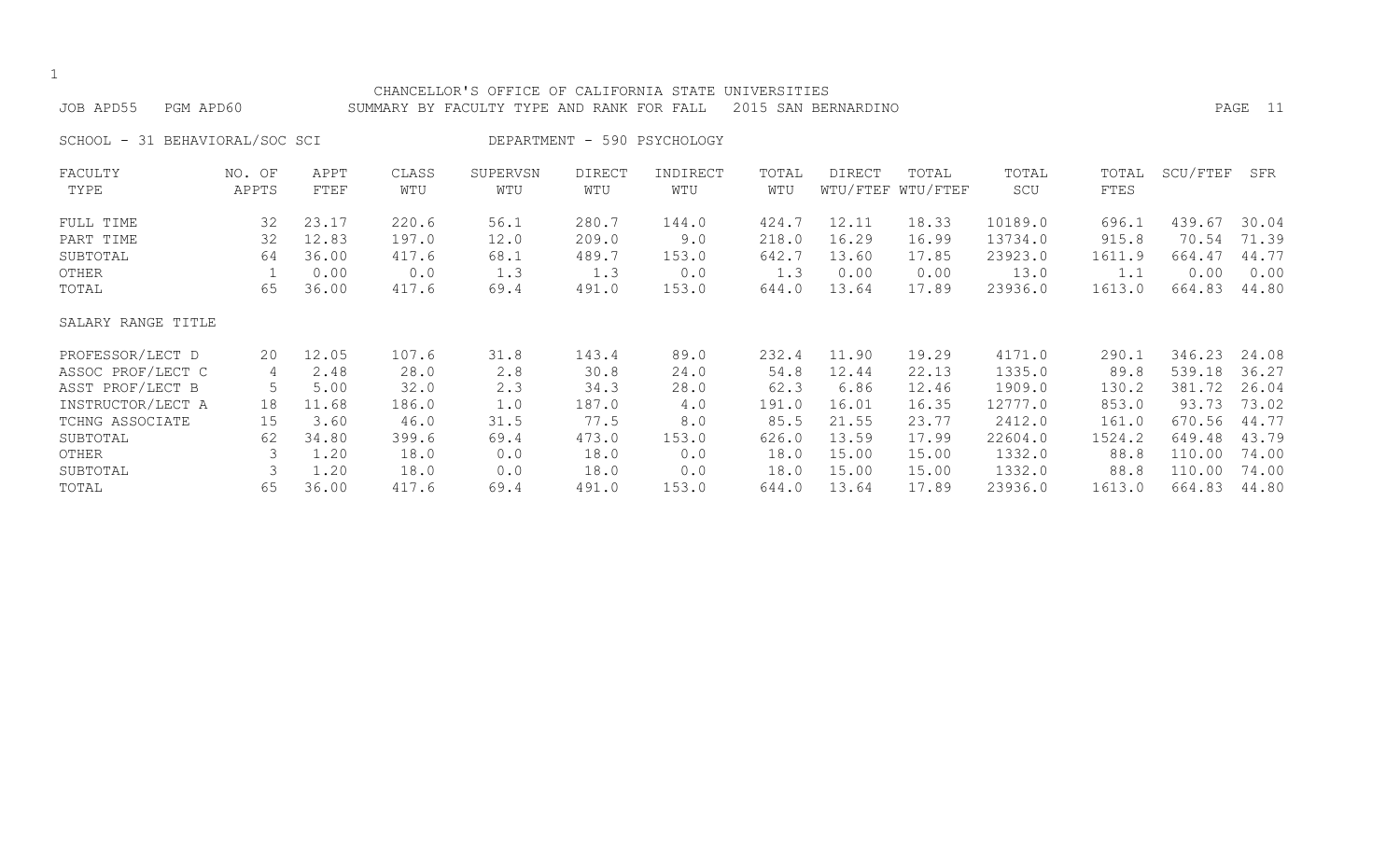| CHANCELLOR'S OFFICE OF CALIFOI |  |  |
|--------------------------------|--|--|

IFORNIA STATE UNIVERSITIES JOB APD55 PGM APD60 SUMMARY BY FACULTY TYPE AND RANK FOR FALL 2015 SAN BERNARDINO

SCHOOL - 31 BEHAVIORAL/SOC SCI DEPARTMENT - 665 SOCIAL SCIENCE

| FACULTY            | NO. OF | APPT | CLASS | SUPERVSN | DIRECT | INDIRECT | TOTAL | <b>DIRECT</b> | TOTAL             | TOTAL  | TOTAL | SCU/FTEF | SFR   |
|--------------------|--------|------|-------|----------|--------|----------|-------|---------------|-------------------|--------|-------|----------|-------|
| TYPE               | APPTS  | FTEF | WTU   | WTU      | WTU    | WTU      | WTU   |               | WTU/FTEF WTU/FTEF | SCU    | FTES  |          |       |
| FULL TIME          |        | 1.50 | 0.0   | 0.0      | 0.0    | 0.0      | 0.0   | 0.00          | 0.00              | 0.0    | 0.0   | 0.00     | 0.00  |
| PART TIME          |        | 5.32 | 48.0  | 3.3      | 51.3   | 0.0      | 51.3  | 9.65          | 9.65              | 1836.0 | 122.5 | 345.37   | 23.05 |
| SUBTOTAL           | 14     | 6.82 | 48.0  | 3.3      | 51.3   | 0.0      | 51.3  | 7.53          | 7.53              | 1836.0 | 122.5 | 269.41   | 17.98 |
| TOTAL              | 14     | 6.82 | 48.0  | 3.3      | 51.3   | 0.0      | 51.3  | 7.53          | 7.53              | 1836.0 | 122.5 | 269.41   | 17.98 |
| SALARY RANGE TITLE |        |      |       |          |        |          |       |               |                   |        |       |          |       |
| INSTRUCTOR/LECT A  | 14     | 6.82 | 48.0  | 3.3      | 51.3   | 0.0      | 51.3  | 7.53          | 7.53              | 1836.0 | 122.5 | 269.41   | 17.98 |
| SUBTOTAL           | 14     | 6.82 | 48.0  | 3.3      | 51.3   | 0.0      | 51.3  | 7.53          | 7.53              | 1836.0 | 122.5 | 269.41   | 17.98 |
| TOTAL              | 14     | 6.82 | 48.0  | 3.3      | 51.3   | 0.0      | 51.3  | 7.53          | 7.53              | 1836.0 | 122.5 | 269.41   | 17.98 |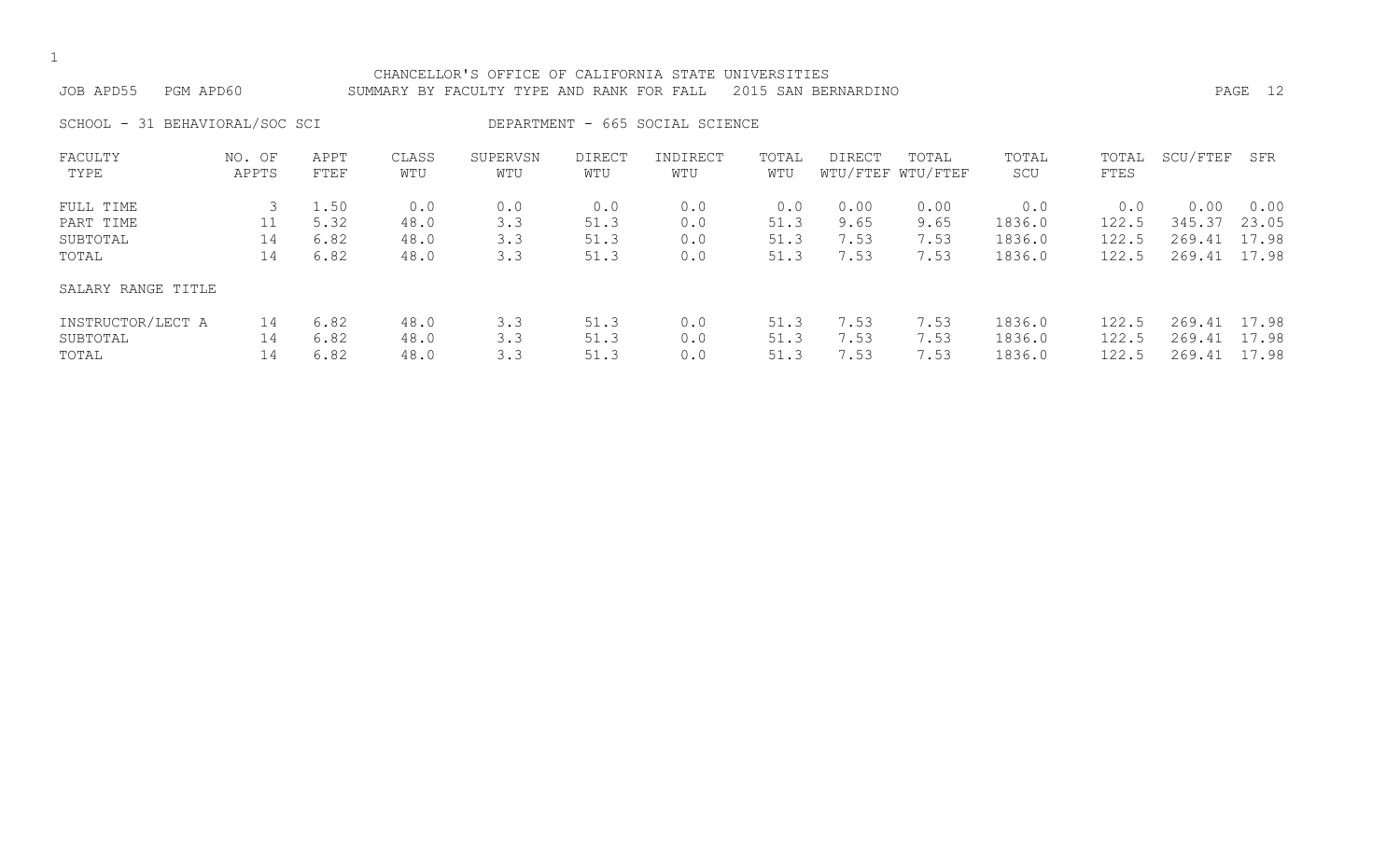#### CHANCELLOR'S OFFICE OF CALIFORNIA STATE UNIVERSITIES JOB APD55 PGM APD60 SUMMARY BY FACULTY TYPE AND RANK FOR FALL 2015 SAN BERNARDINO PAGE 13

SCHOOL - 31 BEHAVIORAL/SOC SCI DEPARTMENT - 670 SOCIAL WORK

| FACULTY            | NO. OF | APPT  | CLASS | SUPERVSN | <b>DIRECT</b> | INDIRECT | TOTAL | DIRECT | TOTAL             | TOTAL  | TOTAL | SCU/FTEF | SFR   |
|--------------------|--------|-------|-------|----------|---------------|----------|-------|--------|-------------------|--------|-------|----------|-------|
| TYPE               | APPTS  | FTEF  | WTU   | WTU      | WTU           | WTU      | WTU   |        | WTU/FTEF WTU/FTEF | SCU    | FTES  |          |       |
| FULL TIME          | 9      | 8.00  | 57.0  | 4.3      | 65.3          | 32.0     | 97.3  | 8.16   | 12.16             | 1582.0 | 125.2 | 197.77   | 15.65 |
| PART TIME          | 15     | 6.45  | 44.0  | 48.6     | 94.6          | 0.0      | 94.6  | 14.66  | 14.66             | 2052.0 | 159.9 | 317.99   | 24.77 |
| SUBTOTAL           | 24     | 14.45 | 101.0 | 52.9     | 159.9         | 32.0     | 191.9 | 11.06  | 13.28             | 3634.0 | 285.0 | 251.45   | 19.72 |
| OTHER              |        | 0.00  | 0.0   | 0.0      | 0.0           | 0.0      | 0.0   | 0.00   | 0.00              | 0.0    | 0.0   | 0.00     | 0.00  |
| TOTAL              | 25     | 14.45 | 101.0 | 52.9     | 159.9         | 32.0     | 191.9 | 11.06  | 13.28             | 3634.0 | 285.0 | 251.45   | 19.72 |
| SALARY RANGE TITLE |        |       |       |          |               |          |       |        |                   |        |       |          |       |
| PROFESSOR/LECT D   | 4      | 1.50  | 8.0   | 0.0      | 14.0          | 4.0      | 18.0  | 9.33   | 12.00             | 208.0  | 17.3  | 138.67   | 11.55 |
| ASSOC PROF/LECT C  | 2      | 2.00  | 16.0  | 0.0      | 16.0          | 8.0      | 24.0  | 8.00   | 12.01             | 416.0  | 34.7  | 208.10   | 17.34 |
| ASST PROF/LECT B   |        | 3.00  | 20.0  | 0.0      | 20.0          | 16.0     | 36.0  | 6.67   | 12.00             | 568.0  | 45.5  | 189.33   | 15.16 |
| INSTRUCTOR/LECT A  | 14     | 7.22  | 49.0  | 50.1     | 99.1          | 4.0      | 103.1 | 13.73  | 14.28             | 2178.0 | 167.2 | 301.66   | 23.16 |
| TCHNG ASSOCIATE    |        | 0.73  | 8.0   | 2.8      | 10.8          | 0.0      | 10.8  | 14.73  | 14.73             | 264.0  | 20.3  | 360.16   | 27.75 |
| SUBTOTAL           | 25     | 14.45 | 101.0 | 52.9     | 159.9         | 32.0     | 191.9 | 11.06  | 13.28             | 3634.0 | 285.0 | 251.45   | 19.72 |
| TOTAL              | 25     | 14.45 | 101.0 | 52.9     | 159.9         | 32.0     | 191.9 | 11.06  | 13.28             | 3634.0 | 285.0 | 251.45   | 19.72 |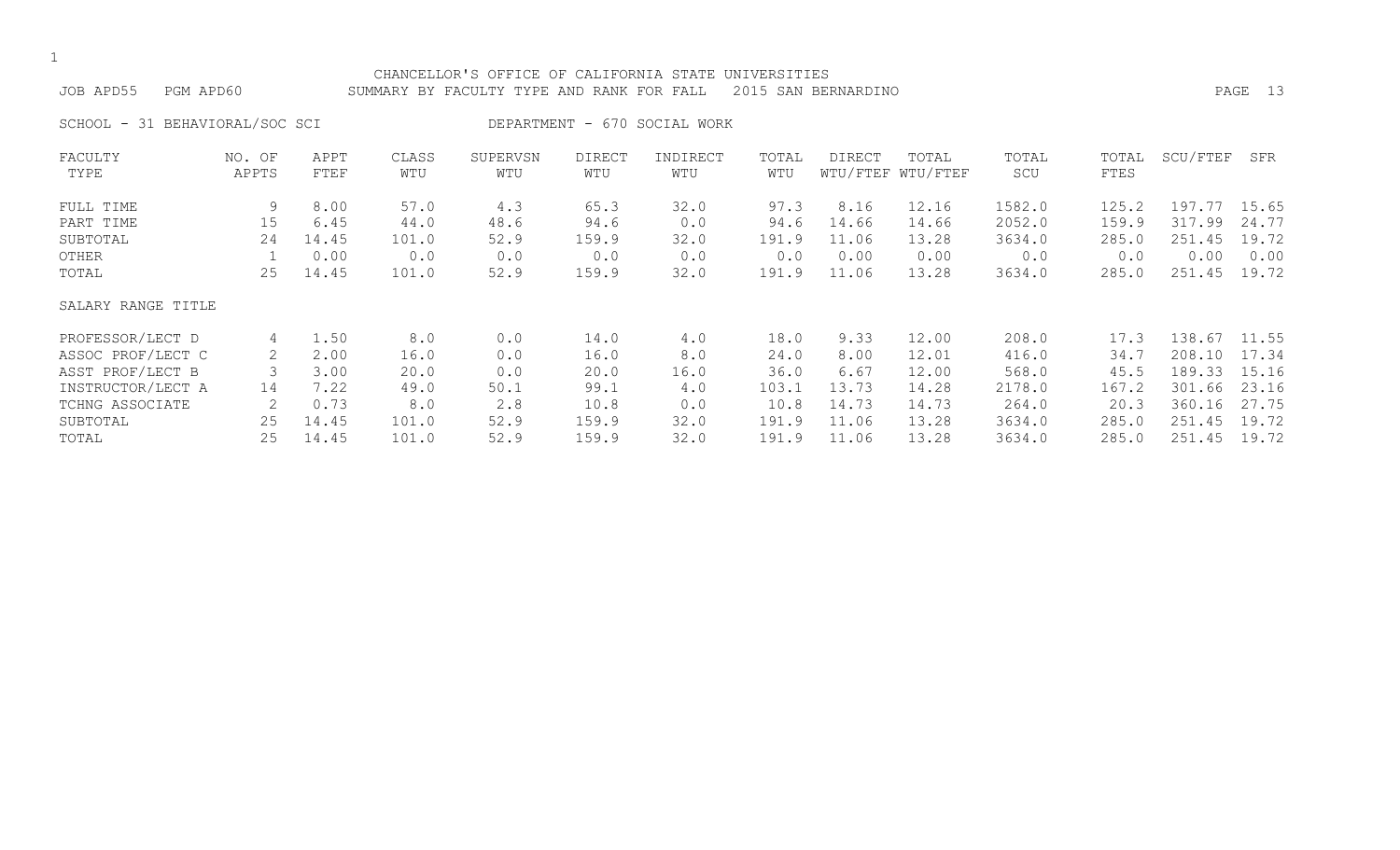| PGM APD60<br>JOB APD55         |                 |              |              | CHANCELLOR'S OFFICE OF CALIFORNIA STATE UNIVERSITIES<br>SUMMARY BY FACULTY TYPE AND RANK FOR FALL |                            |                 |              | 2015 SAN BERNARDINO |                            |              |               |          | PAGE 14 |
|--------------------------------|-----------------|--------------|--------------|---------------------------------------------------------------------------------------------------|----------------------------|-----------------|--------------|---------------------|----------------------------|--------------|---------------|----------|---------|
| SCHOOL - 31 BEHAVIORAL/SOC SCI |                 |              |              |                                                                                                   | DEPARTMENT - 675 SOCIOLOGY |                 |              |                     |                            |              |               |          |         |
| FACULTY<br>TYPE                | NO. OF<br>APPTS | APPT<br>FTEF | CLASS<br>WTU | SUPERVSN<br>WTU                                                                                   | <b>DIRECT</b><br>WTU       | INDIRECT<br>WTU | TOTAL<br>WTU | DIRECT              | TOTAL<br>WTU/FTEF WTU/FTEF | TOTAL<br>SCU | TOTAL<br>FTES | SCU/FTEF | SFR     |
| FULL TIME                      | 12              | 9.27         | 73.2         | 24.6                                                                                              | 119.8                      | 38.0            | 157.8        | 12.93               | 17.03                      | 5266.0       | 351.5         | 568.19   | 37.92   |
| PART TIME                      |                 | 2.94         | 52.0         | 0.0                                                                                               | 52.0                       | 0.0             | 52.0         | 17.72               | 17.72                      | 4912.0       | 327.5         | 673.59   | 11.59   |
| SUBTOTAL                       | 17              | 12.20        | 125.2        | 24.6                                                                                              | 171.8                      | 38.0            | 209.8        | 14.08               | 17.19                      | 10178.0      | 679.0         | 834.06   | 55.64   |
| TOTAL                          | 17              | 12.20        | 125.2        | 24.6                                                                                              | 171.8                      | 38.0            | 209.8        | 14.08               | 17.19                      | 10178.0      | 679.0         | 834.06   | 55.64   |
| SALARY RANGE TITLE             |                 |              |              |                                                                                                   |                            |                 |              |                     |                            |              |               |          |         |
| PROFESSOR/LECT D               | 6               | 3.96         | 33.2         | 14.3                                                                                              | 57.5                       | 14.0            | 71.5         | 14.51               | 18.05                      | 1907.0       | 127.3         | 481.32   | 32.14   |
| ASST PROF/LECT B               | 5               | 4.56         | 24.0         | 10.3                                                                                              | 46.3                       | 24.0            | 70.3         | 10.16               | 15.43                      | 1479.0       | 98.8          | 324.63   | 21.69   |
| INSTRUCTOR/LECT A              | 6               | 3.69         | 68.0         | 0.0                                                                                               | 68.0                       | 0.0             | 68.0         | 18.45               | 18.45                      | 6792.0       | 452.9         | 843.15   | 22.89   |
| SUBTOTAL                       | 17              | 12.20        | 125.2        | 24.6                                                                                              | 171.8                      | 38.0            | 209.8        | 14.08               | 17.19                      | 10178.0      | 679.0         | 834.06   | 55.64   |
| TOTAL                          |                 | 12.20        | 125.2        | 24.6                                                                                              | 171.8                      | 38.0            | 209.8        | 14.08               | 17.19                      | 10178.0      | 679.0         | 834.06   | 55.64   |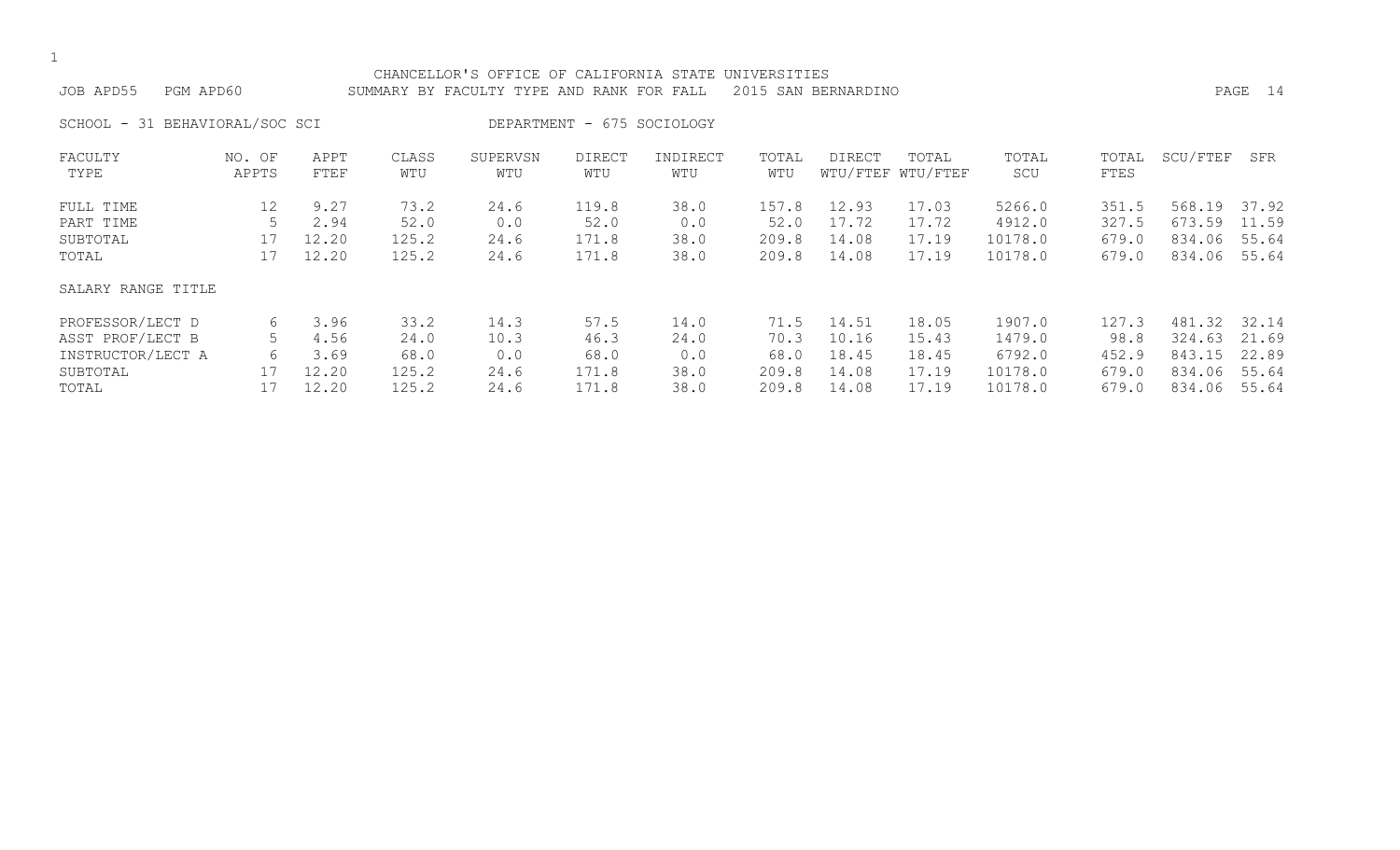# CHANCELLOR'S OFFICE OF CALIFORNIA STATE UNIVERSITIES

JOB APD55 PGM APD60 SUMMARY BY FACULTY TYPE AND RANK FOR FALL 2015 SAN BERNARDINO PAGE 15

SCHOOL - 31 BEHAVIORAL/SOC SCI

| FACULTY            | NO. OF | APPT   | CLASS  | SUPERVSN | <b>DIRECT</b> | INDIRECT | TOTAL  | DIRECT | TOTAL             | TOTAL   | TOTAL  | SCU/FTEF | SFR   |
|--------------------|--------|--------|--------|----------|---------------|----------|--------|--------|-------------------|---------|--------|----------|-------|
| TYPE               | APPTS  | FTEF   | WTU    | WTU      | WTU           | WTU      | WTU    |        | WTU/FTEF WTU/FTEF | SCU     | FTES   |          |       |
| FULL TIME          | 106    | 81.47  | 696.8  | 111.0    | 869.8         | 408.0    | 1277.8 | 10.68  | 15.68             | 32785.0 | 2232.3 | 402.40   | 27.40 |
| PART TIME          | 108    | 44.89  | 601.0  | 64.6     | 667.6         | 19.0     | 686.6  | 14.87  | 15.30             | 42455.0 | 2855.6 | 945.86   | 63.62 |
| SUBTOTAL           | 214    | 126.36 | 1297.8 | 175.6    | 1537.4        | 427.0    | 1964.4 | 12.17  | 15.55             | 75240.0 | 5087.8 | 595.45   | 40.27 |
| OTHER              | 9      | 0.00   | 0.0    | 1.3      | 1.3           | 0.0      | 1.3    | 0.00   | 0.00              | 156.0   | 10.6   | 0.00     | 0.00  |
| TOTAL              | 223    | 126.36 | 1297.8 | 176.9    | 1538.7        | 427.0    | 1965.7 | 12.18  | 15.56             | 75396.0 | 5098.5 | 596.69   | 40.35 |
| SALARY RANGE TITLE |        |        |        |          |               |          |        |        |                   |         |        |          |       |
| PROFESSOR/LECT D   | 56     | 35.66  | 314.8  | 52.8     | 403.6         | 189.0    | 592.6  | 11.32  | 16.62             | 13780.0 | 938.7  | 386.41   | 26.32 |
| ASSOC PROF/LECT C  | 14     | 10.99  | 92.0   | 8.6      | 108.6         | 76.0     | 184.6  | 9.88   | 16.79             | 3503.0  | 242.6  | 318.69   | 22.07 |
| ASST PROF/LECT B   | 29     | 26.37  | 184.0  | 26.1     | 230.1         | 134.0    | 364.1  | 8.73   | 13.81             | 7736.0  | 529.8  | 293.35   | 20.09 |
| INSTRUCTOR/LECT A  | 91     | 44.67  | 599.0  | 55.1     | 654.1         | 8.0      | 662.1  | 14.64  | 14.82             | 43030.0 | 2893.8 | 963.31   | 64.78 |
| TCHNG ASSOCIATE    | 20     | 6.20   | 78.0   | 34.3     | 112.3         | 16.0     | 128.3  | 18.12  | 20.70             | 5664.0  | 381.1  | 913.99   | 61.50 |
| SUBTOTAL           | 210    | 123.89 | 1267.8 | 176.9    | 1508.7        | 423.0    | 1931.7 | 12.18  | 15.59             | 73713.0 | 4985.9 | 594.98   | 40.24 |
| ADMINISTRATOR      |        | 0.00   | 0.0    | 0.0      | 0.0           | 0.0      | 0.0    | 0.00   | 0.00              | 0.0     | 0.0    | 0.00     | 0.00  |
| OTHER              | 12     | 2.47   | 30.0   | 0.0      | 30.0          | 4.0      | 34.0   | 12.16  | 13.78             | 1683.0  | 112.6  | 682.21   | 45.62 |
| SUBTOTAL           | 13     | 2.47   | 30.0   | 0.0      | 30.0          | 4.0      | 34.0   | 12.16  | 13.78             | 1683.0  | 112.6  | 682.21   | 45.62 |
| TOTAL              | 223    | 126.36 | 1297.8 | 176.9    | 1538.7        | 427.0    | 1965.7 | 12.18  | 15.56             | 75396.0 | 5098.5 | 596.69   | 40.35 |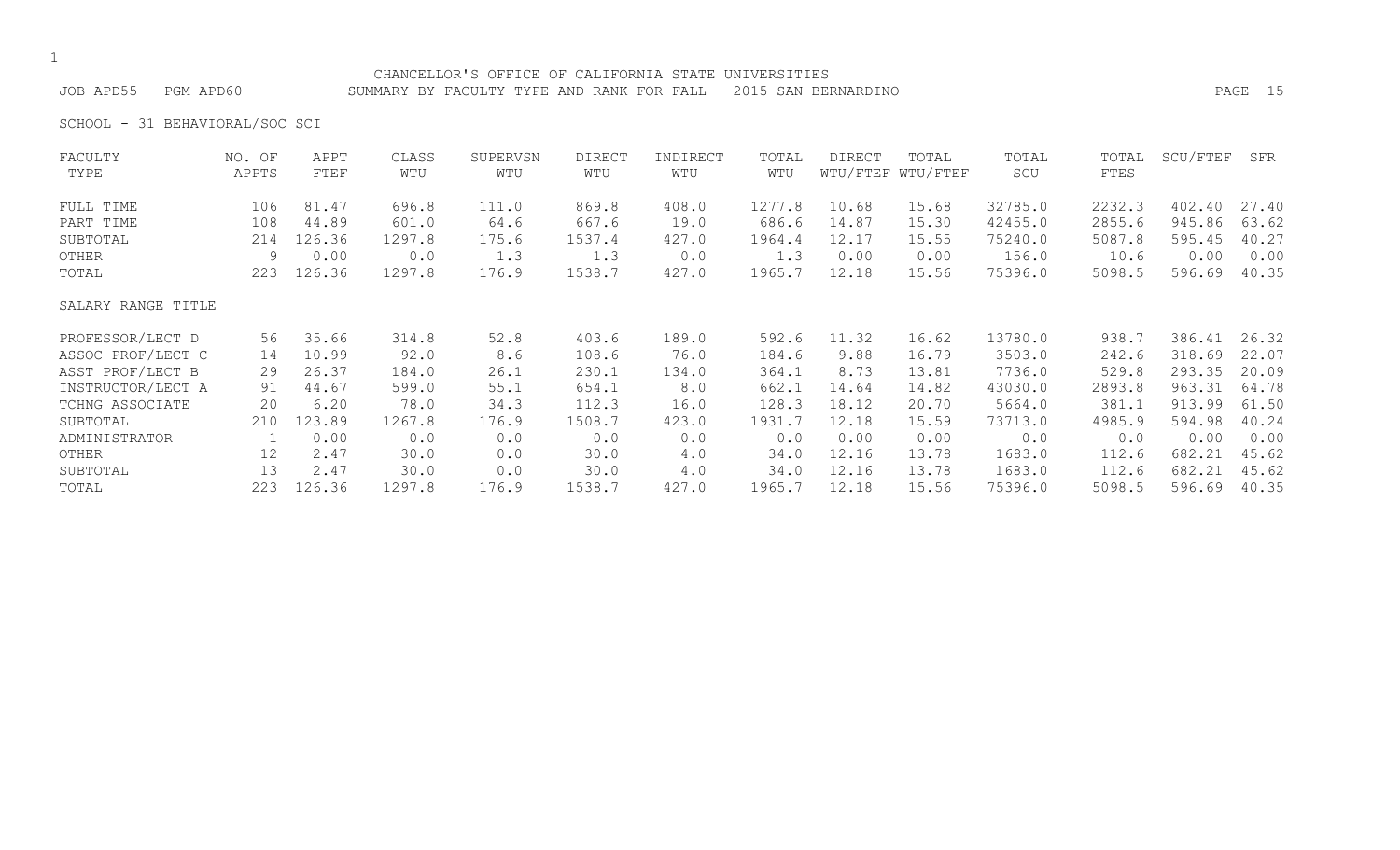| JOB APD55<br>PGM APD60            |                 |              |              | CHANCELLOR'S OFFICE OF CALIFORNIA STATE UNIVERSITIES<br>SUMMARY BY FACULTY TYPE AND RANK FOR FALL |                      |                                         |              | 2015 SAN BERNARDINO |                            |              |               |          | PAGE 16 |
|-----------------------------------|-----------------|--------------|--------------|---------------------------------------------------------------------------------------------------|----------------------|-----------------------------------------|--------------|---------------------|----------------------------|--------------|---------------|----------|---------|
| SCHOOL - 44 BUSINESS/PUBLIC ADMIN |                 |              |              |                                                                                                   |                      | DEPARTMENT - 102 ACCOUNTING AND FINANCE |              |                     |                            |              |               |          |         |
| FACULTY<br>TYPE                   | NO. OF<br>APPTS | APPT<br>FTEF | CLASS<br>WTU | SUPERVSN<br>WTU                                                                                   | <b>DIRECT</b><br>WTU | INDIRECT<br>WTU                         | TOTAL<br>WTU | DIRECT              | TOTAL<br>WTU/FTEF WTU/FTEF | TOTAL<br>SCU | TOTAL<br>FTES | SCU/FTEF | SFR     |
| FULL TIME                         | 17              | 13.01        | 159.2        | 3.3                                                                                               | 170.5                | 52.0                                    | 222.5        | 13.10               | 17.10                      | 5778.0       | 393.4         | 444.05   | 30.23   |
| PART TIME                         | 19              | 7.69         | 115.2        | 0.0                                                                                               | 115.2                | 12.0                                    | 127.2        | 14.98               | 16.54                      | 4926.0       | 328.7         | 640.57   | 42.74   |
| SUBTOTAL                          | 36              | 20.70        | 274.4        | 3.3                                                                                               | 285.7                | 64.0                                    | 349.7        | 13.80               | 16.89                      | 10704.0      | 722.0         | 517.05   | 34.88   |
| TOTAL                             | 36              | 20.70        | 274.4        | 3.3                                                                                               | 285.7                | 64.0                                    | 349.7        | 13.80               | 16.89                      | 10704.0      | 722.0         | 517.05   | 34.88   |
| SALARY RANGE TITLE                |                 |              |              |                                                                                                   |                      |                                         |              |                     |                            |              |               |          |         |
| PROFESSOR/LECT D                  | 8               | 6.01         | 74.9         | 3.3                                                                                               | 78.2                 | 20.0                                    | 98.2         | 13.00               | 16.33                      | 2566.0       | 176.3         | 426.67   | 29.31   |
| ASSOC PROF/LECT C                 | 3               | 2.00         | 24.3         | 0.0                                                                                               | 24.3                 | 12.0                                    | 36.3         | 12.16               | 18.16                      | 760.0        | 52.4          | 380.19   | 26.21   |
| ASST PROF/LECT B                  | 3               | 3.00         | 28.0         | 0.0                                                                                               | 28.0                 | 8.0                                     | 36.0         | 9.34                | 12.00                      | 1092.0       | 73.9          | 364.12   | 24.65   |
| INSTRUCTOR/LECT A                 | 21              | 9.69         | 147.2        | 0.0                                                                                               | 155.2                | 12.0                                    | 167.2        | 16.02               | 17.25                      | 6286.0       | 419.4         | 648.71   | 43.28   |
| SUBTOTAL                          | 35              | 20.70        | 274.4        | 3.3                                                                                               | 285.7                | 52.0                                    | 337.7        | 13.80               | 16.31                      | 10704.0      | 722.0         | 517.05   | 34.88   |
| ADMINISTRATOR                     |                 | 0.00         | 0.0          | 0.0                                                                                               | 0.0                  | 12.0                                    | 12.0         | 0.00                | 0.00                       | 0.0          | 0.0           | 0.00     | 0.00    |

SUBTOTAL 1 0.00 0.0 0.0 0.0 12.0 12.0 0.00 0.00 0.0 0.0 0.00 0.00 TOTAL 36 20.70 274.4 3.3 285.7 64.0 349.7 13.80 16.89 10704.0 722.0 517.05 34.88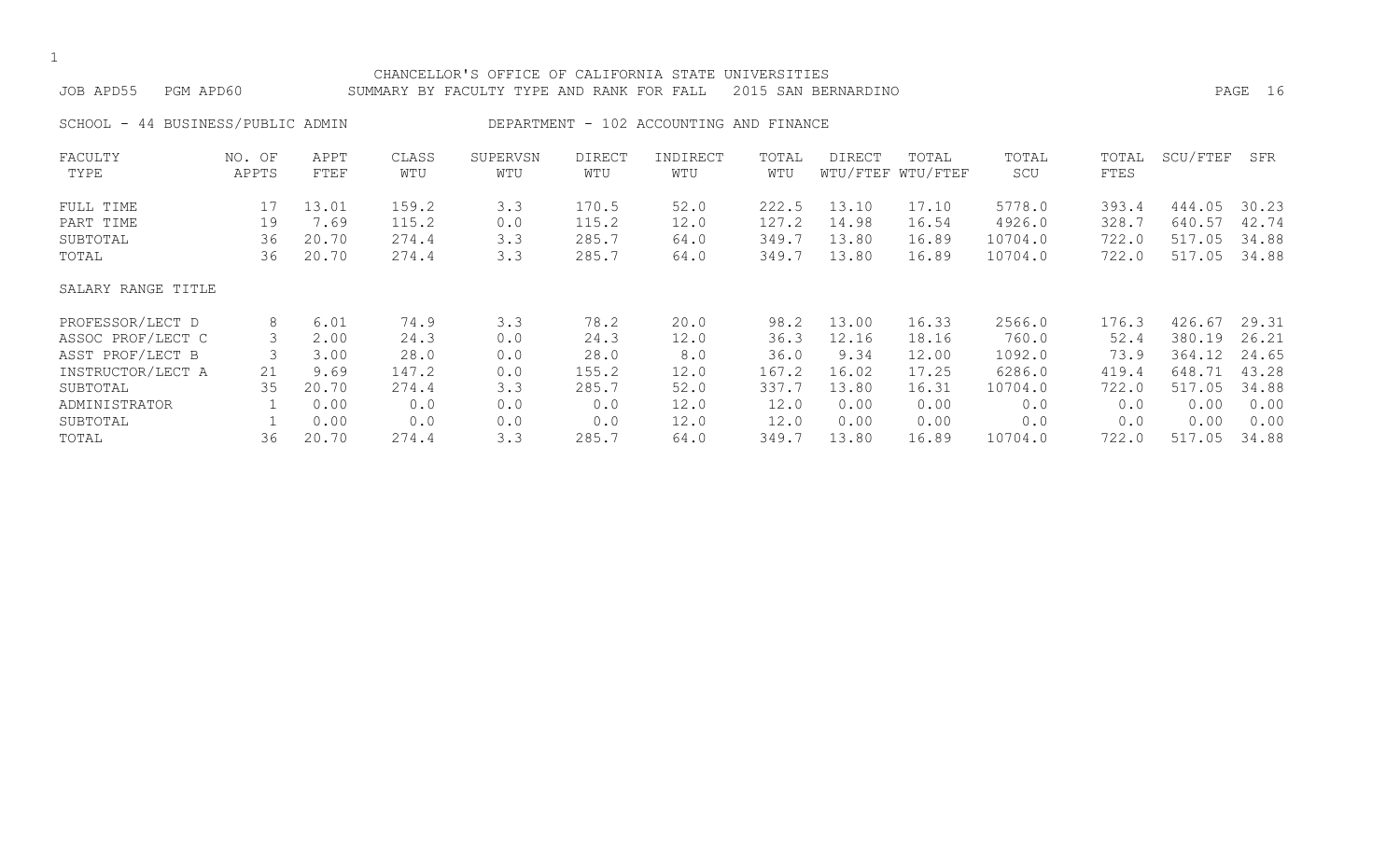# CHANCELLOR'S OFFICE OF CALIFORNIA STATE UNIVERSITIES JOB APD55 PGM APD60 SUMMARY BY FACULTY TYPE AND RANK FOR FALL 2015 SAN BERNARDINO PAGE 17 SCHOOL - 44 BUSINESS/PUBLIC ADMIN DEPARTMENT - 369 INFORMATION AND DECISION SCIENCES FACULTY NO. OF APPT CLASS SUPERVSN DIRECT INDIRECT TOTAL DIRECT TOTAL TOTAL TOTAL SCU/FTEF SFR TYPE APPTS FTEF WTU WTU WTU WTU WTU WTU/FTEF WTU/FTEF SCU FTES FULL TIME 12 9.16 102.0 2.3 104.3 24.0 128.3 11.38 14.00 4389.0 300.6 479.04 32.81 PART TIME 12 4.00 66.4 0.0 66.4 0.0 66.4 16.58 16.58 2363.0 160.6 590.16 40.10 SUBTOTAL 24 13.17 168.4 2.3 170.7 24.0 194.7 12.97 14.79 6752.0 461.1 512.84 35.02 OTHER 1 0.00 0.0 1.0 1.0 0.0 1.0 0.00 0.00 12.0 0.8 0.00 0.00 TOTAL 25 13.17 168.4 3.3 171.7 24.0 195.7 13.04 14.86 6764.0 461.9 513.75 35.09 SALARY RANGE TITLE PROFESSOR/LECT D 11 7.16 82.0 3.3 85.3 20.0 105.3 11.91 14.70 3705.0 254.3 517.24 35.49 ASST PROF/LECT B 1 1.00 12.0 0.0 12.0 0.0 12.0 12.01 12.01 408.0 27.2 408.41 27.23 INSTRUCTOR/LECT A 10 4.20 64.0 0.0 64.0 4.0 68.0 15.23 16.18 2416.0 164.8 574.96 39.22

| INSTRUCTOR/LECT A | ΤO | 4.20        | 64.U  | 0.0 | 64.U  | 4.0  | 68.U  | 15.23 | 16.18 | 2416.0 |       | 164.8 574.96 39.22 |  |
|-------------------|----|-------------|-------|-----|-------|------|-------|-------|-------|--------|-------|--------------------|--|
| TCHNG ASSOCIATE   |    | 0.54        | 6.5   | 0.0 | 6.5   | 0.0  | 6.5   | 12.15 | 12.15 | 147.0  | 9.8   | 274.77 18.34       |  |
| SUBTOTAL          | 24 | 12.90       | 164.5 | 3.3 | 167.8 | 24.0 | 191.8 | 13.01 | 14.87 | 6676.0 |       | 456.1 517.56 35.36 |  |
| OTHER             |    | $1 \t 0.27$ | 3 Q   | 0.0 | 3.9   | 0.0  | 3.9   | 14.61 | 14.61 | 88.0   | 5.9   | 329.59 21.99       |  |
| SUBTOTAL          |    | 0.27        | 3.9   | 0.0 | 3.9   | 0.0  | 3.9   | 14.61 | 14.61 | 88.0   | 5.9   | 329.59 21.99       |  |
| TOTAL             |    | 25 13.17    | 168.4 | 3.3 | 171.7 | 24.0 | 195.7 | 13.04 | 14.86 | 6764.0 | 461.9 | 513.75 35.09       |  |
|                   |    |             |       |     |       |      |       |       |       |        |       |                    |  |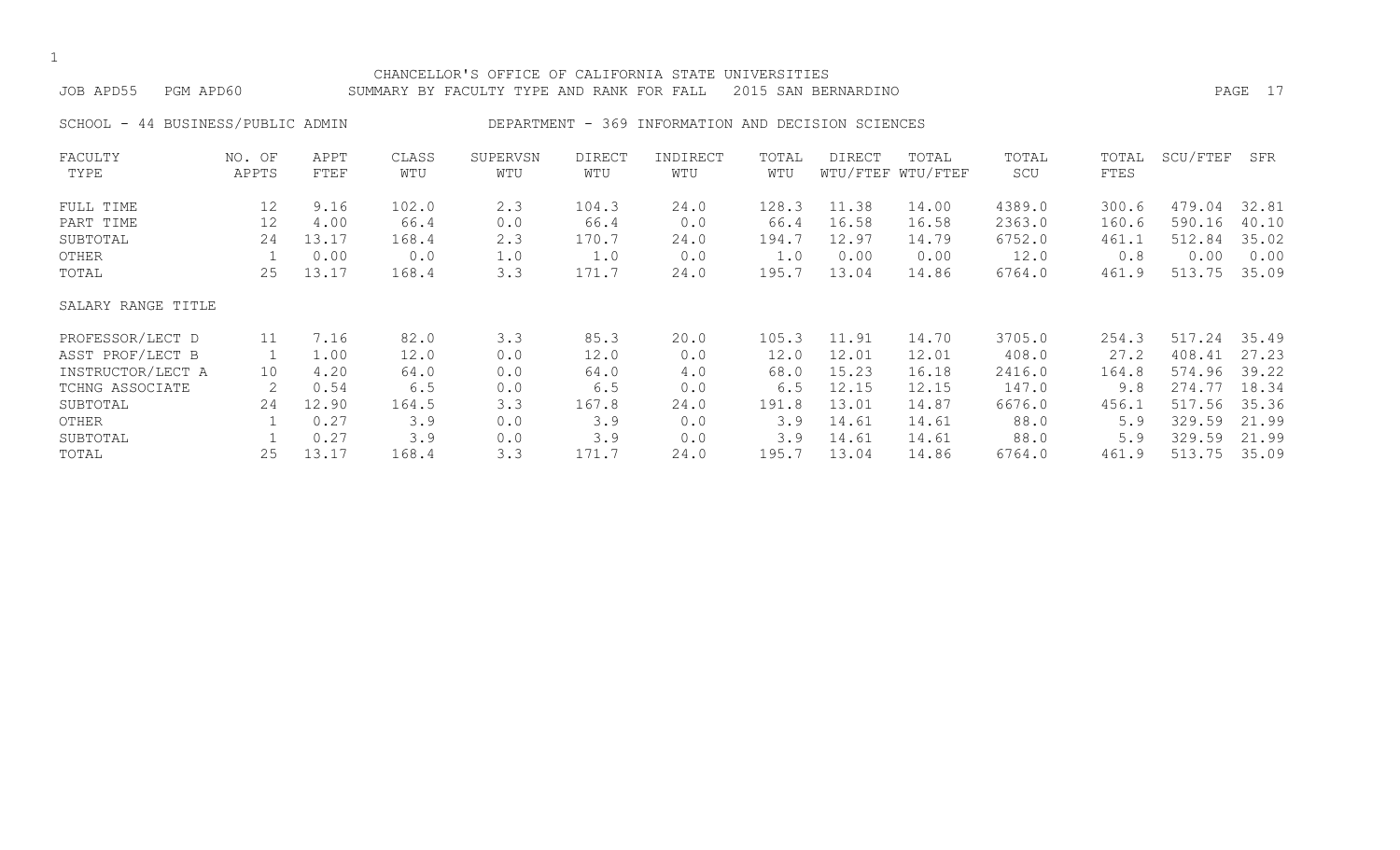| JOB APD55<br>PGM APD60            |        |       |       | CHANCELLOR'S OFFICE OF CALIFORNIA STATE UNIVERSITIES<br>SUMMARY BY FACULTY TYPE AND RANK FOR FALL |               |                             |       | 2015 SAN BERNARDINO |                   |        |       |          | PAGE 18 |
|-----------------------------------|--------|-------|-------|---------------------------------------------------------------------------------------------------|---------------|-----------------------------|-------|---------------------|-------------------|--------|-------|----------|---------|
|                                   |        |       |       |                                                                                                   |               |                             |       |                     |                   |        |       |          |         |
| SCHOOL - 44 BUSINESS/PUBLIC ADMIN |        |       |       |                                                                                                   |               | DEPARTMENT - 461 MANAGEMENT |       |                     |                   |        |       |          |         |
| FACULTY                           | NO. OF | APPT  | CLASS | SUPERVSN                                                                                          | <b>DIRECT</b> | INDIRECT                    | TOTAL | DIRECT              | TOTAL             | TOTAL  | TOTAL | SCU/FTEF | SFR     |
| TYPE                              | APPTS  | FTEF  | WTU   | WTU                                                                                               | WTU           | WTU                         | WTU   |                     | WTU/FTEF WTU/FTEF | SCU    | FTES  |          |         |
| FULL TIME                         | 14     | 10.83 | 144.0 | 4.6                                                                                               | 148.6         | 32.0                        | 180.6 | 13.72               | 16.68             | 4012.0 | 274.7 | 370.56   | 25.37   |
| PART TIME                         | 18     | 8.48  | 118.0 | 4.7                                                                                               | 126.7         | 0.0                         | 126.7 | 14.95               | 14.95             | 4336.0 | 293.4 | 511.50   | 34.61   |
| SUBTOTAL                          | 32     | 19.30 | 262.0 | 9.3                                                                                               | 275.3         | 32.0                        | 307.3 | 14.26               | 15.92             | 8348.0 | 568.1 | 432.45   | 29.43   |
| TOTAL                             | 32     | 19.30 | 262.0 | 9.3                                                                                               | 275.3         | 32.0                        | 307.3 | 14.26               | 15.92             | 8348.0 | 568.1 | 432.45   | 29.43   |
| SALARY RANGE TITLE                |        |       |       |                                                                                                   |               |                             |       |                     |                   |        |       |          |         |
| PROFESSOR/LECT D                  | 8      | 4.00  | 44.0  | 4.3                                                                                               | 52.3          | 24.0                        | 76.3  | 13.07               | 19.07             | 1940.0 | 130.8 | 484.76   | 32.68   |
| ASSOC PROF/LECT C                 |        | 1.00  | 12.0  | 0.0                                                                                               | 12.0          | 0.0                         | 12.0  | 12.01               | 12.01             | 460.0  | 30.7  | 460.46   | 30.70   |
| ASST PROF/LECT B                  | 2      | 2.00  | 20.0  | 0.0                                                                                               | 20.0          | 4.0                         | 24.0  | 10.01               | 12.01             | 480.0  | 32.0  | 240.12   | 16.01   |
| INSTRUCTOR/LECT A                 | 21     | 12.30 | 186.0 | 5.0                                                                                               | 191.0         | 4.0                         | 195.0 | 15.52               | 15.85             | 5468.0 | 374.6 | 444.41   | 30.45   |
| SUBTOTAL                          | 32     | 19.30 | 262.0 | 9.3                                                                                               | 275.3         | 32.0                        | 307.3 | 14.26               | 15.92             | 8348.0 | 568.1 | 432.45   | 29.43   |
| TOTAL                             | 32     | 19.30 | 262.0 | 9.3                                                                                               | 275.3         | 32.0                        | 307.3 | 14.26               | 15.92             | 8348.0 | 568.1 | 432.45   | 29.43   |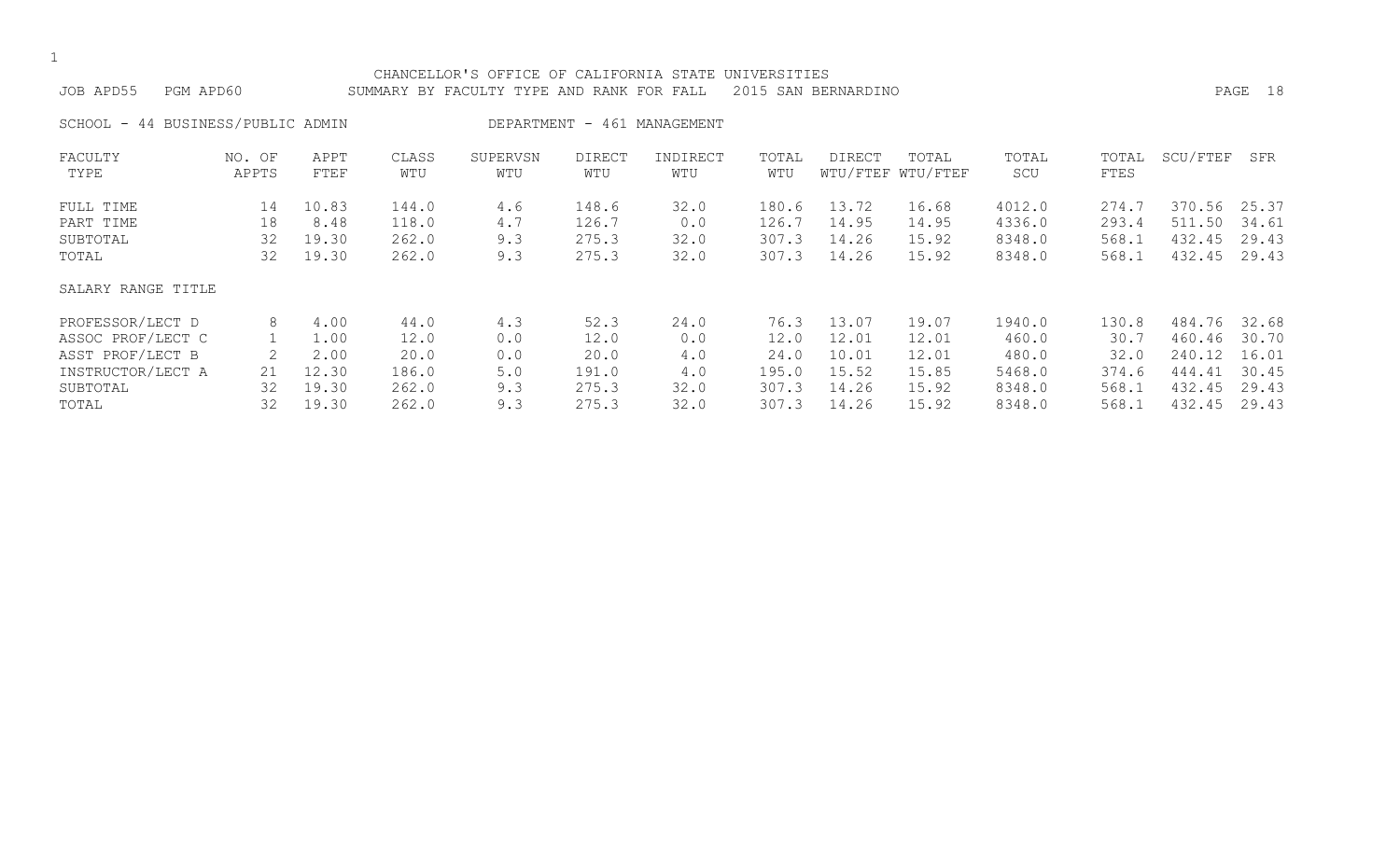| CHANCELLOR'S OFFICE OF CALIFORNIA STATE<br>UNIVERSITIES<br>JOB APD55<br>2015<br>PGM APD60<br>SUMMARY BY FACULTY TYPE AND RANK FOR FALL<br>SAN BERNARDINO |                 |              |              |                 |                            |                 |              |                    |                   |              |               |          |       |
|----------------------------------------------------------------------------------------------------------------------------------------------------------|-----------------|--------------|--------------|-----------------|----------------------------|-----------------|--------------|--------------------|-------------------|--------------|---------------|----------|-------|
| SCHOOL - 44 BUSINESS/PUBLIC ADMIN                                                                                                                        |                 |              |              |                 | DEPARTMENT - 476 MARKETING |                 |              |                    |                   |              |               |          |       |
| FACULTY<br>TYPE                                                                                                                                          | NO. OF<br>APPTS | APPT<br>FTEF | CLASS<br>WTU | SUPERVSN<br>WTU | <b>DIRECT</b><br>WTU       | INDIRECT<br>WTU | TOTAL<br>WTU | DIRECT<br>WTU/FTEF | TOTAL<br>WTU/FTEF | TOTAL<br>SCU | TOTAL<br>FTES | SCU/FTEF | SFR   |
| FULL TIME                                                                                                                                                | 5               | 4.33         | 48.0         | 2.9             | 50.9                       | 4.0             | 54.9         | 11.76              | 12.68             | 1820.0       | 124.4         | 420.42   | 28.74 |
| PART TIME                                                                                                                                                | 4               | 2.14         | 32.0         | 0.0             | 32.0                       | 0.0             | 32.0         | 14.98              | 14.98             | 1316.0       | 87.9          | 616.10   | 41.17 |
| SUBTOTAL                                                                                                                                                 | 9               | 6.47         | 80.0         | 2.9             | 82.9                       | 4.0             | 86.9         | 12.82              | 13.44             | 3136.0       | 212.3         | 485.07   | 32.84 |
| TOTAL                                                                                                                                                    | 9               | 6.47         | 80.0         | 2.9             | 82.9                       | 4.0             | 86.9         | 12.82              | 13.44             | 3136.0       | 212.3         | 485.07   | 32.84 |
| SALARY RANGE TITLE                                                                                                                                       |                 |              |              |                 |                            |                 |              |                    |                   |              |               |          |       |
| PROFESSOR/LECT D                                                                                                                                         | 3               | 2.33         | 28.0         | 2.9             | 30.9                       | 0.0             | 30.9         | 13.26              | 13.26             | 1060.0       | 73.5          | 454.94   | 31.56 |
| ASSOC PROF/LECT C                                                                                                                                        |                 | 1.00         | 12.0         | 0.0             | 12.0                       | 0.0             | 12.0         | 12.01              | 12.01             | 396.0        | 26.5          | 396.40   | 26.57 |
| ASST PROF/LECT B                                                                                                                                         |                 | 1.00         | 8.0          | 0.0             | 8.0                        | 4.0             | 12.0         | 8.00               | 12.00             | 364.0        | 24.3          | 364.00   | 24.33 |
| INSTRUCTOR/LECT A                                                                                                                                        | 4               | 2.14         | 32.0         | 0.0             | 32.0                       | 0.0             | 32.0         | 14.98              | 14.98             | 1316.0       | 87.9          | 616.10   | 41.17 |
| SUBTOTAL                                                                                                                                                 | 9               | 6.47         | 80.0         | 2.9             | 82.9                       | 4.0             | 86.9         | 12.82              | 13.44             | 3136.0       | 212.3         | 485.07   | 32.84 |
| TOTAL                                                                                                                                                    | 9               | 6.47         | 80.0         | 2.9             | 82.9                       | 4.0             | 86.9         | 12.82              | 13.44             | 3136.0       | 212.3         | 485.07   | 32.84 |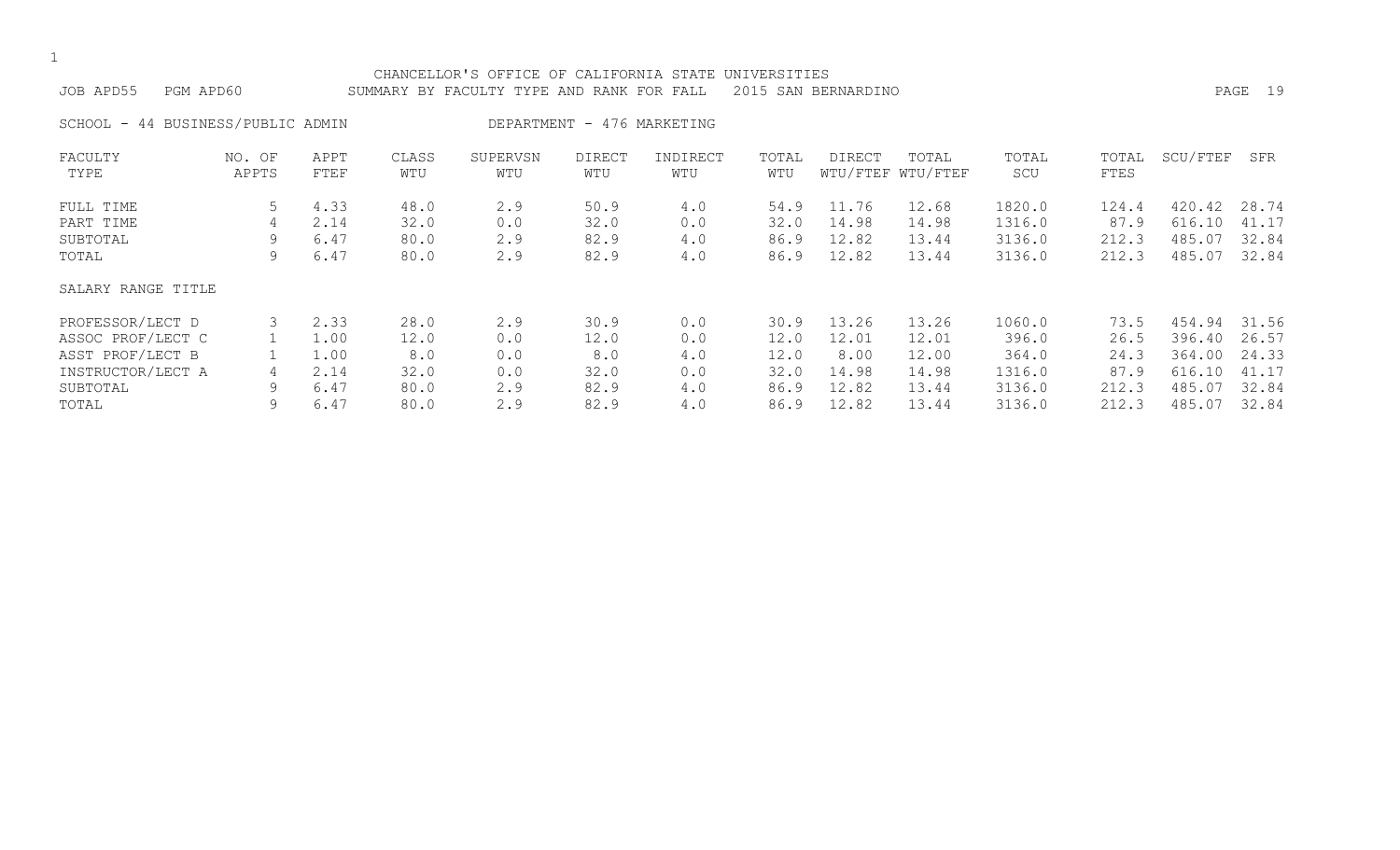| JOB APD55<br>PGM APD60 |                          |              |              | CHANCELLOR'S OFFICE OF CALIFORNIA STATE UNIVERSITIES<br>SUMMARY BY FACULTY TYPE AND RANK FOR FALL |                      |                                        |              | 2015 SAN BERNARDINO |                            |              |               |          | 20<br>PAGE |
|------------------------|--------------------------|--------------|--------------|---------------------------------------------------------------------------------------------------|----------------------|----------------------------------------|--------------|---------------------|----------------------------|--------------|---------------|----------|------------|
| SCHOOL -               | 44 BUSINESS/PUBLIC ADMIN |              |              |                                                                                                   |                      | DEPARTMENT - 598 PUBLIC ADMINISTRATION |              |                     |                            |              |               |          |            |
| FACULTY<br>TYPE        | NO. OF<br>APPTS          | APPT<br>FTEF | CLASS<br>WTU | SUPERVSN<br>WTU                                                                                   | <b>DIRECT</b><br>WTU | INDIRECT<br>WTU                        | TOTAL<br>WTU | DIRECT              | TOTAL<br>WTU/FTEF WTU/FTEF | TOTAL<br>SCU | TOTAL<br>FTES | SCU/FTEF | SFR        |
| FULL TIME              | 9                        | 7.89         | 73.0         | 1.8                                                                                               | 78.8                 | 20.0                                   | 98.8         | 9.99                | 12.53                      | 2665.0       | 195.2         | 337.90   | 24.74      |
| PART TIME              | 8                        | 2.40         | 36.0         | 0.0                                                                                               | 36.0                 | 0.0                                    | 36.0         | 14.98               | 14.98                      | 872.0        | 65.3          | 362.88   | 27.19      |
| SUBTOTAL               | 17                       | 10.29        | 109.0        | 1.8                                                                                               | 114.8                | 20.0                                   | 134.8        | 11.16               | 13.10                      | 3537.0       | 260.5         | 343.73   | 25.31      |
| TOTAL                  | 17                       | 10.29        | 109.0        | 1.8                                                                                               | 114.8                | 20.0                                   | 134.8        | 11.16               | 13.10                      | 3537.0       | 260.5         | 343.73   | 25.31      |
| SALARY RANGE TITLE     |                          |              |              |                                                                                                   |                      |                                        |              |                     |                            |              |               |          |            |
| PROFESSOR/LECT D       |                          | 2.33         | 16.0         | 1.8                                                                                               | 17.8                 | 8.0                                    | 25.8         | 7.63                | 11.05                      | 324.0        | 26.3          | 138.82   | 11.29      |
| ASSOC PROF/LECT C      | 2                        | 2.00         | 16.0         | 0.0                                                                                               | 20.0                 | 4.0                                    | 24.0         | 10.00               | 12.00                      | 992.0        | 70.0          | 496.00   | 35.00      |
| ASST PROF/LECT B       |                          | 2.55         | 29.0         | 0.0                                                                                               | 29.0                 | 8.0                                    | 37.0         | 11.35               | 14.49                      | 833.0        | 63.5          | 326.16   | 24.86      |
| INSTRUCTOR/LECT A      | 9                        | 3.40         | 48.0         | 0.0                                                                                               | 48.0                 | 0.0                                    | 48.0         | 14.11               | 14.11                      | 1388.0       | 100.7         | 408.00   | 29.59      |
| SUBTOTAL               | 17                       | 10.29        | 109.0        | 1.8                                                                                               | 114.8                | 20.0                                   | 134.8        | 11.16               | 13.10                      | 3537.0       | 260.5         | 343.73   | 25.31      |
| TOTAL                  |                          | 10.29        | 109.0        | 1.8                                                                                               | 114.8                | 20.0                                   | 134.8        | 11.16               | 13.10                      | 3537.0       | 260.5         | 343.73   | 25.31      |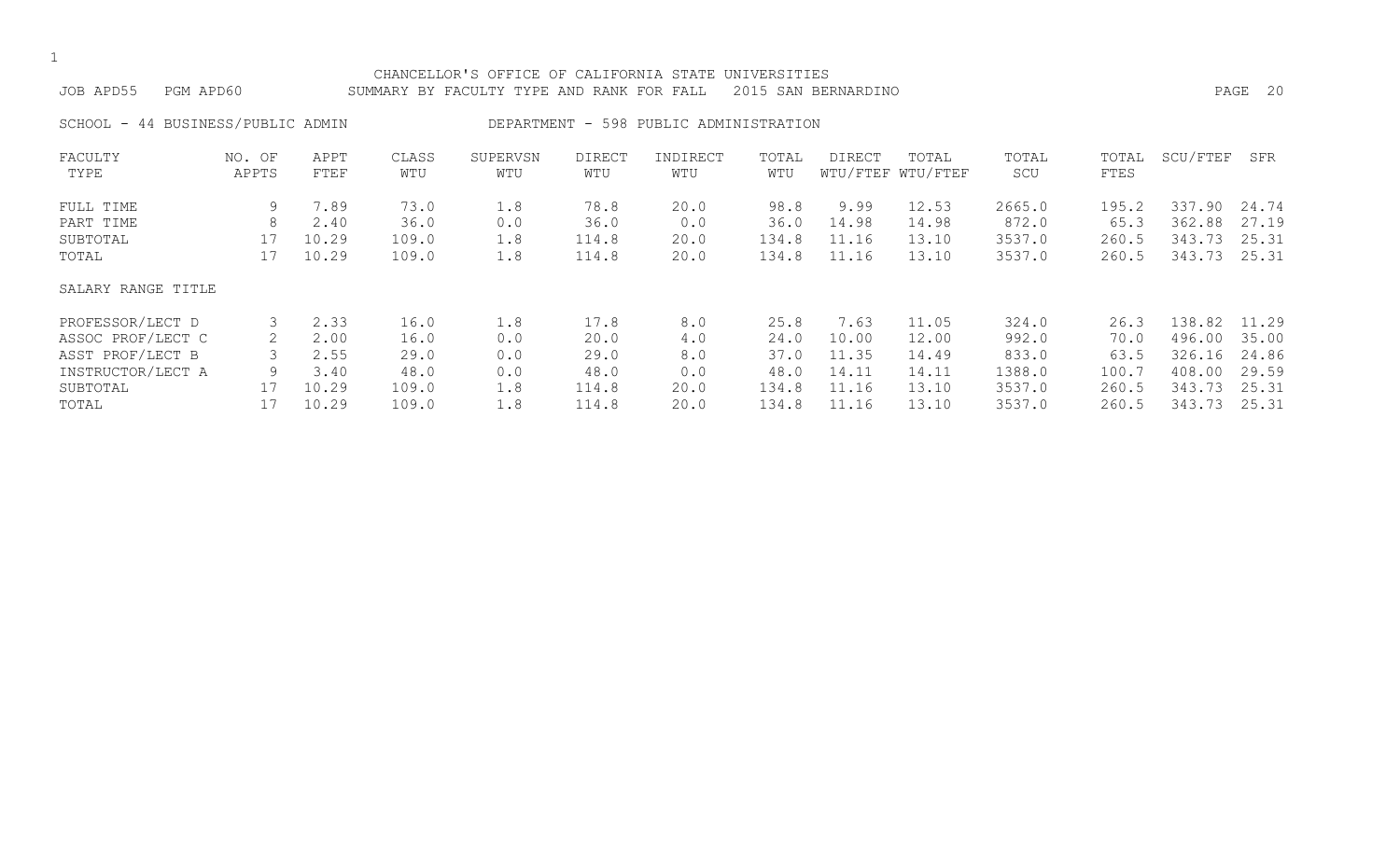#### CHANCELLOR'S OFFICE OF CALIFORNIA STATE UNIVERSITIES

JOB APD55 PGM APD60 SUMMARY BY FACULTY TYPE AND RANK FOR FALL 2015 SAN BERNARDINO PAGE 21

SCHOOL - 44 BUSINESS/PUBLIC ADMIN

| FACULTY            | NO. OF | APPT  | CLASS | SUPERVSN | DIRECT | INDIRECT | TOTAL  | DIRECT | TOTAL             | TOTAL   | TOTAL  | SCU/FTEF | SFR   |
|--------------------|--------|-------|-------|----------|--------|----------|--------|--------|-------------------|---------|--------|----------|-------|
| TYPE               | APPTS  | FTEF  | WTU   | WTU      | WTU    | WTU      | WTU    |        | WTU/FTEF WTU/FTEF | SCU     | FTES   |          |       |
| FULL TIME          | 57     | 45.22 | 526.2 | 14.9     | 553.1  | 132.0    | 685.1  | 12.23  | 15.15             | 18664.0 | 1288.2 | 412.77   | 28.49 |
| PART TIME          | 61     | 24.71 | 367.6 | $4.7$    | 376.3  | 12.0     | 388.3  | 15.23  | 15.71             | 13813.0 | 935.9  | 559.00   | 37.87 |
| SUBTOTAL           | 118    | 69.93 | 893.8 | 19.6     | 929.4  | 144.0    | 1073.4 | 13.29  | 15.35             | 32477.0 | 2224.1 | 464.44   | 31.81 |
| OTHER              |        | 0.00  | 0.0   | 1.0      | 1.0    | 0.0      | 1.0    | 0.00   | 0.00              | 12.0    | 0.8    | 0.00     | 0.00  |
| TOTAL              | 119    | 69.93 | 893.8 | 20.6     | 930.4  | 144.0    | 1074.4 | 13.31  | 15.36             | 32489.0 | 2224.9 | 464.61   | 31.82 |
| SALARY RANGE TITLE |        |       |       |          |        |          |        |        |                   |         |        |          |       |
| PROFESSOR/LECT D   | 33     | 21.84 | 244.9 | 15.6     | 264.5  | 72.0     | 336.5  | 12.11  | 15.41             | 9595.0  | 661.2  | 439.27   | 30.27 |
| ASSOC PROF/LECT C  |        | 6.00  | 64.3  | 0.0      | 68.3   | 16.0     | 84.3   | 11.39  | 14.06             | 2608.0  | 179.6  | 434.88   | 29.95 |
| ASST PROF/LECT B   | 10     | 9.55  | 97.0  | 0.0      | 97.0   | 24.0     | 121.0  | 10.16  | 12.67             | 3177.0  | 221.0  | 332.64   | 23.13 |
| INSTRUCTOR/LECT A  | 65     | 31.73 | 477.2 | 5.0      | 490.2  | 20.0     | 510.2  | 15.45  | 16.08             | 16874.0 | 1147.4 | 531.73   | 36.16 |
| TCHNG ASSOCIATE    | 2      | 0.54  | 6.5   | 0.0      | 6.5    | 0.0      | 6.5    | 12.15  | 12.15             | 147.0   | 9.8    | 274.77   | 18.34 |
| SUBTOTAL           | 117    | 69.66 | 889.9 | 20.6     | 926.5  | 132.0    | 1058.5 | 13.30  | 15.20             | 32401.0 | 2219.0 | 465.13   | 31.85 |
| ADMINISTRATOR      |        | 0.00  | 0.0   | 0.0      | 0.0    | 12.0     | 12.0   | 0.00   | 0.00              | 0.0     | 0.0    | 0.00     | 0.00  |
| OTHER              |        | 0.27  | 3.9   | 0.0      | 3.9    | 0.0      | 3.9    | 14.61  | 14.61             | 88.0    | 5.9    | 329.59   | 21.99 |
| SUBTOTAL           |        | 0.27  | 3.9   | 0.0      | 3.9    | 12.0     | 15.9   | 14.61  | 59.55             | 88.0    | 5.9    | 329.59   | 21.99 |
| TOTAL              | 119    | 69.93 | 893.8 | 20.6     | 930.4  | 144.0    | 1074.4 | 13.31  | 15.36             | 32489.0 | 2224.9 | 464.61   | 31.82 |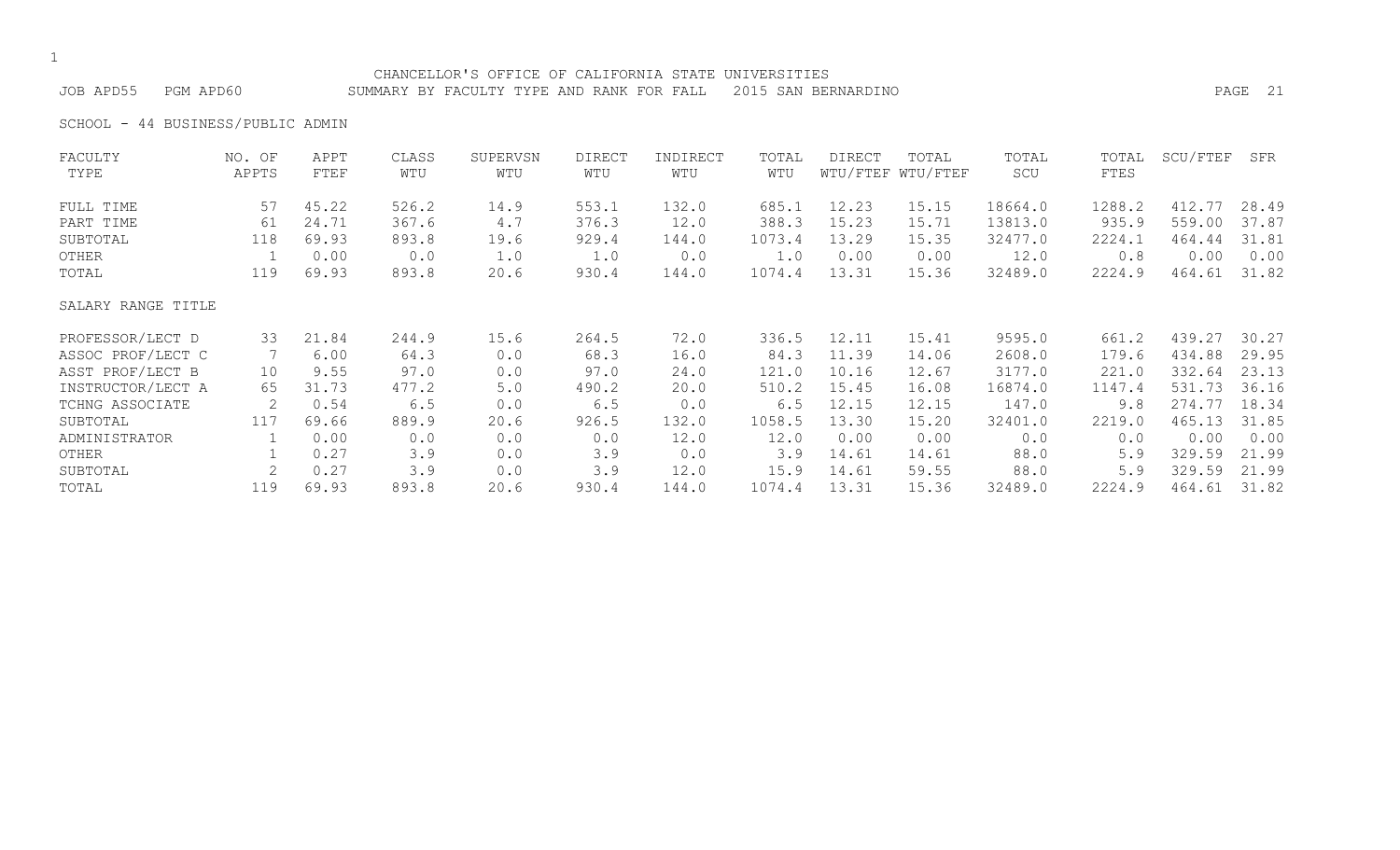#### CHANCELLOR'S OFFICE OF CALIFORNIA STATE UNIVERSITIES JOB APD55 PGM APD60 SUMMARY BY FACULTY TYPE AND RANK FOR FALL 2015 SAN BERNARDINO PAGE 22

SCHOOL - 47 HUMANITIES DEPARTMENT - 136 ART

| FACULTY            | NO. OF | APPT  | CLASS | SUPERVSN | <b>DIRECT</b> | INDIRECT | TOTAL | DIRECT   | TOTAL    | TOTAL  | TOTAL | SCU/FTEF | SFR   |
|--------------------|--------|-------|-------|----------|---------------|----------|-------|----------|----------|--------|-------|----------|-------|
| TYPE               | APPTS  | FTEF  | WTU   | WTU      | WTU           | WTU      | WTU   | WTU/FTEF | WTU/FTEF | SCU    | FTES  |          |       |
| FULL TIME          | 9      | 8.67  | 96.5  | 1.3      | 101.8         | 4.0      | 105.8 | 11.74    | 12.21    | 1882.0 | 126.9 | 217.12   | 14.64 |
| PART TIME          | 25     | 12.58 | 188.4 | 0.0      | 190.4         | 2.0      | 192.4 | 15.14    | 15.29    | 3693.0 | 246.8 | 293.56   | 19.61 |
| SUBTOTAL           | 34     | 21.25 | 284.9 | 1.3      | 292.2         | 6.0      | 298.2 | 13.75    | 14.03    | 5575.0 | 373.7 | 262.38   | 17.59 |
| OTHER              |        | 0.00  | 0.0   | 5.0      | 5.0           | 0.0      | 5.0   | 0.00     | 0.00     | 52.0   | 3.7   | 0.00     | 0.00  |
| TOTAL              | 35     | 21.25 | 284.9 | 6.3      | 297.2         | 6.0      | 303.2 | 13.99    | 14.27    | 5627.0 | 377.3 | 264.82   | 17.76 |
| SALARY RANGE TITLE |        |       |       |          |               |          |       |          |          |        |       |          |       |
| PROFESSOR/LECT D   | 4      | 2.50  | 28.2  | 5.0      | 33.2          | 2.0      | 35.2  | 13.28    | 14.08    | 507.0  | 34.5  | 202.80   | 13.78 |
| ASSOC PROF/LECT C  | 4      | 3.67  | 42.7  | 0.6      | 43.3          | 4.0      | 47.3  | 11.80    | 12.90    | 595.0  | 41.1  | 162.21   | 11.21 |
| ASST PROF/LECT B   |        | 2.00  | 19.8  | 0.7      | 24.5          | 0.0      | 24.5  | 12.25    | 12.25    | 742.0  | 49.5  | 371.00   | 24.74 |
| INSTRUCTOR/LECT A  | 24     | 12.68 | 188.3 | 0.0      | 190.3         | 0.0      | 190.3 | 15.01    | 15.01    | 3688.0 | 246.0 | 290.85   | 19.40 |
| TCHNG ASSOCIATE    |        | 0.40  | 5.9   | 0.0      | 5.9           | 0.0      | 5.9   | 14.75    | 14.75    | 95.0   | 6.3   | 237.50   | 15.83 |
| SUBTOTAL           | 35     | 21.25 | 284.9 | 6.3      | 297.2         | 6.0      | 303.2 | 13.99    | 14.27    | 5627.0 | 377.3 | 264.82   | 17.76 |
| TOTAL              | 35     | 21.25 | 284.9 | 6.3      | 297.2         | 6.0      | 303.2 | 13.99    | 14.27    | 5627.0 | 377.3 | 264.82   | 17.76 |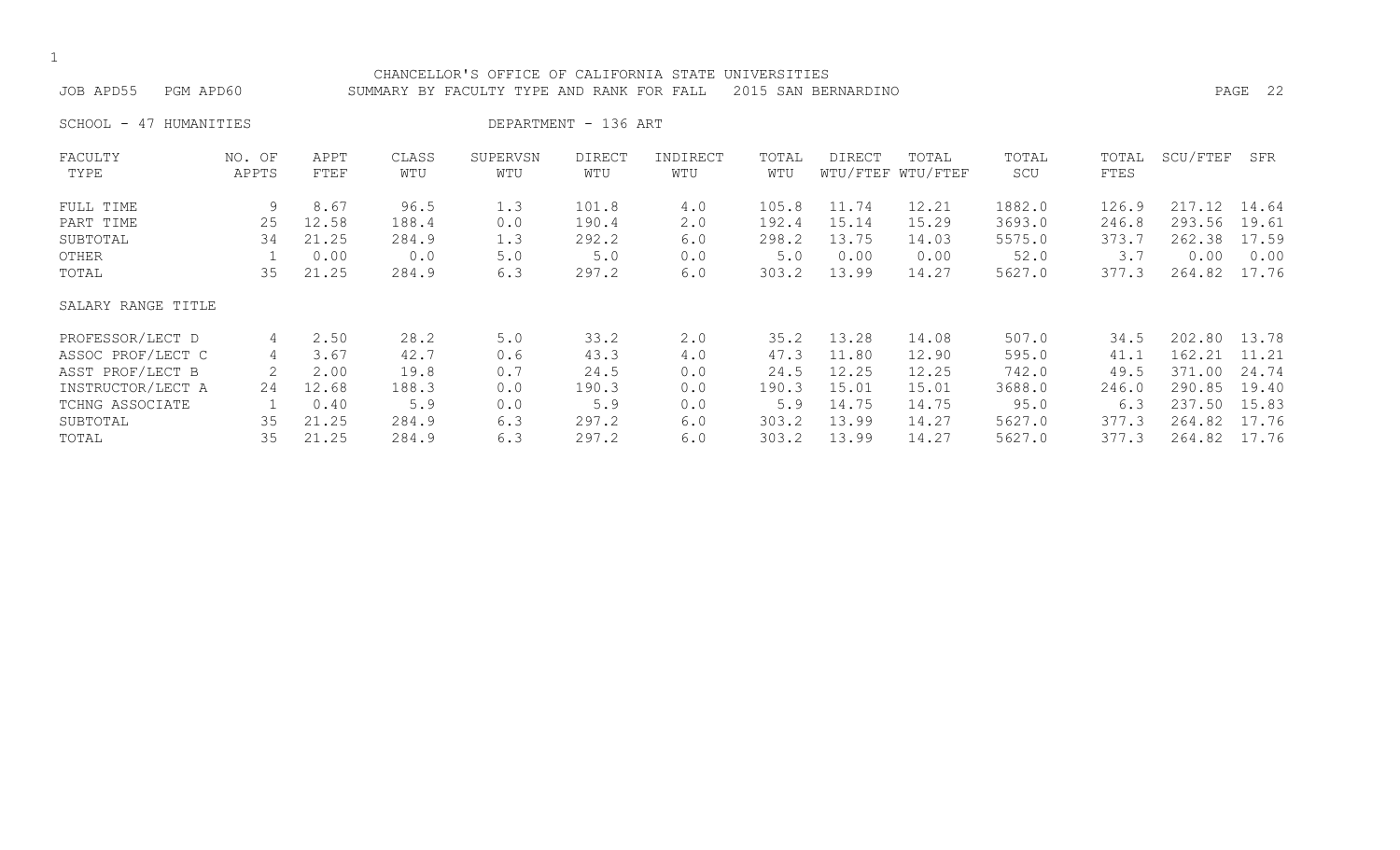| JOB APD55<br>PGM APD60       |                 |              |              | CHANCELLOR'S OFFICE OF CALIFORNIA STATE<br>SUMMARY BY FACULTY TYPE AND RANK FOR FALL |                      |                                 | UNIVERSITIES | 2015 SAN BERNARDINO |                            |              |               |          | PAGE 23 |
|------------------------------|-----------------|--------------|--------------|--------------------------------------------------------------------------------------|----------------------|---------------------------------|--------------|---------------------|----------------------------|--------------|---------------|----------|---------|
| 47<br>HUMANITIES<br>SCHOOL - |                 |              |              |                                                                                      |                      | DEPARTMENT - 186 COMMUNICATIONS |              |                     |                            |              |               |          |         |
| FACULTY<br>TYPE              | NO. OF<br>APPTS | APPT<br>FTEF | CLASS<br>WTU | SUPERVSN<br>WTU                                                                      | <b>DIRECT</b><br>WTU | INDIRECT<br>WTU                 | TOTAL<br>WTU | <b>DIRECT</b>       | TOTAL<br>WTU/FTEF WTU/FTEF | TOTAL<br>SCU | TOTAL<br>FTES | SCU/FTEF | SFR     |
| FULL TIME                    | 24              | 16.50        | 195.7        | 18.5                                                                                 | 220.2                | 68.0                            | 288.2        | 13.35               | 17.47                      | 7396.0       | 495.1         | 448.24   | 30.00   |
| PART TIME                    | 19              | 9.08         | 135.7        | 0.7                                                                                  | 140.4                | 2.0                             | 142.4        | 15.46               | 15.68                      | 3892.0       | 260.4         | 428.49   | 28.67   |
| SUBTOTAL                     | 43              | 25.58        | 331.4        | 19.2                                                                                 | 360.6                | 70.0                            | 430.6        | 14.10               | 16.83                      | 11288.0      | 755.5         | 441.23   | 29.53   |
| OTHER                        | 2               | 0.00         | 3.9          | 0.0                                                                                  | 3.9                  | 0.0                             | 3.9          | 0.00                | 0.00                       | 3.0          | 0.2           | 0.00     | 0.00    |
| TOTAL                        | 45              | 25.58        | 335.3        | 19.2                                                                                 | 364.5                | 70.0                            | 434.5        | 14.25               | 16.98                      | 11291.0      | 755.7         | 441.35   | 29.54   |
| SALARY RANGE TITLE           |                 |              |              |                                                                                      |                      |                                 |              |                     |                            |              |               |          |         |
| PROFESSOR/LECT D             | 8               | 3.17         | 39.9         | 0.3                                                                                  | 40.2                 | 34.0                            | 74.2         | 12.70               | 23.44                      | 1075.0       | 72.5          | 339.55   | 22.91   |
| ASSOC PROF/LECT C            | 5               | 3.83         | 31.9         | 2.3                                                                                  | 38.2                 | 16.0                            | 54.2         | 9.96                | 14.14                      | 1736.0       | 116.9         | 452.79   | 30.48   |
| ASST PROF/LECT B             |                 | 2.00         | 16.0         | 13.6                                                                                 | 29.6                 | 4.0                             | 33.6         | 14.81               | 16.81                      | 661.0        | 44.1          | 330.67   | 22.06   |
| INSTRUCTOR/LECT A            | 25              | 15.25        | 227.5        | 3.0                                                                                  | 236.5                | 16.0                            | 252.5        | 15.51               | 16.56                      | 7259.0       | 484.8         | 476.03   | 31.79   |
| TCHNG ASSOCIATE              | 4               | 1.34         | 20.0         | 0.0                                                                                  | 20.0                 | 0.0                             | 20.0         | 14.98               | 14.98                      | 560.0        | 37.3          | 419.48   | 27.96   |
| SUBTOTAL                     | 44              | 25.58        | 335.3        | 19.2                                                                                 | 364.5                | 70.0                            | 434.5        | 14.25               | 16.98                      | 11291.0      | 755.7         | 441.35   | 29.54   |
| ADMINISTRATOR                |                 | 0.00         | 0.0          | 0.0                                                                                  | 0.0                  | 0.0                             | 0.0          | 0.00                | 0.00                       | 0.0          | 0.0           | 0.00     | 0.00    |
| SUBTOTAL                     |                 | 0.00         | 0.0          | 0.0                                                                                  | 0.0                  | 0.0                             | 0.0          | 0.00                | 0.00                       | 0.0          | 0.0           | 0.00     | 0.00    |
| TOTAL                        | 45              | 25.58        | 335.3        | 19.2                                                                                 | 364.5                | 70.0                            | 434.5        | 14.25               | 16.98                      | 11291.0      | 755.7         | 441.35   | 29.54   |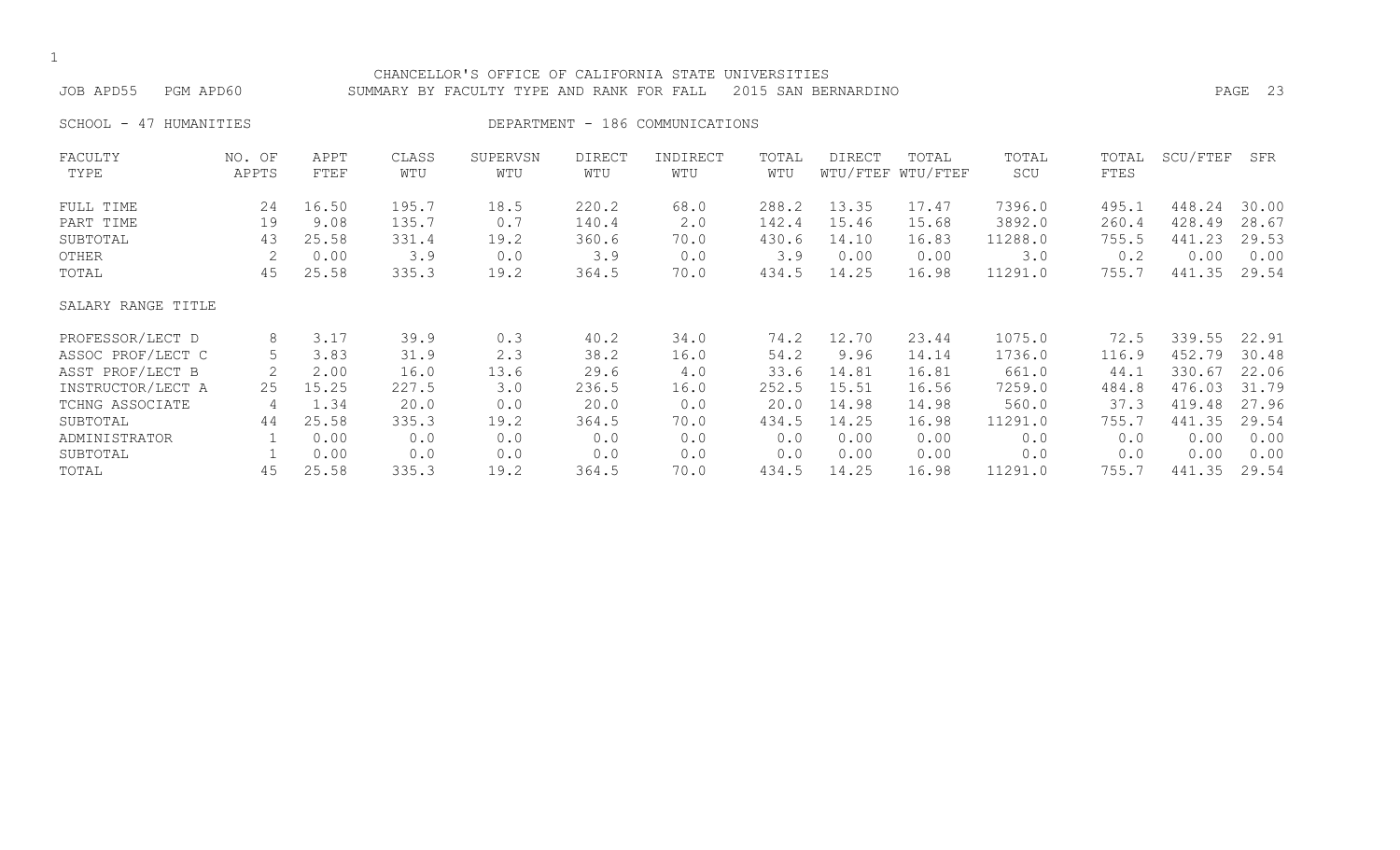| JOB APD55<br>PGM APD60 |                 |              |              | CHANCELLOR'S OFFICE OF CALIFORNIA STATE UNIVERSITIES<br>SUMMARY BY FACULTY TYPE AND RANK FOR FALL |                          |                 |              | 2015 SAN BERNARDINO |                            |              |               |          | PAGE 24 |
|------------------------|-----------------|--------------|--------------|---------------------------------------------------------------------------------------------------|--------------------------|-----------------|--------------|---------------------|----------------------------|--------------|---------------|----------|---------|
| SCHOOL - 47 HUMANITIES |                 |              |              |                                                                                                   | DEPARTMENT - 254 ENGLISH |                 |              |                     |                            |              |               |          |         |
| FACULTY<br>TYPE        | NO. OF<br>APPTS | APPT<br>FTEF | CLASS<br>WTU | SUPERVSN<br>WTU                                                                                   | <b>DIRECT</b><br>WTU     | INDIRECT<br>WTU | TOTAL<br>WTU | DIRECT              | TOTAL<br>WTU/FTEF WTU/FTEF | TOTAL<br>SCU | TOTAL<br>FTES | SCU/FTEF | SFR     |
| FULL TIME              | 46              | 39.26        | 525.8        | 22.5                                                                                              | 560.3                    | 86.0            | 646.3        | 14.27               | 16.46                      | 13728.0      | 926.7         | 349.65   | 23.60   |
| PART TIME              | 39              | 16.79        | 264.0        | 0.3                                                                                               | 264.3                    | 0.0             | 264.3        | 15.75               | 15.75                      | 6816.0       | 454.7         | 406.08   | 27.09   |
| SUBTOTAL               | 85              | 56.05        | 789.8        | 22.8                                                                                              | 824.6                    | 86.0            | 910.6        | 14.71               | 16.25                      | 20544.0      | 1381.4        | 366.55   | 24.65   |
| OTHER                  |                 | 0.00         | 0.0          | 3.5                                                                                               | 3.5                      | 0.0             | 3.5          | 0.00                | 0.00                       | 26.0         | 2.1           | 0.00     | 0.00    |
| TOTAL                  | 87              | 56.05        | 789.8        | 26.3                                                                                              | 828.1                    | 86.0            | 914.1        | 14.78               | 16.31                      | 20570.0      | 1383.4        | 367.01   | 24.68   |
| SALARY RANGE TITLE     |                 |              |              |                                                                                                   |                          |                 |              |                     |                            |              |               |          |         |
| PROFESSOR/LECT D       | 21              | 12.94        | 136.0        | 24.7                                                                                              | 172.7                    | 52.0            | 224.7        | 13.34               | 17.36                      | 3784.0       | 258.5         | 292.36   | 19.97   |
| ASSOC PROF/LECT C      | 4               | 3.73         | 34.6         | 1.6                                                                                               | 36.2                     | 16.0            | 52.2         | 9.69                | 13.98                      | 878.0        | 61.0          | 235.14   | 16.34   |
| ASST PROF/LECT B       | 3               | 3.00         | 24.0         | 0.0                                                                                               | 24.0                     | 12.0            | 36.0         | 8.00                | 12.00                      | 488.0        | 32.7          | 162.67   | 10.89   |
| INSTRUCTOR/LECT A      | 49              | 33.70        | 555.2        | 0.0                                                                                               | 555.2                    | 6.0             | 561.2        | 16.47               | 16.65                      | 14516.0      | 970.9         | 430.74   | 28.81   |
| TCHNG ASSOCIATE        | 10              | 2.67         | 40.0         | 0.0                                                                                               | 40.0                     | 0.0             | 40.0         | 14.98               | 14.98                      | 904.0        | 60.3          | 338.58   | 22.57   |
| SUBTOTAL               | 87              | 56.05        | 789.8        | 26.3                                                                                              | 828.1                    | 86.0            | 914.1        | 14.78               | 16.31                      | 20570.0      | 1383.4        | 367.01   | 24.68   |
| TOTAL                  | 87              | 56.05        | 789.8        | 26.3                                                                                              | 828.1                    | 86.0            | 914.1        | 14.78               | 16.31                      | 20570.0      | 1383.4        | 367.01   | 24.68   |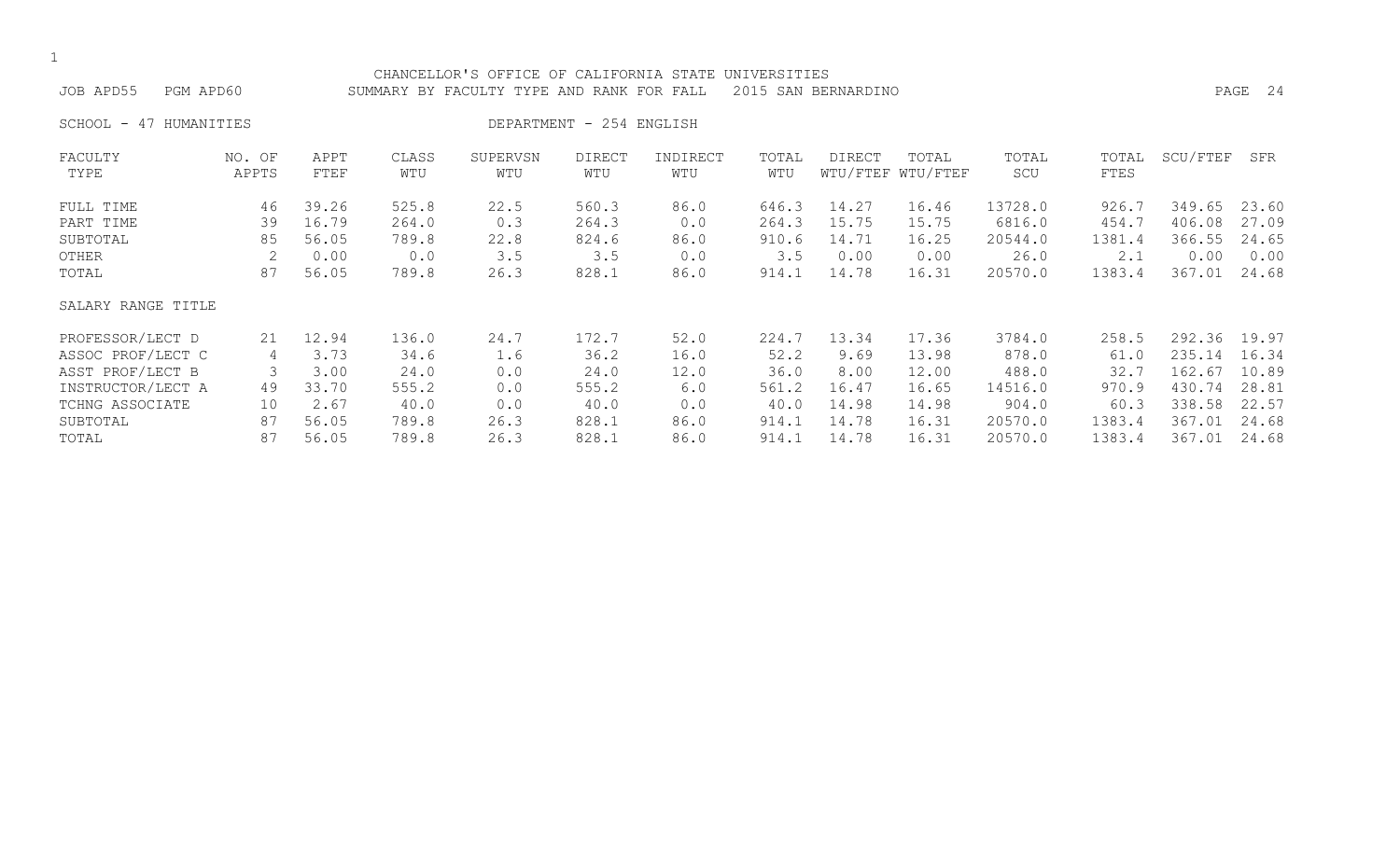| JOB APD55          | PGM APD60       |              |              | CHANCELLOR'S OFFICE OF CALIFORNIA STATE<br>SUMMARY BY FACULTY TYPE AND RANK FOR FALL |                      |                                     | UNIVERSITIES | 2015 SAN BERNARDINO |                            |              |               |          | PAGE 25 |
|--------------------|-----------------|--------------|--------------|--------------------------------------------------------------------------------------|----------------------|-------------------------------------|--------------|---------------------|----------------------------|--------------|---------------|----------|---------|
| SCHOOL -<br>47     | HUMANITIES      |              |              | DEPARTMENT -                                                                         |                      | 281 FOREIGN LANGUAGE AND LITERATURE |              |                     |                            |              |               |          |         |
| FACULTY<br>TYPE    | NO. OF<br>APPTS | APPT<br>FTEF | CLASS<br>WTU | SUPERVSN<br>WTU                                                                      | <b>DIRECT</b><br>WTU | INDIRECT<br>WTU                     | TOTAL<br>WTU | DIRECT              | TOTAL<br>WTU/FTEF WTU/FTEF | TOTAL<br>SCU | TOTAL<br>FTES | SCU/FTEF | SFR     |
| FULL TIME          | 17              | 16.03        | 193.0        | 16.5                                                                                 | 209.5                | 28.0                                | 237.5        | 13.07               | 14.82                      | 5800.0       | 390.8         | 361.91   | 24.38   |
| PART TIME          | 23              | 12.01        | 188.0        | 15.0                                                                                 | 203.0                | 6.0                                 | 209.0        | 16.90               | 17.40                      | 4494.0       | 300.4         | 374.06   | 25.00   |
| SUBTOTAL           | 40              | 28.04        | 381.0        | 31.5                                                                                 | 412.5                | 34.0                                | 446.5        | 14.71               | 15.92                      | 10294.0      | 691.2         | 367.12   | 24.65   |
| OTHER              |                 | 0.00         | 4.0          | 1.8                                                                                  | 5.8                  | 0.0                                 | $5.8$        | 0.00                | 0.00                       | 131.0        | 8.8           | 0.00     | 0.00    |
| TOTAL              | 41              | 28.04        | 385.0        | 33.3                                                                                 | 418.3                | 34.0                                | 452.3        | 14.92               | 16.13                      | 10425.0      | 700.0         | 371.79   | 24.96   |
| SALARY RANGE TITLE |                 |              |              |                                                                                      |                      |                                     |              |                     |                            |              |               |          |         |
| PROFESSOR/LECT D   | 5               | 3.97         | 40.0         | 6.6                                                                                  | 46.6                 | 14.0                                | 60.6         | 11.74               | 15.26                      | 942.0        | 63.7          | 237.22   | 16.05   |
| ASSOC PROF/LECT C  | 4               | 3.67         | 37.0         | 5.1                                                                                  | 42.1                 | 8.0                                 | 50.1         | 11.47               | 13.65                      | 658.0        | 46.6          | 179.29   | 12.71   |
| ASST PROF/LECT B   | 3               | 2.00         | 16.0         | 2.8                                                                                  | 18.8                 | 12.0                                | 30.8         | 9.40                | 15.41                      | 389.0        | 26.1          | 194.60   | 13.04   |
| INSTRUCTOR/LECT A  | 24              | 16.53        | 264.0        | 18.8                                                                                 | 282.8                | 0.0                                 | 282.8        | 17.11               | 17.11                      | 7988.0       | 533.5         | 483.21   | 32.27   |
| TCHNG ASSOCIATE    | 4               | 1.07         | 16.0         | 0.0                                                                                  | 16.0                 | 0.0                                 | 16.0         | 14.98               | 14.98                      | 304.0        | 20.3          | 284.64   | 18.98   |
| SUBTOTAL           | 40              | 27.24        | 373.0        | 33.3                                                                                 | 406.3                | 34.0                                | 440.3        | 14.92               | 16.16                      | 10281.0      | 690.2         | 377.44   | 25.34   |
| OTHER              |                 | 0.80         | 12.0         | 0.0                                                                                  | 12.0                 | 0.0                                 | 12.0         | 14.98               | 14.98                      | 144.0        | 9.7           | 179.78   | 12.16   |
| SUBTOTAL           |                 | 0.80         | 12.0         | 0.0                                                                                  | 12.0                 | 0.0                                 | 12.0         | 14.98               | 14.98                      | 144.0        | 9.7           | 179.78   | 12.16   |
| TOTAL              | 41              | 28.04        | 385.0        | 33.3                                                                                 | 418.3                | 34.0                                | 452.3        | 14.92               | 16.13                      | 10425.0      | 700.0         | 371.79   | 24.96   |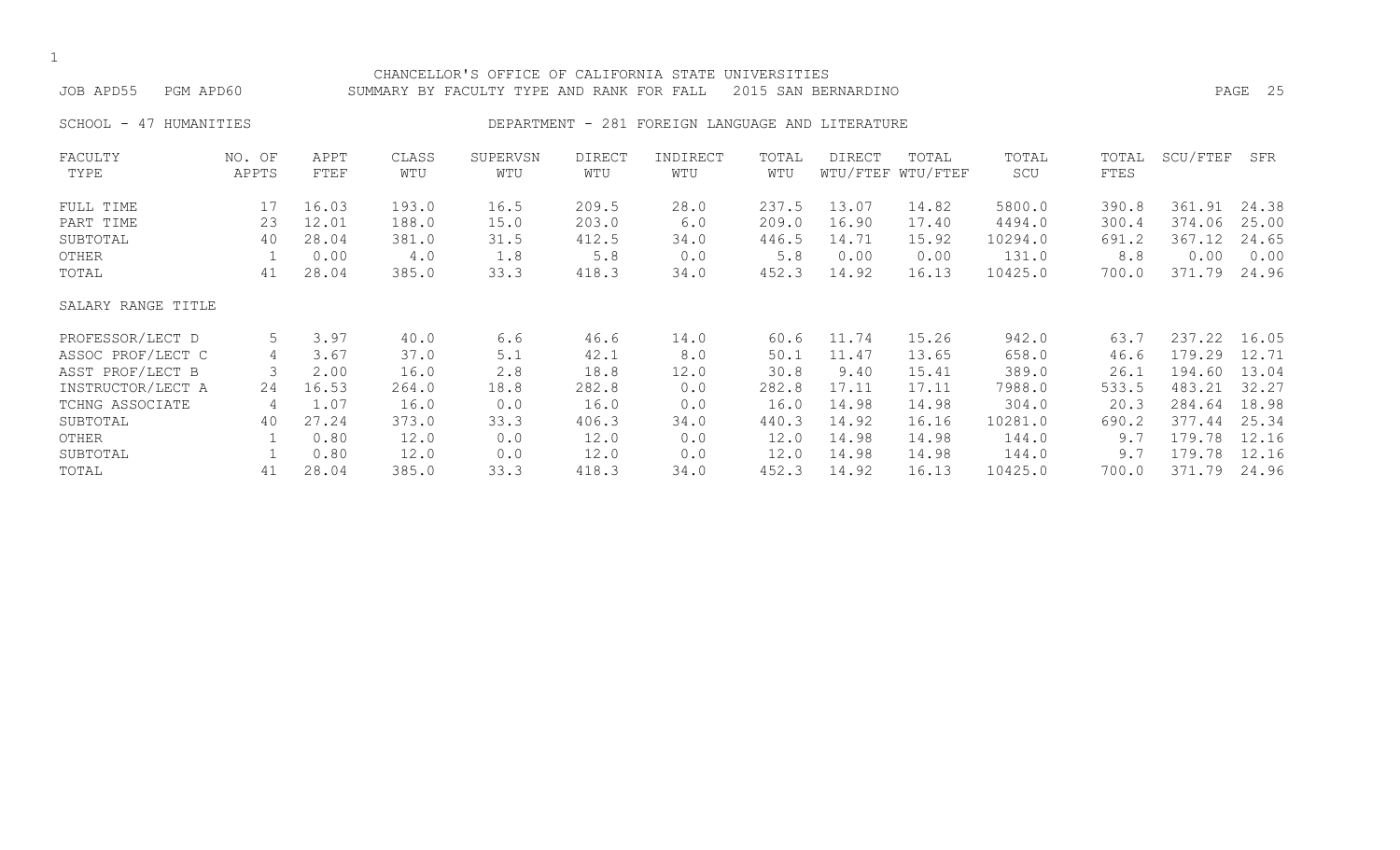| CHANCELLOR'S OFFICE OF CALIFORNIA STATE UNIVERSITIES<br>JOB APD55<br>2015 SAN BERNARDINO<br>PGM APD60<br>SUMMARY BY FACULTY TYPE AND RANK FOR FALL |                 |              |              |                 |                      |                             |              |        |                            |              |               |          | PAGE 26 |
|----------------------------------------------------------------------------------------------------------------------------------------------------|-----------------|--------------|--------------|-----------------|----------------------|-----------------------------|--------------|--------|----------------------------|--------------|---------------|----------|---------|
| SCHOOL -<br>HUMANITIES<br>47                                                                                                                       |                 |              |              |                 |                      | DEPARTMENT - 350 HUMANITIES |              |        |                            |              |               |          |         |
| FACULTY<br>TYPE                                                                                                                                    | NO. OF<br>APPTS | APPT<br>FTEF | CLASS<br>WTU | SUPERVSN<br>WTU | <b>DIRECT</b><br>WTU | INDIRECT<br>WTU             | TOTAL<br>WTU | DIRECT | TOTAL<br>WTU/FTEF WTU/FTEF | TOTAL<br>SCU | TOTAL<br>FTES | SCU/FTEF | SFR     |
| FULL TIME                                                                                                                                          | 8               | 3.14         | 13.0         | 3.3             | 16.3                 | 12.0                        | 28.3         | 5.20   | 9.03                       | 758.0        | 50.5          | 241.79   | 16.12   |
| PART TIME                                                                                                                                          |                 | 1.49         | 12.0         | 0.0             | 14.0                 | 4.0                         | 18.0         | 9.41   | 9.41                       | 1308.0       | 87.2          | 879.62   | 58.64   |
| SUBTOTAL                                                                                                                                           | 13              | 4.62         | 25.0         | 3.3             | 30.3                 | 16.0                        | 46.3         | 6.56   | 9.15                       | 2066.0       | 137.7         | 446.99   | 29.80   |
| TOTAL                                                                                                                                              | 13              | 4.62         | 25.0         | 3.3             | 30.3                 | 16.0                        | 46.3         | 6.56   | 9.15                       | 2066.0       | 137.7         | 446.99   | 29.80   |
| SALARY RANGE TITLE                                                                                                                                 |                 |              |              |                 |                      |                             |              |        |                            |              |               |          |         |
| PROFESSOR/LECT D                                                                                                                                   | 2               | 0.80         | 4.0          | 0.0             | 6.0                  | 0.0                         | 6.0          | 7.49   | 7.49                       | 548.0        | 36.5          | 684.14   | 45.61   |
| ASSOC PROF/LECT C                                                                                                                                  |                 | 0.50         | 0.0          | 0.0             | 0.0                  | 0.0                         | 0.0          | 0.00   | 0.00                       | 0.0          | 0.0           | 0.00     | 0.00    |
| INSTRUCTOR/LECT A                                                                                                                                  | 10              | 3.32         | 21.0         | 3.3             | 24.3                 | 16.0                        | 40.3         | 7.32   | 10.93                      | 1518.0       | 101.2         | 457.09   | 30.47   |
| SUBTOTAL                                                                                                                                           | 13              | 4.62         | 25.0         | 3.3             | 30.3                 | 16.0                        | 46.3         | 6.56   | 9.15                       | 2066.0       | 137.7         | 446.99   | 29.80   |
| TOTAL                                                                                                                                              | 13              | 4.62         | 25.0         | 3.3             | 30.3                 | 16.0                        | 46.3         | 6.56   | 9.15                       | 2066.0       | 137.7         | 446.99   | 29.80   |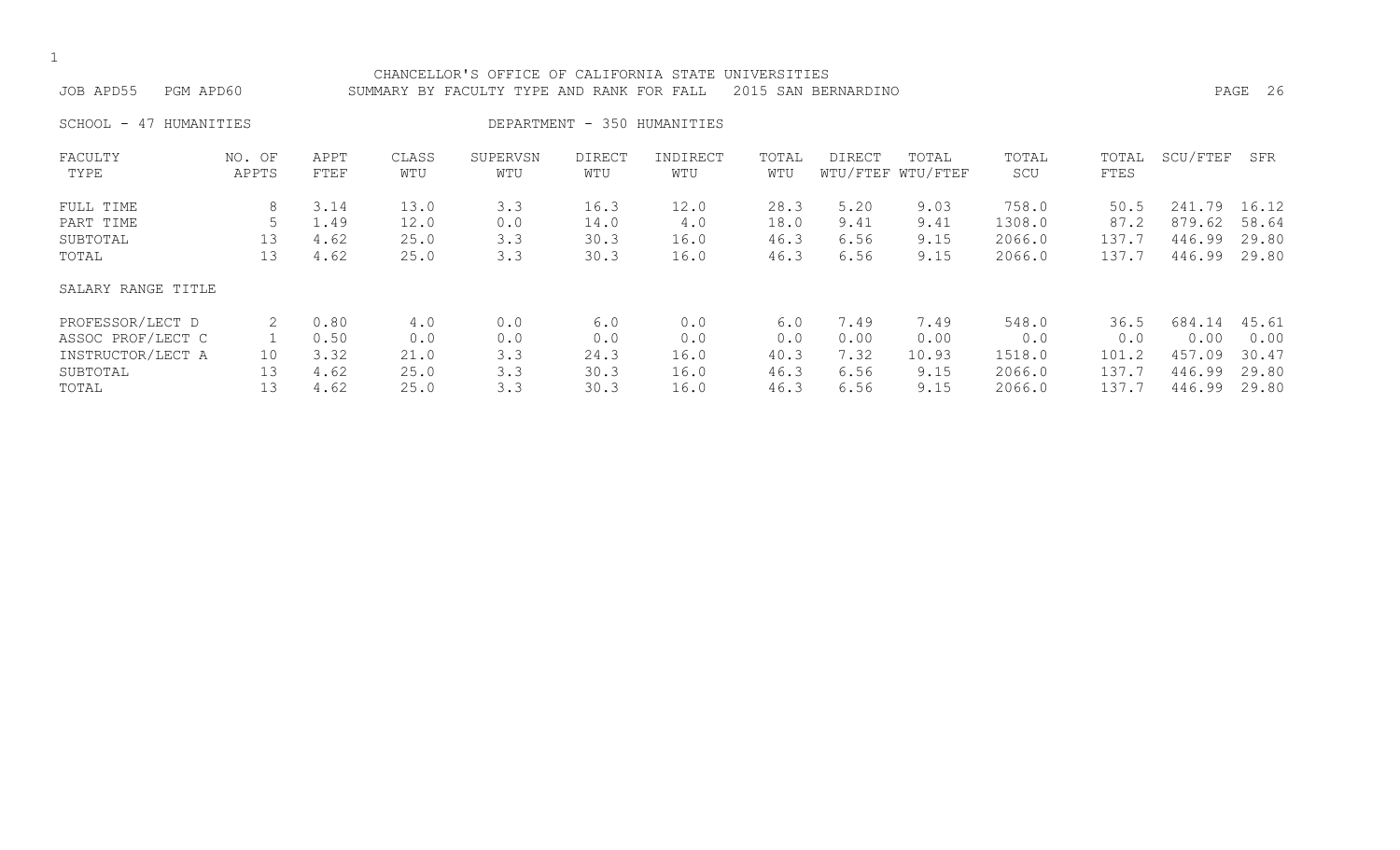| CHANCELLOR'S OFFICE OF CALIFORNIA STATE UNIVERSITIES<br>2015 SAN BERNARDINO<br>JOB APD55<br>PGM APD60<br>SUMMARY BY FACULTY TYPE AND RANK FOR FALL |                 |              |              |                 |                        |                 |              |        |                            |              |               |          | PAGE 27 |
|----------------------------------------------------------------------------------------------------------------------------------------------------|-----------------|--------------|--------------|-----------------|------------------------|-----------------|--------------|--------|----------------------------|--------------|---------------|----------|---------|
| SCHOOL - 47 HUMANITIES                                                                                                                             |                 |              |              |                 | DEPARTMENT - 498 MUSIC |                 |              |        |                            |              |               |          |         |
| FACULTY<br>TYPE                                                                                                                                    | NO. OF<br>APPTS | APPT<br>FTEF | CLASS<br>WTU | SUPERVSN<br>WTU | DIRECT<br>WTU          | INDIRECT<br>WTU | TOTAL<br>WTU | DIRECT | TOTAL<br>WTU/FTEF WTU/FTEF | TOTAL<br>SCU | TOTAL<br>FTES | SCU/FTEF | SFR     |
| FULL TIME                                                                                                                                          | 8               | 5.77         | 48.3         | 14.0            | 62.3                   | 24.8            | 87.1         | 10.80  | 15.11                      | 695.0        | 46.3          | 120.53   | 8.04    |
| PART TIME                                                                                                                                          | 11              | 3.89         | 46.1         | 16.7            | 62.8                   | 0.0             | 62.8         | 16.15  | 16.15                      | 3409.0       | 227.3         | 876.80   | 58.45   |
| SUBTOTAL                                                                                                                                           | 19              | 9.65         | 94.4         | 30.7            | 125.1                  | 24.8            | 149.9        | 12.96  | 15.53                      | 4104.0       | 273.6         | 425.11   | 28.34   |
| OTHER                                                                                                                                              | 2               | 0.00         | 0.0          | 0.0             | 0.0                    | 0.0             | 0.0          | 0.00   | 0.00                       | 0.0          | 0.0           | 0.00     | 0.00    |
| TOTAL                                                                                                                                              | 21              | 9.65         | 94.4         | 30.7            | 125.1                  | 24.8            | 149.9        | 12.96  | 15.53                      | 4104.0       | 273.6         | 425.11   | 28.34   |
| SALARY RANGE TITLE                                                                                                                                 |                 |              |              |                 |                        |                 |              |        |                            |              |               |          |         |
| PROFESSOR/LECT D                                                                                                                                   | 4               | 1.58         | 15.6         | 7.6             | 23.2                   | 13.5            | 36.7         | 14.65  | 23.17                      | 736.0        | 49.1          | 464.65   | 30.98   |
| ASSOC PROF/LECT C                                                                                                                                  | 1               | 1.00         | 7.3          | 0.7             | 8.0                    | 4.0             | 12.0         | 7.99   | 11.99                      | 157.0        | 10.5          | 156.84   | 10.46   |
| ASST PROF/LECT B                                                                                                                                   |                 | 1.93         | 13.6         | 2.8             | 16.4                   | 6.3             | 22.7         | 8.49   | 11.76                      | 141.0        | 9.4           | 73.02    | 4.87    |
| INSTRUCTOR/LECT A                                                                                                                                  | 8               | 4.69         | 56.6         | 14.2            | 70.8                   | 1.0             | 71.8         | 15.09  | 15.31                      | 3049.0       | 203.3         | 649.97   | 43.33   |
| TCHNG ASSOCIATE                                                                                                                                    |                 | 0.02         | 0.0          | 0.3             | 0.3                    | 0.0             | 0.3          | 15.00  | 15.00                      | 1.0          | 0.1           | 50.00    | 3.50    |
| SUBTOTAL                                                                                                                                           | 16              | 9.23         | 93.1         | 25.6            | 118.7                  | 24.8            | 143.5        | 12.86  | 15.55                      | 4084.0       | 272.3         | 442.61   | 29.51   |
| OTHER                                                                                                                                              | 5               | 0.43         | 1.3          | 5.1             | 6.4                    | 0.0             | 6.4          | 14.99  | 14.99                      | 20.0         | 1.3           | 46.84    | 3.11    |
| SUBTOTAL                                                                                                                                           | 5               | 0.43         | 1.3          | 5.1             | 6.4                    | 0.0             | 6.4          | 14.99  | 14.99                      | 20.0         | 1.3           | 46.84    | 3.11    |
| TOTAL                                                                                                                                              | 21              | 9.65         | 94.4         | 30.7            | 125.1                  | 24.8            | 149.9        | 12.96  | 15.53                      | 4104.0       | 273.6         | 425.11   | 28.34   |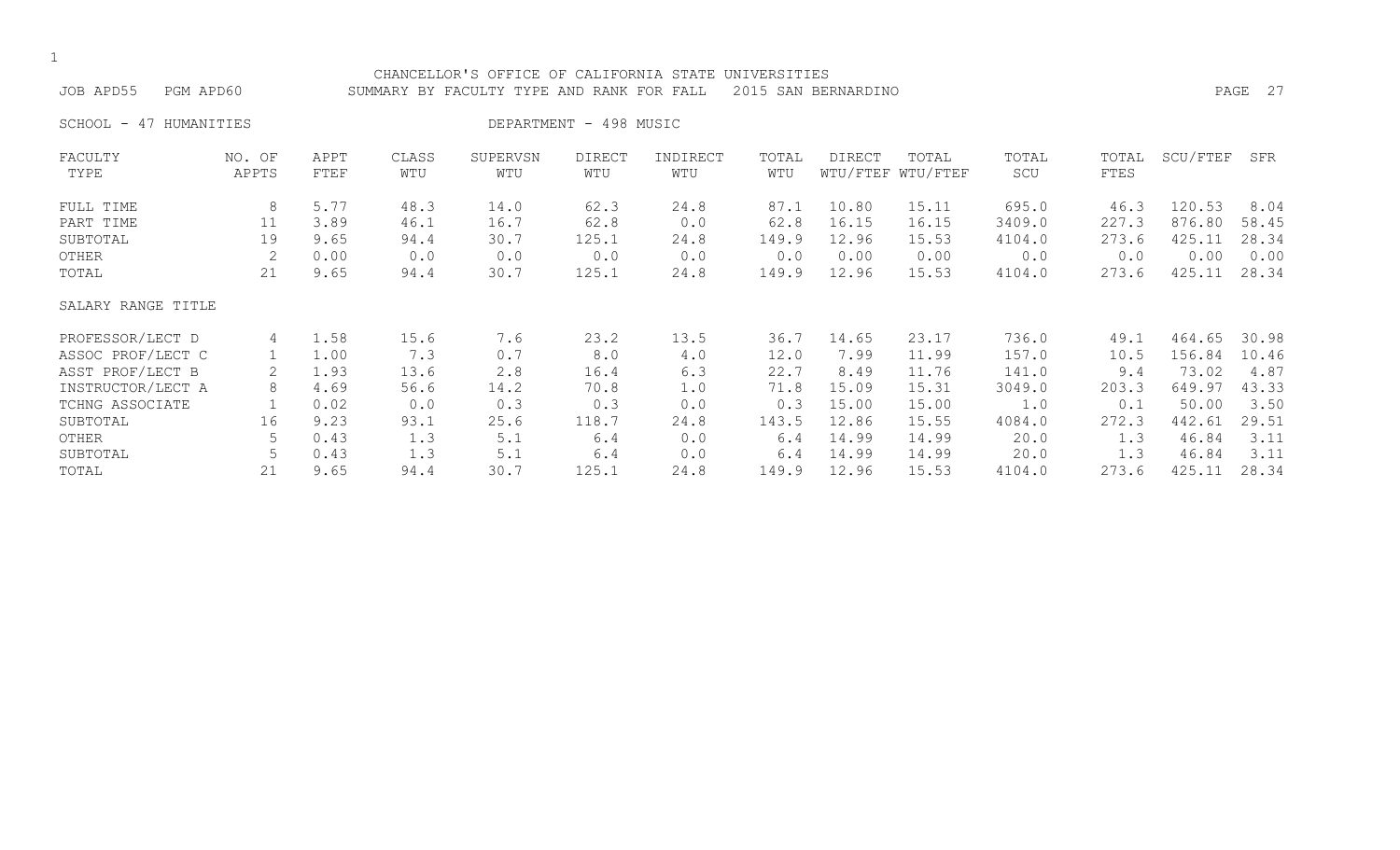| CHANCELLOR'S OFFICE OF CALIFORNIA STATE UNIVERSITIES<br>JOB APD55<br>PGM APD60<br>2015 SAN BERNARDINO<br>SUMMARY BY FACULTY TYPE AND RANK FOR FALL |                 |              |              |                 |                      |                             |              |        |                            |              |               |          | PAGE 28 |
|----------------------------------------------------------------------------------------------------------------------------------------------------|-----------------|--------------|--------------|-----------------|----------------------|-----------------------------|--------------|--------|----------------------------|--------------|---------------|----------|---------|
| HUMANITIES<br>SCHOOL -<br>47                                                                                                                       |                 |              |              |                 |                      | DEPARTMENT - 560 PHILOSOPHY |              |        |                            |              |               |          |         |
| FACULTY<br>TYPE                                                                                                                                    | NO. OF<br>APPTS | APPT<br>FTEF | CLASS<br>WTU | SUPERVSN<br>WTU | <b>DIRECT</b><br>WTU | INDIRECT<br>WTU             | TOTAL<br>WTU | DIRECT | TOTAL<br>WTU/FTEF WTU/FTEF | TOTAL<br>SCU | TOTAL<br>FTES | SCU/FTEF | SFR     |
| FULL TIME                                                                                                                                          | 6               | 5.33         | 68.0         | 1.3             | 69.3                 | 4.0                         | 73.3         | 13.00  | 13.75                      | 1919.0       | 127.9         | 360.04   | 24.00   |
| PART TIME                                                                                                                                          | 10              | 6.07         | 88.0         | 0.0             | 88.0                 | 0.0                         | 88.0         | 14.49  | 14.49                      | 2724.0       | 181.6         | 448.62   | 29.91   |
| SUBTOTAL                                                                                                                                           | 16              | 11.40        | 156.0        | 1.3             | 157.3                | 4.0                         | 161.3        | 13.80  | 14.15                      | 4643.0       | 309.5         | 407.21   | 27.15   |
| TOTAL                                                                                                                                              | 16              | 11.40        | 156.0        | 1.3             | 157.3                | 4.0                         | 161.3        | 13.80  | 14.15                      | 4643.0       | 309.5         | 407.21   | 27.15   |
| SALARY RANGE TITLE                                                                                                                                 |                 |              |              |                 |                      |                             |              |        |                            |              |               |          |         |
| PROFESSOR/LECT D                                                                                                                                   | 4               | 2.83         | 28.0         | 1.3             | 29.3                 | 4.0                         | 33.3         | 10.35  | 11.76                      | 709.0        | 47.3          | 250.44   | 16.70   |
| ASSOC PROF/LECT C                                                                                                                                  |                 | 0.50         | 8.0          | 0.0             | 8.0                  | 0.0                         | 8.0          | 16.00  | 16.00                      | 256.0        | 17.1          | 512.00   | 34.14   |
| ASST PROF/LECT B                                                                                                                                   |                 | 1.00         | 12.0         | 0.0             | 12.0                 | 0.0                         | 12.0         | 12.01  | 12.01                      | 272.0        | 18.1          | 272.27   | 18.15   |
| INSTRUCTOR/LECT A                                                                                                                                  | 10              | 7.07         | 108.0        | 0.0             | 108.0                | 0.0                         | 108.0        | 15.27  | 15.27                      | 3406.0       | 227.1         | 481.62   | 32.11   |
| SUBTOTAL                                                                                                                                           | 16              | 11.40        | 156.0        | 1.3             | 157.3                | 4.0                         | 161.3        | 13.80  | 14.15                      | 4643.0       | 309.5         | 407.21   | 27.15   |
| TOTAL                                                                                                                                              | 16              | 11.40        | 156.0        | 1.3             | 157.3                | 4.0                         | 161.3        | 13.80  | 14.15                      | 4643.0       | 309.5         | 407.21   | 27.15   |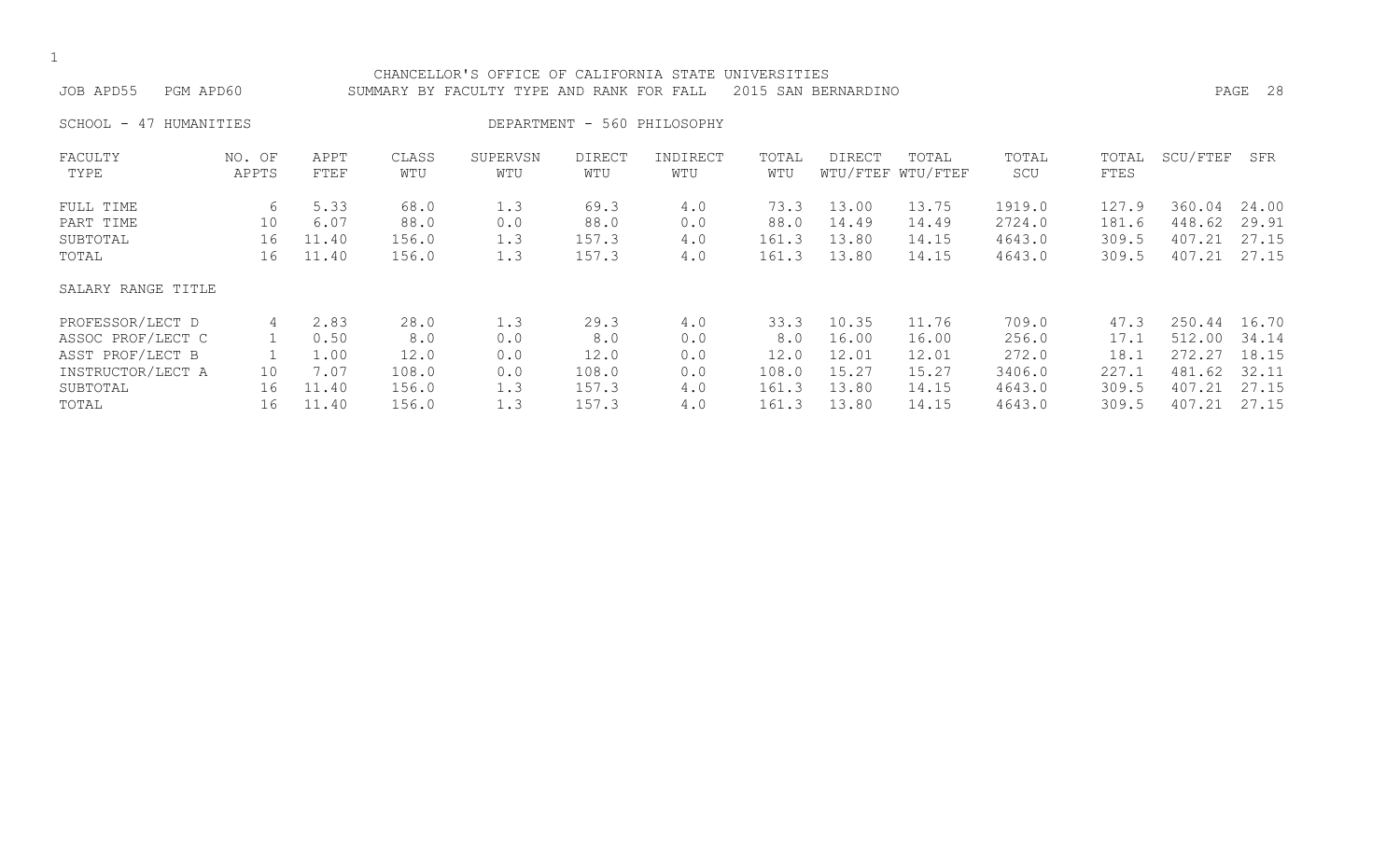| CHANCELLOR'S OFFICE OF CALIFORNIA STATE UNIVERSITIES<br>PGM APD60<br>2015 SAN BERNARDINO<br>JOB APD55<br>SUMMARY BY FACULTY TYPE AND RANK FOR FALL |                 |              |              |                 |                      |                                    |              |        |                            |              |               |          | PAGE 29 |
|----------------------------------------------------------------------------------------------------------------------------------------------------|-----------------|--------------|--------------|-----------------|----------------------|------------------------------------|--------------|--------|----------------------------|--------------|---------------|----------|---------|
| SCHOOL -<br>HUMANITIES<br>47                                                                                                                       |                 |              |              |                 |                      | DEPARTMENT - 711 THEATRE AND DANCE |              |        |                            |              |               |          |         |
| FACULTY<br>TYPE                                                                                                                                    | NO. OF<br>APPTS | APPT<br>FTEF | CLASS<br>WTU | SUPERVSN<br>WTU | <b>DIRECT</b><br>WTU | INDIRECT<br>WTU                    | TOTAL<br>WTU | DIRECT | TOTAL<br>WTU/FTEF WTU/FTEF | TOTAL<br>SCU | TOTAL<br>FTES | SCU/FTEF | SFR     |
| FULL TIME                                                                                                                                          | 8               | 6.17         | 77.0         | 2.7             | 79.7                 | 6.0                                | 85.7         | 12.93  | 13.90                      | 3152.0       | 210.2         | 511.27   | 34.10   |
| PART TIME                                                                                                                                          |                 | 3.98         | 53.1         | 0.0             | 53.1                 | 0.0                                | 53.1         | 13.36  | 14.36                      | 1778.0       | 118.5         | 447.30   | 29.82   |
| SUBTOTAL                                                                                                                                           | 15              | 10.14        | 130.1        | 2.7             | 132.8                | 6.0                                | 138.8        | 13.10  | 14.08                      | 4930.0       | 328.7         | 486.19   | 32.42   |
| TOTAL                                                                                                                                              | 15              | 10.14        | 130.1        | 2.7             | 132.8                | 6.0                                | 138.8        | 13.10  | 14.08                      | 4930.0       | 328.7         | 486.19   | 32.42   |
| SALARY RANGE TITLE                                                                                                                                 |                 |              |              |                 |                      |                                    |              |        |                            |              |               |          |         |
| PROFESSOR/LECT D                                                                                                                                   | 4               | 3.03         | 40.3         | 2.7             | 43.0                 | 0.0                                | 43.0         | 14.18  | 14.18                      | 1634.0       | 109.0         | 538.92   | 35.95   |
| ASSOC PROF/LECT C                                                                                                                                  |                 | 0.63         | 10.9         | 0.0             | 10.9                 | 2.0                                | 12.9         | 17.22  | 20.38                      | 595.0        | 39.7          | 939.97   | 62.67   |
| INSTRUCTOR/LECT A                                                                                                                                  | 9               | 5.48         | 64.3         | 0.0             | 64.3                 | 4.0                                | 68.3         | 11.74  | 13.21                      | 1880.0       | 125.3         | 343.38   | 22.89   |
| TCHNG ASSOCIATE                                                                                                                                    |                 | 1.00         | 14.6         | 0.0             | 14.6                 | 0.0                                | 14.6         | 14.60  | 14.60                      | 821.0        | 54.7          | 821.00   | 54.73   |
| SUBTOTAL                                                                                                                                           | 15              | 10.14        | 130.1        | 2.7             | 132.8                | 6.0                                | 138.8        | 13.10  | 14.08                      | 4930.0       | 328.7         | 486.19   | 32.42   |
| TOTAL                                                                                                                                              | 15              | 10.14        | 130.1        | 2.7             | 132.8                | 6.0                                | 138.8        | 13.10  | 14.08                      | 4930.0       | 328.7         | 486.19   | 32.42   |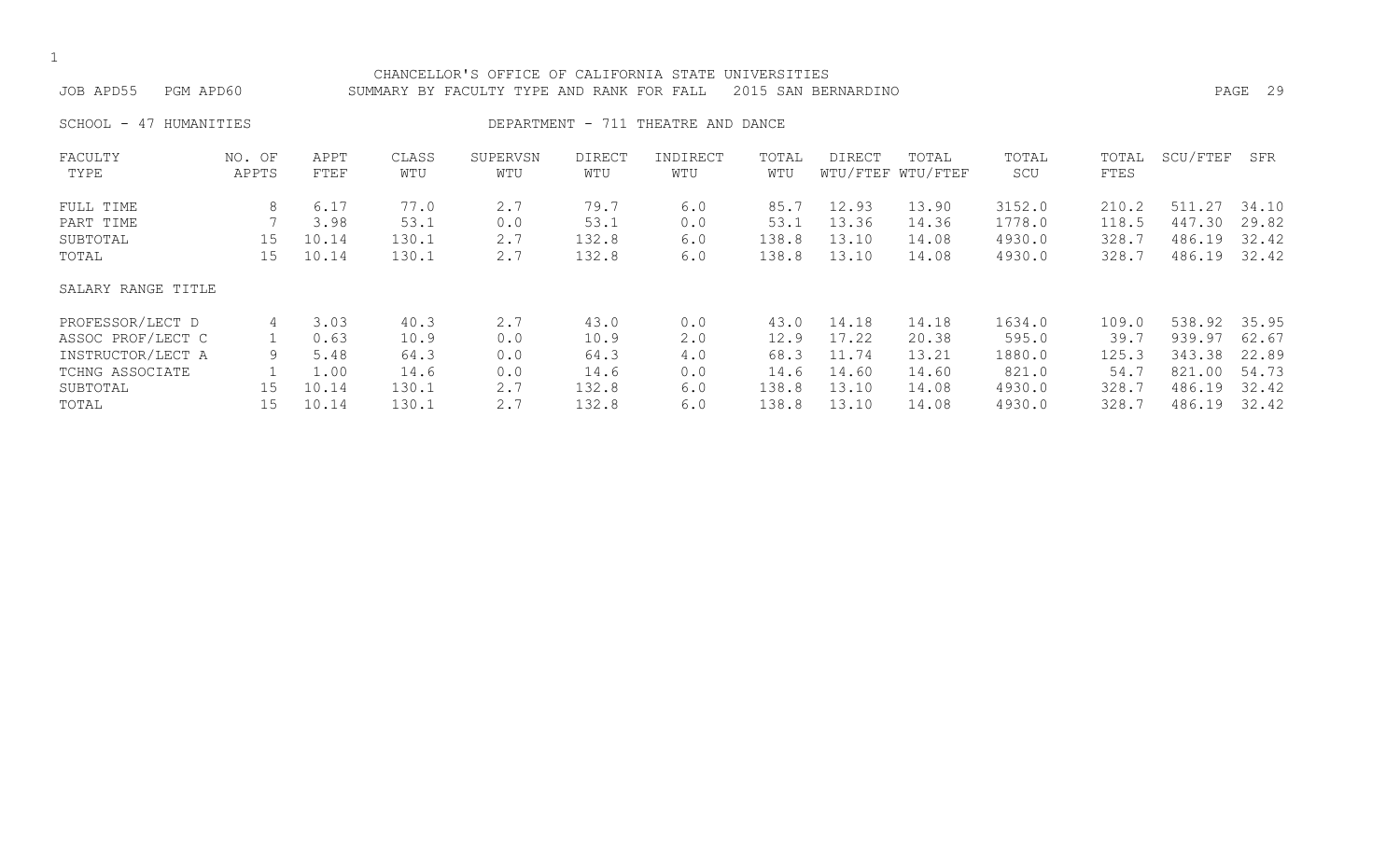## CHANCELLOR'S OFFICE OF CALIFORNIA STATE UNIVERSITIES JOB APD55 PGM APD60 SUMMARY BY FACULTY TYPE AND RANK FOR FALL 2015 SAN BERNARDINO PAGE 30

SCHOOL - 47 HUMANITIES

| FACULTY            | NO. OF | APPT   | CLASS  | SUPERVSN | <b>DIRECT</b> | INDIRECT | TOTAL  | <b>DIRECT</b> | TOTAL             | TOTAL   | TOTAL  | SCU/FTEF | SFR   |
|--------------------|--------|--------|--------|----------|---------------|----------|--------|---------------|-------------------|---------|--------|----------|-------|
| TYPE               | APPTS  | FTEF   | WTU    | WTU      | WTU           | WTU      | WTU    |               | WTU/FTEF WTU/FTEF | SCU     | FTES   |          |       |
| FULL TIME          | 126    | 100.85 | 1217.3 | 80.1     | 1319.4        | 232.8    | 1552.2 | 13.08         | 15.39             | 35330.0 | 2374.4 | 350.32   | 23.54 |
| PART TIME          | 139    | 65.88  | 975.3  | 32.7     | 1016.0        | 14.0     | 1030.0 | 15.42         | 15.63             | 28114.0 | 1876.8 | 426.72   | 28.49 |
| SUBTOTAL           | 265    | 166.74 | 2192.6 | 112.8    | 2335.4        | 246.8    | 2582.2 | 14.01         | 15.49             | 63444.0 | 4251.2 | 380.51   | 25.50 |
| OTHER              | 8      | 0.00   | 7.9    | 10.3     | 18.2          | 0.0      | 18.2   | 0.00          | 0.00              | 212.0   | 14.7   | 0.00     | 0.00  |
| TOTAL              | 273    | 166.74 | 2200.5 | 123.1    | 2353.6        | 246.8    | 2600.4 | 14.12         | 15.60             | 63656.0 | 4266.0 | 381.78   | 25.59 |
| SALARY RANGE TITLE |        |        |        |          |               |          |        |               |                   |         |        |          |       |
| PROFESSOR/LECT D   | 52     | 30.83  | 332.0  | 48.2     | 394.2         | 119.5    | 513.7  | 12.79         | 16.66             | 9935.0  | 671.1  | 322.27   | 21.77 |
| ASSOC PROF/LECT C  | 21     | 17.54  | 172.4  | 10.3     | 186.7         | 50.0     | 236.7  | 10.64         | 13.49             | 4875.0  | 332.8  | 277.94   | 18.98 |
| ASST PROF/LECT B   | 13     | 11.93  | 101.4  | 19.9     | 125.3         | 34.3     | 159.6  | 10.50         | 13.38             | 2693.0  | 179.8  | 225.77   | 15.08 |
| INSTRUCTOR/LECT A  | 159    | 98.72  | 1484.9 | 39.3     | 1532.2        | 43.0     | 1575.2 | 15.52         | 15.96             | 43304.0 | 2892.1 | 438.66   | 29.30 |
| TCHNG ASSOCIATE    | 21     | 6.49   | 96.5   | 0.3      | 96.8          | 0.0      | 96.8   | 14.91         | 14.91             | 2685.0  | 179.0  | 413.52   | 27.57 |
| SUBTOTAL           | 266    | 165.51 | 2187.2 | 118.0    | 2335.2        | 246.8    | 2582.0 | 14.11         | 15.60             | 63492.0 | 4254.9 | 383.62   | 25.71 |
| ADMINISTRATOR      |        | 0.00   | 0.0    | 0.0      | 0.0           | 0.0      | 0.0    | 0.00          | 0.00              | 0.0     | 0.0    | 0.00     | 0.00  |
| OTHER              | 6      | 1.23   | 13.3   | 5.1      | 18.4          | 0.0      | 18.4   | 14.98         | 14.98             | 164.0   | 11.1   | 133.55   | 9.01  |
| SUBTOTAL           |        | 1.23   | 13.3   | 5.1      | 18.4          | 0.0      | 18.4   | 14.98         | 14.98             | 164.0   | 11.1   | 133.55   | 9.01  |
| TOTAL              | 273    | 166.74 | 2200.5 | 123.1    | 2353.6        | 246.8    | 2600.4 | 14.12         | 15.60             | 63656.0 | 4266.0 | 381.78   | 25.59 |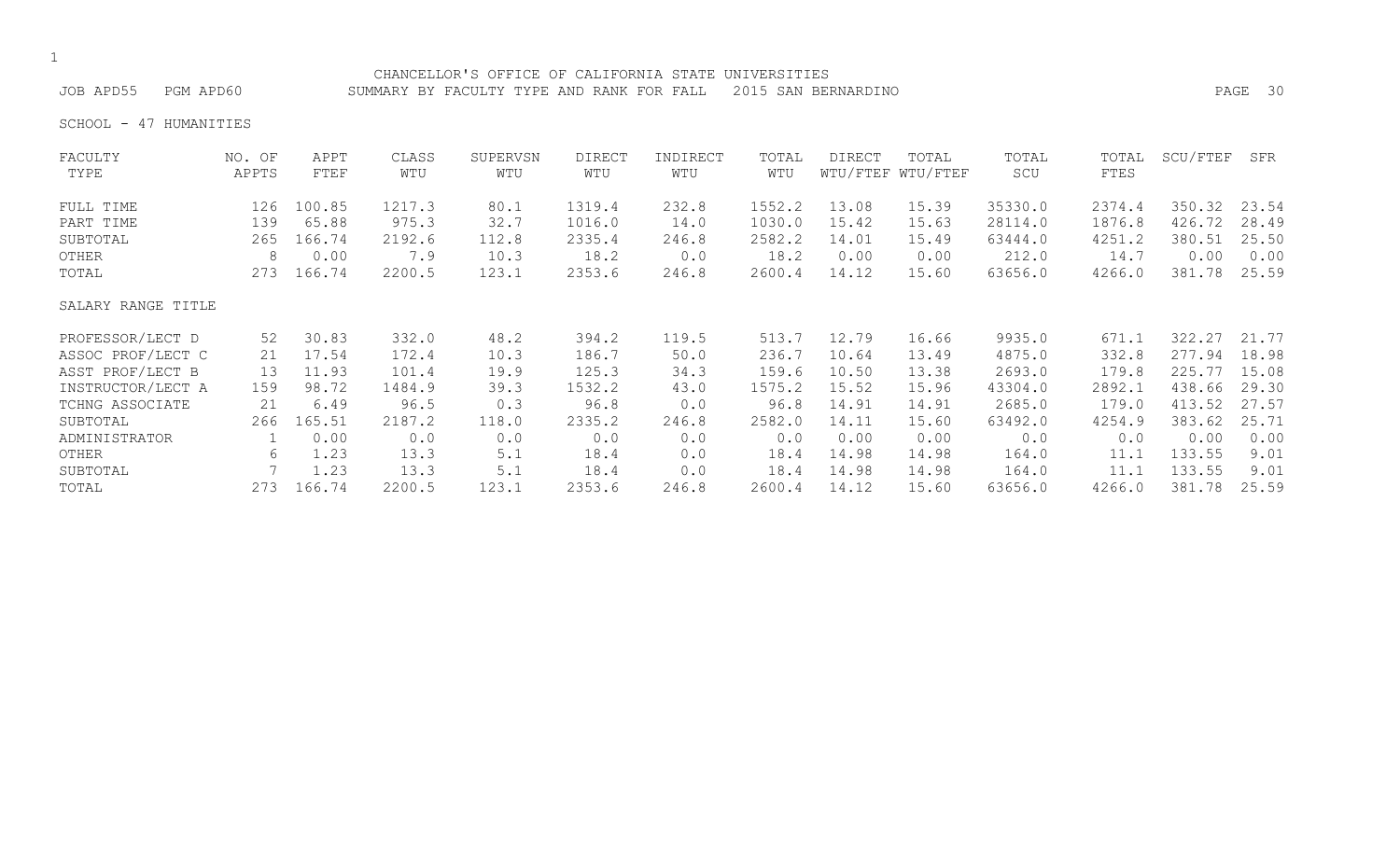| JOB APD55<br>PGM APD60                                             |                 |                                      |                                 | CHANCELLOR'S OFFICE OF CALIFORNIA STATE UNIVERSITIES<br>SUMMARY BY FACULTY TYPE AND RANK FOR FALL |                                 |                                 |                                 | 2015 SAN BERNARDINO                  |                                      |                                 |                                 |                                      | PAGE 31                              |
|--------------------------------------------------------------------|-----------------|--------------------------------------|---------------------------------|---------------------------------------------------------------------------------------------------|---------------------------------|---------------------------------|---------------------------------|--------------------------------------|--------------------------------------|---------------------------------|---------------------------------|--------------------------------------|--------------------------------------|
| SCHOOL - 50 EDUCATION                                              |                 |                                      |                                 |                                                                                                   | DEPARTMENT - 240 EDUCATION      |                                 |                                 |                                      |                                      |                                 |                                 |                                      |                                      |
| FACULTY<br>TYPE                                                    | NO. OF<br>APPTS | APPT<br>FTEF                         | CLASS<br>WTU                    | SUPERVSN<br>WTU                                                                                   | <b>DIRECT</b><br>WTU            | INDIRECT<br>WTU                 | TOTAL<br>WTU                    | DIRECT                               | TOTAL<br>WTU/FTEF WTU/FTEF           | TOTAL<br>SCU                    | TOTAL<br>FTES                   | SCU/FTEF                             | SFR                                  |
| OTHER<br>TOTAL                                                     | 2<br>2          | 0.00<br>0.00                         | 0.0<br>0.0                      | 0.0<br>0.0                                                                                        | 0.0<br>0.0                      | 0.0<br>0.0                      | 0.0<br>0.0                      | 0.00<br>0.00                         | 0.00<br>0.00                         | 0.0<br>0.0                      | 0.0<br>0.0                      | 0.00<br>0.00                         | 0.00<br>0.00                         |
| SALARY RANGE TITLE                                                 |                 |                                      |                                 |                                                                                                   |                                 |                                 |                                 |                                      |                                      |                                 |                                 |                                      |                                      |
| PROFESSOR/LECT D<br>SUBTOTAL<br>ADMINISTRATOR<br>SUBTOTAL<br>TOTAL |                 | 0.00<br>0.00<br>0.00<br>0.00<br>0.00 | 0.0<br>0.0<br>0.0<br>0.0<br>0.0 | 0.0<br>0.0<br>0.0<br>0.0<br>0.0                                                                   | 0.0<br>0.0<br>0.0<br>0.0<br>0.0 | 0.0<br>0.0<br>0.0<br>0.0<br>0.0 | 0.0<br>0.0<br>0.0<br>0.0<br>0.0 | 0.00<br>0.00<br>0.00<br>0.00<br>0.00 | 0.00<br>0.00<br>0.00<br>0.00<br>0.00 | 0.0<br>0.0<br>0.0<br>0.0<br>0.0 | 0.0<br>0.0<br>0.0<br>0.0<br>0.0 | 0.00<br>0.00<br>0.00<br>0.00<br>0.00 | 0.00<br>0.00<br>0.00<br>0.00<br>0.00 |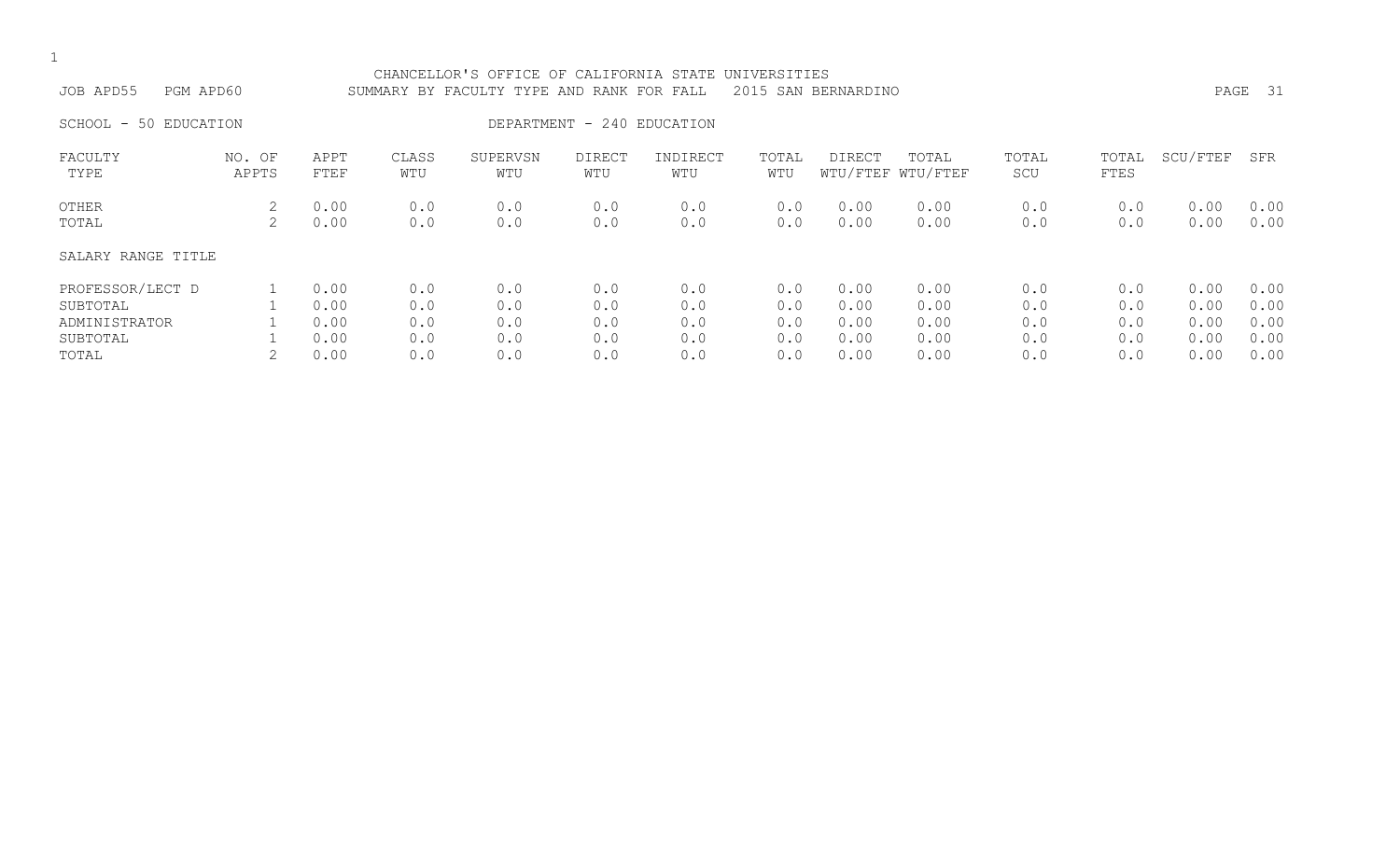| CHANCELLOR'S OFFICE OF CALIFORNIA STATE<br>UNIVERSITIES<br>JOB APD55<br>PGM APD60<br>2015 SAN BERNARDINO<br>SUMMARY BY FACULTY TYPE AND RANK FOR FALL |        |       |       |          |        |                                         |       |        |                   |        |       |              | PAGE 32 |
|-------------------------------------------------------------------------------------------------------------------------------------------------------|--------|-------|-------|----------|--------|-----------------------------------------|-------|--------|-------------------|--------|-------|--------------|---------|
|                                                                                                                                                       |        |       |       |          |        |                                         |       |        |                   |        |       |              |         |
| 50 EDUCATION<br>SCHOOL -                                                                                                                              |        |       |       |          |        | DEPARTMENT - 242 EDUCATIONAL PSYCHOLOGY |       |        |                   |        |       |              |         |
| FACULTY                                                                                                                                               | NO. OF | APPT  | CLASS | SUPERVSN | DIRECT | INDIRECT                                | TOTAL | DIRECT | TOTAL             | TOTAL  | TOTAL | SCU/FTEF     | SFR     |
| TYPE                                                                                                                                                  | APPTS  | FTEF  | WTU   | WTU      | WTU    | WTU                                     | WTU   |        | WTU/FTEF WTU/FTEF | SCU    | FTES  |              |         |
| FULL TIME                                                                                                                                             | 15     | 12.46 | 98.0  | 7.7      | 105.7  | 69.0                                    | 174.7 | 8.48   | 14.02             | 1820.0 | 141.3 | 146.04       | 11.34   |
| PART TIME                                                                                                                                             | 40     | 10.87 | 93.0  | 63.2     | 156.2  | 0.0                                     | 156.2 | 14.37  | 14.37             | 2396.0 | 184.1 | 220.46       | 16.94   |
| SUBTOTAL                                                                                                                                              | 55     | 23.33 | 191.0 | 70.9     | 261.9  | 69.0                                    | 330.9 | 11.23  | 14.18             | 4216.0 | 325.4 | 180.71       | 13.95   |
| OTHER                                                                                                                                                 | 2      | 0.00  | 0.0   | 0.0      | 0.0    | 0.0                                     | 0.0   | 0.00   | 0.00              | 0.0    | 0.0   | 0.00         | 0.00    |
| TOTAL                                                                                                                                                 | 57     | 23.33 | 191.0 | 70.9     | 261.9  | 69.0                                    | 330.9 | 11.23  | 14.18             | 4216.0 | 325.4 | 180.71       | 13.95   |
| SALARY RANGE TITLE                                                                                                                                    |        |       |       |          |        |                                         |       |        |                   |        |       |              |         |
| PROFESSOR/LECT D                                                                                                                                      | 10     | 6.00  | 48.0  | 5.4      | 53.4   | 26.0                                    | 79.4  | 8.90   | 13.24             | 814.0  | 60.9  | 135.69       | 10.15   |
| ASSOC PROF/LECT C                                                                                                                                     | 3      | 2.96  | 24.0  | 0.3      | 24.3   | 12.0                                    | 36.3  | 8.20   | 12.25             | 448.0  | 34.5  | 151.15       | 11.63   |
| ASST PROF/LECT B                                                                                                                                      | 2      | 2.00  | 12.0  | 4.7      | 16.7   | 8.0                                     | 24.7  | 8.35   | 12.35             | 292.0  | 22.7  | 146.00       | 11.37   |
| INSTRUCTOR/LECT A                                                                                                                                     | 41     | 12.10 | 103.0 | 60.5     | 163.5  | 23.0                                    | 186.5 | 13.51  | 15.41             | 2566.0 | 199.3 | 212.07       | 16.47   |
| TCHNG ASSOCIATE                                                                                                                                       |        | 0.27  | 4.0   | 0.0      | 4.0    | 0.0                                     | $4.0$ | 14.98  | 14.98             | 96.0   | 8.0   | 359.55       | 29.96   |
| SUBTOTAL                                                                                                                                              | 57     | 23.33 | 191.0 | 70.9     | 261.9  | 69.0                                    | 330.9 | 11.23  | 14.18             | 4216.0 | 325.4 | 180.71       | 13.95   |
| TOTAL                                                                                                                                                 | 57     | 23.33 | 191.0 | 70.9     | 261.9  | 69.0                                    | 330.9 | 11.23  | 14.18             | 4216.0 | 325.4 | 180.71 13.95 |         |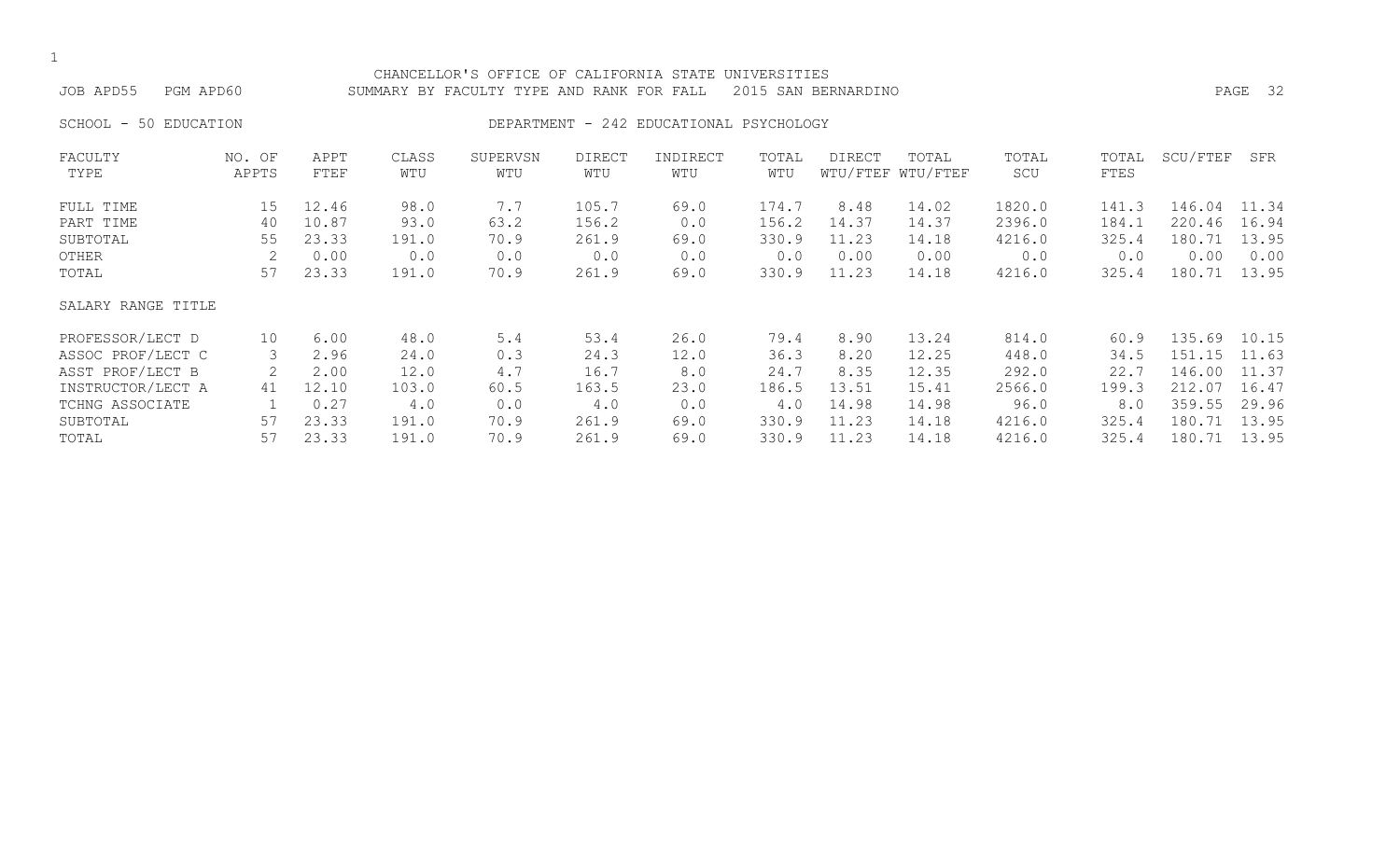| JOB APD55             | PGM APD60       |                     |              | CHANCELLOR'S OFFICE OF CALIFORNIA STATE UNIVERSITIES<br>SUMMARY BY FACULTY TYPE AND RANK FOR FALL 2015 SAN BERNARDINO |               |                                      |              |        |                            |              |               |                    | PAGE 33 |
|-----------------------|-----------------|---------------------|--------------|-----------------------------------------------------------------------------------------------------------------------|---------------|--------------------------------------|--------------|--------|----------------------------|--------------|---------------|--------------------|---------|
| SCHOOL - 50 EDUCATION |                 |                     |              |                                                                                                                       |               | DEPARTMENT - 245 TEACHER PREPARATION |              |        |                            |              |               |                    |         |
| FACULTY<br>TYPE       | NO. OF<br>APPTS | APPT<br><b>FTEF</b> | CLASS<br>WTU | SUPERVSN<br>WTU                                                                                                       | DIRECT<br>WTU | INDIRECT<br>WTU                      | TOTAL<br>WTU | DIRECT | TOTAL<br>WTU/FTEF WTU/FTEF | TOTAL<br>SCU | TOTAL<br>FTES | SCU/FTEF SFR       |         |
| FULL TIME             |                 | 12 7.90             |              | 72.3 19.1                                                                                                             | 91.4          | 30.0 121.4 11.57 15.37 1355.0        |              |        |                            |              |               | 108.3 171.52 13.71 |         |

| L'OTTLE TIME       |    | 1 . J V | 12.0  |      | フエ・コ  | JV.V | <b>TUT . 7</b> | 11.J/ | 10.JI | 1 J J J . U | 100.5 | 17.C   |       |
|--------------------|----|---------|-------|------|-------|------|----------------|-------|-------|-------------|-------|--------|-------|
| PART TIME          |    | 3.09    | 49.3  | 8.1  | 59.9  | 0.0  | 59.9           | 19.39 | 19.39 | 867.0       | 66.2  | 280.58 | 21.41 |
| SUBTOTAL           | 23 | 10.99   | 121.6 | 27.2 | 151.3 | 30.0 | 181.3          | 13.77 | 16.50 | 2222.0      | 174.5 | 202.18 | 15.88 |
| OTHER              |    | 0.00    | 5.3   | 1.6  | 6.9   | 0.0  | 6.9            | 0.00  | 0.00  | 57.0        | 4.4   | 0.00   | 0.00  |
| TOTAL              | 24 | 10.99   | 126.9 | 28.8 | 158.2 | 30.0 | 188.2          | 14.39 | 17.12 | 2279.0      | 178.9 | 207.37 | 16.27 |
| SALARY RANGE TITLE |    |         |       |      |       |      |                |       |       |             |       |        |       |
| PROFESSOR/LECT D   | 9  | 3.67    | 53.0  | 0.9  | 56.4  | 20.0 | 76.4           | 15.36 | 20.81 | 948.0       | 75.4  | 258.24 | 20.54 |
| ASSOC PROF/LECT C  | 2  | 0.50    | 4.0   | 5.6  | 9.6   | 0.0  | 9.6            | 19.20 | 19.20 | 132.0       | 10.9  | 264.00 | 21.88 |
| ASST PROF/LECT B   |    | 2.57    | 17.3  | 3.3  | 20.6  | 10.0 | 30.6           | 8.02  | 11.91 | 252.0       | 20.8  | 98.05  | 8.08  |
| INSTRUCTOR/LECT A  | 9  | 4.25    | 47.3  | 17.4 | 64.7  | 0.0  | 64.7           | 15.23 | 15.23 | 890.0       | 67.4  | 209.46 | 15.86 |
| SUBTOTAL           | 23 | 10.99   | 121.6 | 27.2 | 151.3 | 30.0 | 181.3          | 13.77 | 16.50 | 2222.0      | 174.5 | 202.18 | 15.88 |
| ADMINISTRATOR      |    | 0.00    | 5.3   | 1.6  | 6.9   | 0.0  | 6.9            | 0.00  | 0.00  | 57.0        | 4.4   | 0.00   | 0.00  |
| SUBTOTAL           |    | 0.00    | 5.3   | 1.6  | 6.9   | 0.0  | 6.9            | 0.00  | 0.00  | 57.0        | 4.4   | 0.00   | 0.00  |
| TOTAL              | 24 | 10.99   | 126.9 | 28.8 | 158.2 | 30.0 | 188.2          | 14.39 | 17.12 | 2279.0      | 178.9 | 207.37 | 16.27 |
|                    |    |         |       |      |       |      |                |       |       |             |       |        |       |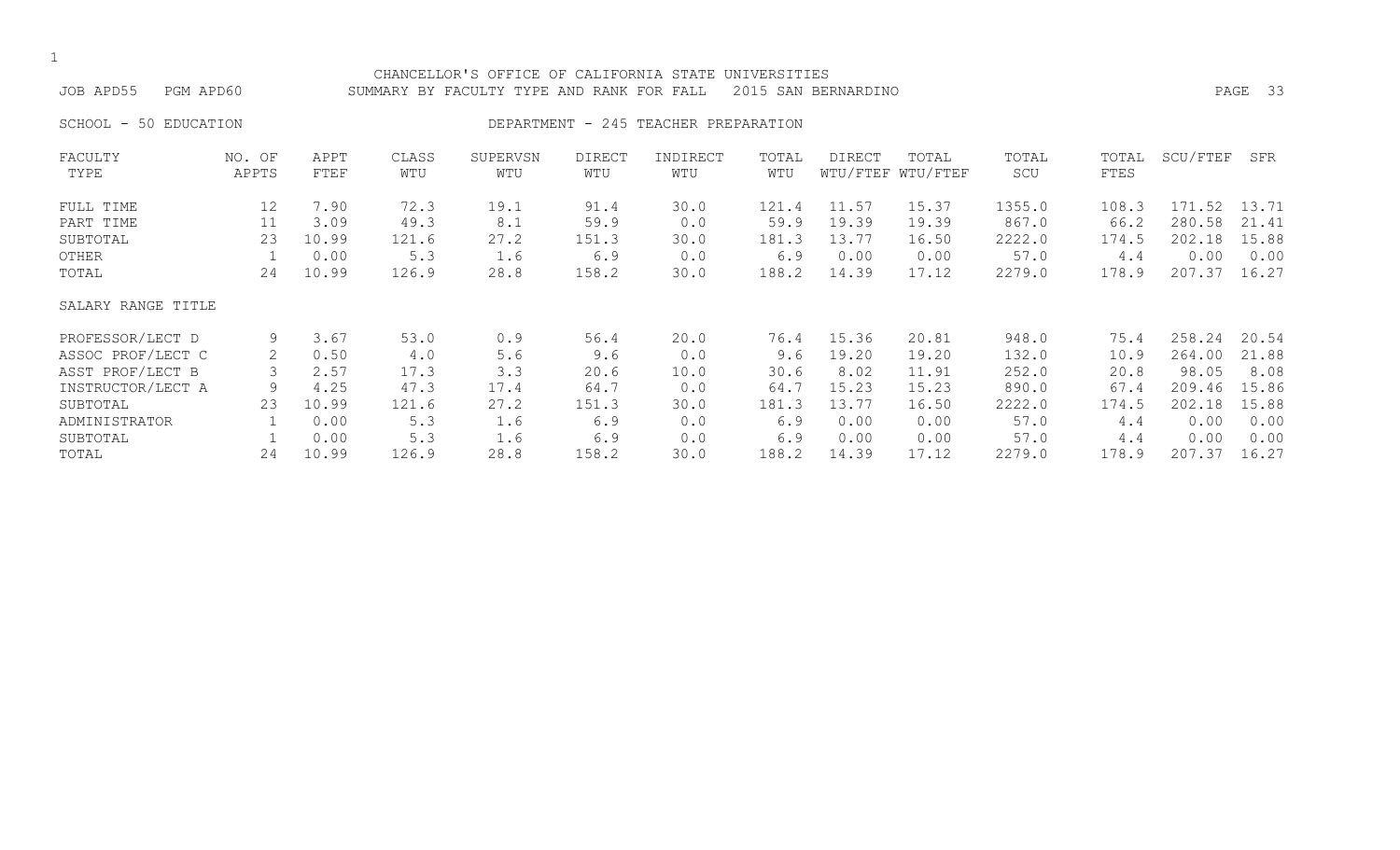| ۰.  |
|-----|
| . . |

# CHANCELLOR'S OFFICE OF CALIFORNIA STATE UNIVERSITIES

JOB APD55 PGM APD60 SUMMARY BY FACULTY TYPE AND RANK FOR FALL 2015 SAN BERNARDINO PAGE 34

SCHOOL - 50 EDUCATION **DEPARTMENT - 701 TEACHER EDUCATION** 

| FACULTY            | NO. OF | APPT  | CLASS | SUPERVSN | <b>DIRECT</b> | INDIRECT | TOTAL | <b>DIRECT</b> | TOTAL             | TOTAL  | TOTAL | SCU/FTEF | SFR   |
|--------------------|--------|-------|-------|----------|---------------|----------|-------|---------------|-------------------|--------|-------|----------|-------|
| TYPE               | APPTS  | FTEF  | WTU   | WTU      | WTU           | WTU      | WTU   |               | WTU/FTEF WTU/FTEF | SCU    | FTES  |          |       |
| FULL TIME          | 19     | 11.96 | 109.0 | 6.3      | 121.3         | 50.0     | 171.3 | 10.14         | 14.33             | 2295.0 | 168.2 | 191.94   | 14.07 |
| PART TIME          | 52     | 13.56 | 146.8 | 56.2     | 203.0         | 0.0      | 203.0 | 14.97         | 14.97             | 3327.0 | 232.7 | 245.34   | 17.16 |
| SUBTOTAL           | 71     | 25.52 | 255.8 | 62.5     | 324.3         | 50.0     | 374.3 | 12.71         | 14.67             | 5622.0 | 400.9 | 220.32   | 15.71 |
| OTHER              |        | 0.00  | 0.0   | 0.0      | 0.0           | 0.0      | 0.0   | 0.00          | 0.00              | 0.0    | 0.0   | 0.00     | 0.00  |
| TOTAL              | 73     | 25.52 | 255.8 | 62.5     | 324.3         | 50.0     | 374.3 | 12.71         | 14.67             | 5622.0 | 400.9 | 220.32   | 15.71 |
| SALARY RANGE TITLE |        |       |       |          |               |          |       |               |                   |        |       |          |       |
| PROFESSOR/LECT D   | 18     | 7.89  | 74.0  | 4.9      | 84.9          | 44.0     | 128.9 | 10.76         | 16.34             | 1620.0 | 120.0 | 205.32   | 15.21 |
| ASSOC PROF/LECT C  |        | 3.00  | 31.0  | 0.0      | 31.0          | 4.0      | 35.0  | 10.34         | 11.67             | 481.0  | 37.5  | 160.44   | 12.50 |
| ASST PROF/LECT B   |        | 0.67  | 8.0   | 0.0      | 8.0           | 0.0      | 8.0   | 11.98         | 11.98             | 140.0  | 10.4  | 209.58   | 15.57 |
| INSTRUCTOR/LECT A  | 51     | 13.96 | 142.8 | 57.6     | 200.4         | 2.0      | 202.4 | 14.35         | 14.50             | 3381.0 | 233.0 | 242.16   | 16.68 |
| SUBTOTAL           | 73     | 25.52 | 255.8 | 62.5     | 324.3         | 50.0     | 374.3 | 12.71         | 14.67             | 5622.0 | 400.9 | 220.32   | 15.71 |
| TOTAL              | 73     | 25.52 | 255.8 | 62.5     | 324.3         | 50.0     | 374.3 | 12.71         | 14.67             | 5622.0 | 400.9 | 220.32   | 15.71 |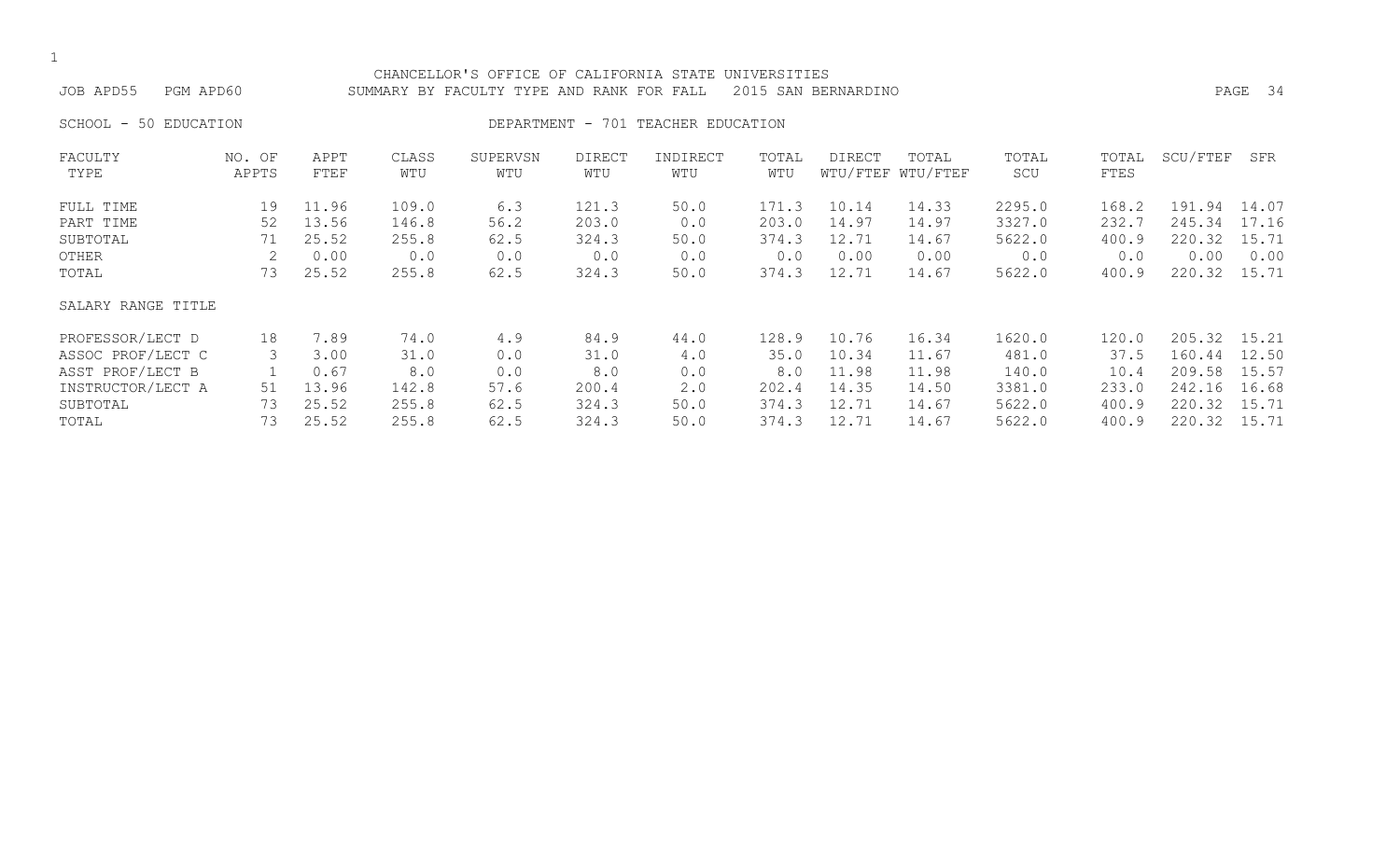## CHANCELLOR'S OFFICE OF CALIFORNIA STATE UNIVERSITIES

JOB APD55 PGM APD60 SUMMARY BY FACULTY TYPE AND RANK FOR FALL 2015 SAN BERNARDINO PAGE 35

SCHOOL - 50 EDUCATION

| FACULTY            | NO. OF                    | APPT  | CLASS | SUPERVSN | <b>DIRECT</b> | INDIRECT | TOTAL | DIRECT | TOTAL             | TOTAL   | TOTAL | SCU/FTEF | SFR   |
|--------------------|---------------------------|-------|-------|----------|---------------|----------|-------|--------|-------------------|---------|-------|----------|-------|
| TYPE               | APPTS                     | FTEF  | WTU   | WTU      | WTU           | WTU      | WTU   |        | WTU/FTEF WTU/FTEF | SCU     | FTES  |          |       |
| FULL TIME          | 46                        | 32.32 | 279.3 | 33.1     | 318.4         | 149.0    | 467.4 | 9.85   | 14.46             | 5470.0  | 417.9 | 169.25   | 12.93 |
| PART TIME          | 103                       | 27.52 | 289.1 | 127.5    | 419.1         | 0.0      | 419.1 | 15.23  | 15.23             | 6590.0  | 482.9 | 239.47   | 17.55 |
| SUBTOTAL           | 149                       | 59.84 | 568.4 | 160.6    | 737.5         | 149.0    | 886.5 | 12.32  | 14.82             | 12060.0 | 900.7 | 201.54   | 15.05 |
| OTHER              |                           | 0.00  | 5.3   | 1.6      | 6.9           | 0.0      | 6.9   | 0.00   | 0.00              | 57.0    | 4.4   | 0.00     | 0.00  |
| TOTAL              | 156                       | 59.84 | 573.7 | 162.2    | 744.4         | 149.0    | 893.4 | 12.44  | 14.93             | 12117.0 | 905.1 | 202.50   | 15.13 |
| SALARY RANGE TITLE |                           |       |       |          |               |          |       |        |                   |         |       |          |       |
| PROFESSOR/LECT D   | 38                        | 17.56 | 175.0 | 11.2     | 194.7         | 90.0     | 284.7 | 11.09  | 16.21             | 3382.0  | 256.3 | 192.60   | 14.60 |
| ASSOC PROF/LECT C  | 8                         | 6.46  | 59.0  | 5.9      | 64.9          | 16.0     | 80.9  | 10.04  | 12.52             | 1061.0  | 82.9  | 164.19   | 12.82 |
| ASST PROF/LECT B   | 6                         | 5.24  | 37.3  | 8.0      | 45.3          | 18.0     | 63.3  | 8.65   | 12.08             | 684.0   | 53.9  | 130.58   | 10.29 |
| INSTRUCTOR/LECT A  | 101                       | 30.31 | 293.1 | 135.5    | 428.6         | 25.0     | 453.6 | 14.14  | 14.96             | 6837.0  | 499.6 | 225.56   | 16.48 |
| TCHNG ASSOCIATE    |                           | 0.27  | 4.0   | 0.0      | 4.0           | 0.0      | 4.0   | 14.98  | 14.98             | 96.0    | 8.0   | 359.55   | 29.96 |
| SUBTOTAL           | 154                       | 59.84 | 568.4 | 160.6    | 737.5         | 149.0    | 886.5 | 12.32  | 14.82             | 12060.0 | 900.7 | 201.54   | 15.05 |
| ADMINISTRATOR      | $\mathbf{2}^{\mathsf{I}}$ | 0.00  | 5.3   | 1.6      | 6.9           | 0.0      | 6.9   | 0.00   | 0.00              | 57.0    | 4.4   | 0.00     | 0.00  |
| SUBTOTAL           |                           | 0.00  | 5.3   | 1.6      | 6.9           | 0.0      | 6.9   | 0.00   | 0.00              | 57.0    | 4.4   | 0.00     | 0.00  |
| TOTAL              | 156                       | 59.84 | 573.7 | 162.2    | 744.4         | 149.0    | 893.4 | 12.44  | 14.93             | 12117.0 | 905.1 | 202.50   | 15.13 |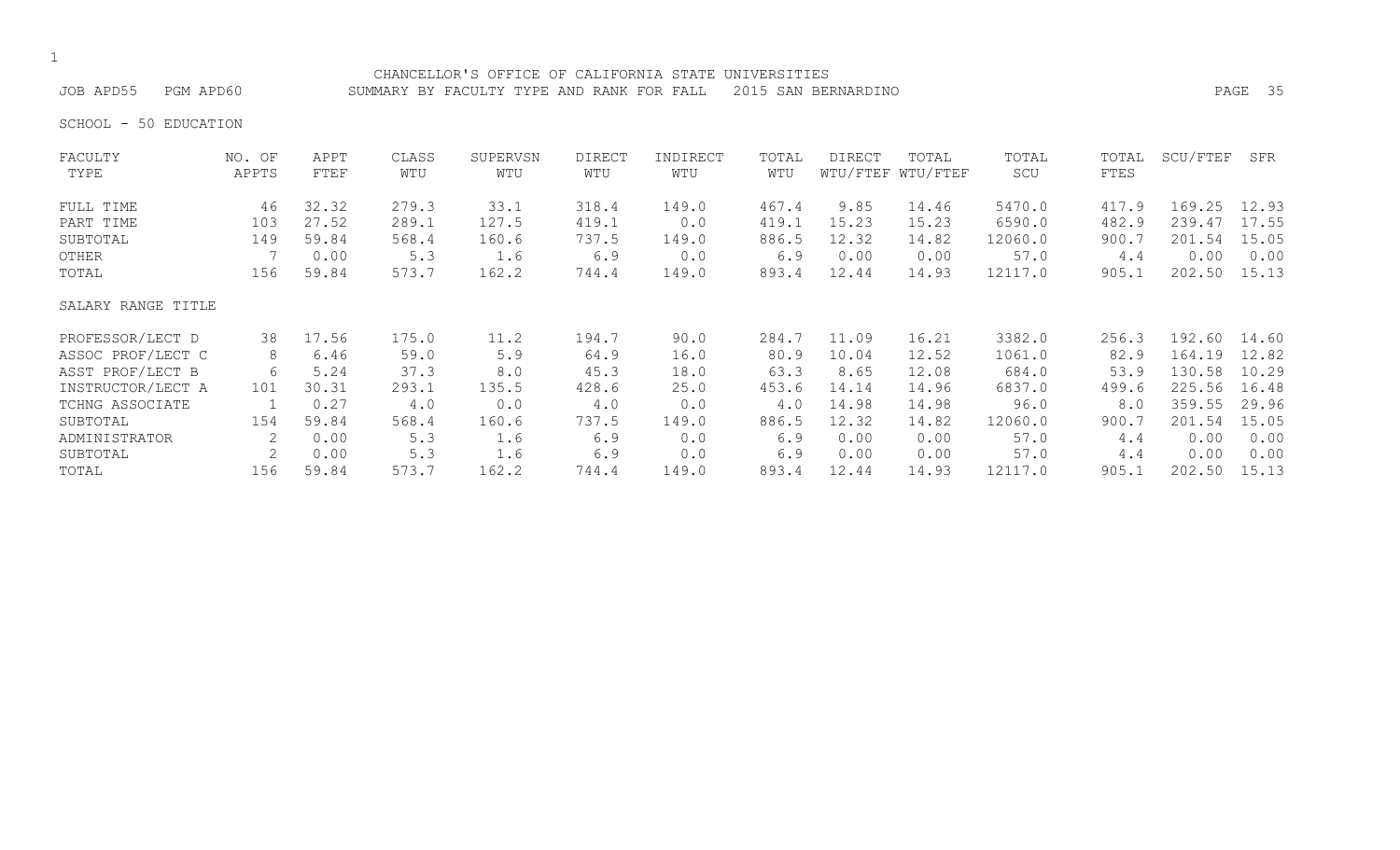| CHANCELLOR'S OFFICE OF CALIFORNIA STATE<br>UNIVERSITIES<br>2015 SAN BERNARDINO<br>36<br>JOB APD55<br>PAGE<br>PGM APD60<br>SUMMARY BY FACULTY TYPE AND RANK FOR FALL |                                |                                                                        |                                                                       |                                                               |                                                                        |                                                                 |                                                                         |                                                                               |                                                                               |                                                                                     |                                                                          |                                                                                        |                                                                               |
|---------------------------------------------------------------------------------------------------------------------------------------------------------------------|--------------------------------|------------------------------------------------------------------------|-----------------------------------------------------------------------|---------------------------------------------------------------|------------------------------------------------------------------------|-----------------------------------------------------------------|-------------------------------------------------------------------------|-------------------------------------------------------------------------------|-------------------------------------------------------------------------------|-------------------------------------------------------------------------------------|--------------------------------------------------------------------------|----------------------------------------------------------------------------------------|-------------------------------------------------------------------------------|
| SCHOOL -                                                                                                                                                            | 66 NATURAL SCI AND MATH        |                                                                        |                                                                       |                                                               | DEPARTMENT - 145 BIOLOGY                                               |                                                                 |                                                                         |                                                                               |                                                                               |                                                                                     |                                                                          |                                                                                        |                                                                               |
| FACULTY<br>TYPE                                                                                                                                                     | NO. OF<br>APPTS                | APPT<br>FTEF                                                           | CLASS<br>WTU                                                          | SUPERVSN<br>WTU                                               | <b>DIRECT</b><br>WTU                                                   | INDIRECT<br>WTU                                                 | TOTAL<br>WTU                                                            | <b>DIRECT</b>                                                                 | TOTAL<br>WTU/FTEF WTU/FTEF                                                    | TOTAL<br>SCU                                                                        | TOTAL<br>FTES                                                            | SCU/FTEF                                                                               | SFR                                                                           |
| FULL TIME<br>PART TIME<br>SUBTOTAL<br>TOTAL                                                                                                                         | 14<br>26<br>40<br>40           | 11.66<br>9.80<br>21.46<br>21.46                                        | 110.6<br>145.0<br>255.6<br>255.6                                      | 16.0<br>0.0<br>16.0<br>16.0                                   | 140.6<br>147.0<br>287.6<br>287.6                                       | 39.0<br>3.0<br>42.0<br>42.0                                     | 179.6<br>150.0<br>329.6<br>329.6                                        | 12.06<br>15.00<br>13.40<br>13.40                                              | 15.40<br>15.31<br>15.36<br>15.36                                              | 5467.0<br>4325.0<br>9792.0<br>9792.0                                                | 367.2<br>288.5<br>655.7<br>655.7                                         | 468.87<br>441.46<br>456.35<br>456.35                                                   | 31.49<br>29.44<br>30.56<br>30.56                                              |
| SALARY RANGE TITLE                                                                                                                                                  |                                |                                                                        |                                                                       |                                                               |                                                                        |                                                                 |                                                                         |                                                                               |                                                                               |                                                                                     |                                                                          |                                                                                        |                                                                               |
| PROFESSOR/LECT D<br>ASSOC PROF/LECT C<br>ASST PROF/LECT B<br>INSTRUCTOR/LECT A<br>TCHNG ASSOCIATE<br>SUBTOTAL<br>OTHER<br>SUBTOTAL<br>TOTAL                         | 8<br>5<br>10<br>15<br>39<br>40 | 6.66<br>1.00<br>4.00<br>3.14<br>5.73<br>20.52<br>0.94<br>0.94<br>21.46 | 71.0<br>8.0<br>31.6<br>47.0<br>86.0<br>243.6<br>12.0<br>12.0<br>255.6 | 7.5<br>2.8<br>5.7<br>0.0<br>0.0<br>16.0<br>0.0<br>0.0<br>16.0 | 88.5<br>10.8<br>41.3<br>49.0<br>86.0<br>275.6<br>12.0<br>12.0<br>287.6 | 17.0<br>2.0<br>20.0<br>3.0<br>0.0<br>42.0<br>0.0<br>0.0<br>42.0 | 105.5<br>12.8<br>61.3<br>52.0<br>86.0<br>317.6<br>12.0<br>12.0<br>329.6 | 13.28<br>10.81<br>10.33<br>15.63<br>15.02<br>13.43<br>12.83<br>12.83<br>13.40 | 15.83<br>12.81<br>15.34<br>16.59<br>15.02<br>15.48<br>12.83<br>12.83<br>15.36 | 3967.0<br>260.0<br>1240.0<br>3041.0<br>1023.0<br>9531.0<br>261.0<br>261.0<br>9792.0 | 266.5<br>17.6<br>83.1<br>202.8<br>68.2<br>638.3<br>17.4<br>17.4<br>655.7 | 595.29<br>260.26<br>310.23<br>970.02<br>178.63<br>464.43<br>279.14<br>279.14<br>456.35 | 39.99<br>17.62<br>20.80<br>64.70<br>11.91<br>31.10<br>18.61<br>18.61<br>30.56 |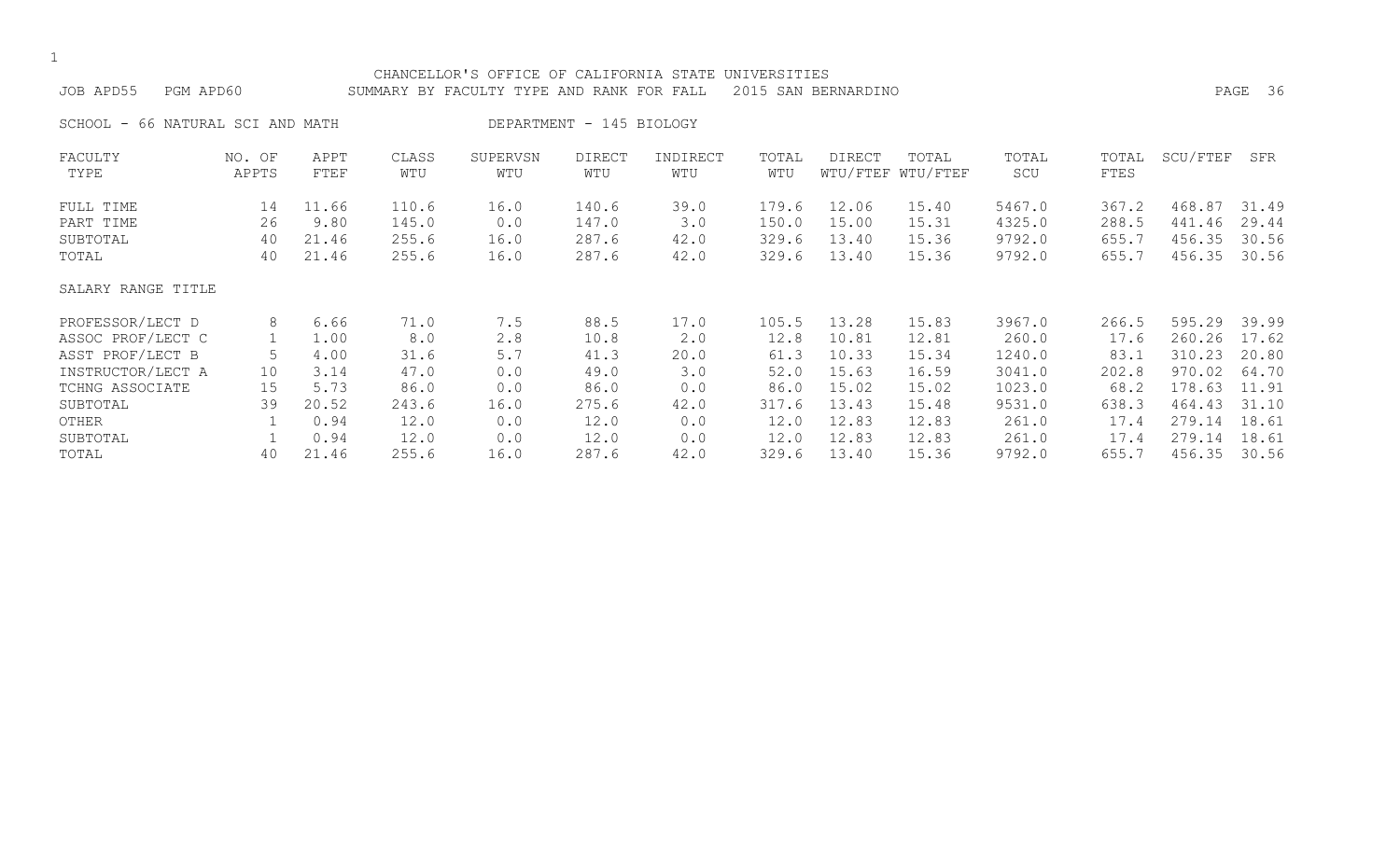| JOB APD55<br>PGM APD60 |                         |              |              | CHANCELLOR'S OFFICE OF CALIFORNIA STATE UNIVERSITIES<br>SUMMARY BY FACULTY TYPE AND RANK FOR FALL |                      |                                |              | 2015 SAN BERNARDINO |                            |              |               |          | PAGE 37 |
|------------------------|-------------------------|--------------|--------------|---------------------------------------------------------------------------------------------------|----------------------|--------------------------------|--------------|---------------------|----------------------------|--------------|---------------|----------|---------|
| SCHOOL<br>$\sim$       | 66 NATURAL SCI AND MATH |              |              | DEPARTMENT -                                                                                      |                      | 168 CHEMISTRY AND BIOCHEMISTRY |              |                     |                            |              |               |          |         |
| FACULTY<br>TYPE        | NO. OF<br>APPTS         | APPT<br>FTEF | CLASS<br>WTU | SUPERVSN<br>WTU                                                                                   | <b>DIRECT</b><br>WTU | INDIRECT<br>WTU                | TOTAL<br>WTU | DIRECT              | TOTAL<br>WTU/FTEF WTU/FTEF | TOTAL<br>SCU | TOTAL<br>FTES | SCU/FTEF | SFR     |
| FULL TIME              | 12                      | 9.34         | 99.0         | 1.9                                                                                               | 103.9                | 23.0                           | 126.9        | 11.13               | 13.59                      | 4349.0       | 290.1         | 465.83   | 31.07   |
| PART TIME              | 16                      | 7.93         | 109.0        | 0.0                                                                                               | 110.0                | 3.0                            | 113.0        | 13.87               | 14.25                      | 2635.0       | 175.7         | 332.32   | 22.16   |
| SUBTOTAL               | 28                      | 17.27        | 208.0        | 1.9                                                                                               | 213.9                | 26.0                           | 239.9        | 12.39               | 13.90                      | 6984.0       | 465.8         | 404.52   | 26.98   |
| TOTAL                  | 28                      | 17.27        | 208.0        | 1.9                                                                                               | 213.9                | 26.0                           | 239.9        | 12.39               | 13.90                      | 6984.0       | 465.8         | 404.52   | 26.98   |
| SALARY RANGE TITLE     |                         |              |              |                                                                                                   |                      |                                |              |                     |                            |              |               |          |         |
| PROFESSOR/LECT D       | 8                       | 5.59         | 60.0         | 1.9                                                                                               | 64.9                 | 18.0                           | 82.9         | 11.62               | 14.84                      | 3232.0       | 215.5         | 578.69   | 38.59   |
| ASSOC PROF/LECT C      | 3                       | 2.75         | 31.0         | 0.0                                                                                               | 31.0                 | 1.0                            | 32.0         | 11.27               | 11.63                      | 1041.0       | 69.5          | 378.41   | 25.26   |
| ASST PROF/LECT B       |                         | 1.00         | 8.0          | 0.0                                                                                               | 8.0                  | 4.0                            | 12.0         | 8.00                | 12.00                      | 76.0         | 5.1           | 76.00    | 5.07    |
| INSTRUCTOR/LECT A      | 12                      | 6.46         | 94.0         | 0.0                                                                                               | 95.0                 | 3.0                            | 98.0         | 14.70               | 15.17                      | 2392.0       | 159.5         | 370.16   | 24.68   |
| TCHNG ASSOCIATE        | 3                       | 1.00         | 8.0          | 0.0                                                                                               | 8.0                  | 0.0                            | 8.0          | 7.99                | 7.99                       | 117.0        | 7.8           | 116.88   | 7.79    |
| SUBTOTAL               | 27                      | 16.80        | 201.0        | 1.9                                                                                               | 206.9                | 26.0                           | 232.9        | 12.32               | 13.86                      | 6858.0       | 457.4         | 408.24   | 27.23   |
| OTHER                  |                         | 0.47         | 7.0          | 0.0                                                                                               | 7.0                  | 0.0                            | 7.0          | 15.02               | 15.02                      | 126.0        | 8.4           | 270.39   | 18.03   |
| SUBTOTAL               |                         | 0.47         | 7.0          | 0.0                                                                                               | 7.0                  | 0.0                            | 7.0          | 15.02               | 15.02                      | 126.0        | 8.4           | 270.39   | 18.03   |
| TOTAL                  | 28                      | 17.27        | 208.0        | 1.9                                                                                               | 213.9                | 26.0                           | 239.9        | 12.39               | 13.90                      | 6984.0       | 465.8         | 404.52   | 26.98   |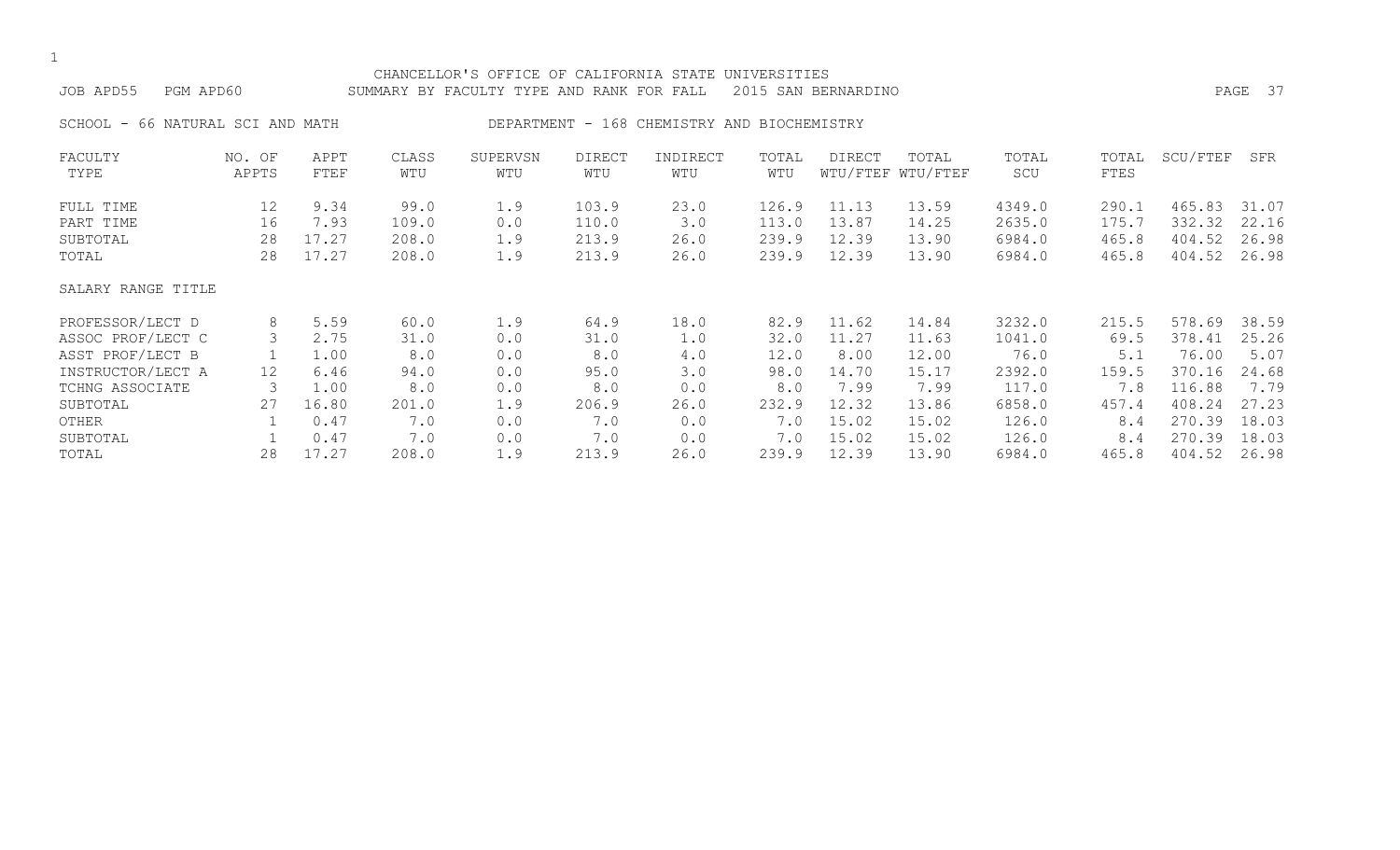|  | ۰.  |
|--|-----|
|  | . . |

| JOB APD55 | PGM APD60                        |      |       | CHANCELLOR'S OFFICE OF CALIFORNIA STATE UNIVERSITIES<br>SUMMARY BY FACULTY TYPE AND RANK FOR FALL 2015 SAN BERNARDINO |        |                                   |       |        |       |       |                    | PAGE 38 |
|-----------|----------------------------------|------|-------|-----------------------------------------------------------------------------------------------------------------------|--------|-----------------------------------|-------|--------|-------|-------|--------------------|---------|
|           | SCHOOL - 66 NATURAL SCI AND MATH |      |       |                                                                                                                       |        | DEPARTMENT - 189 COMPUTER SCIENCE |       |        |       |       |                    |         |
| FACULTY   | NO. OF                           | APPT | CLASS | SUPERVSN                                                                                                              | DIRECT | INDIRECT                          | TOTAL | DIRECT | TOTAL | TOTAL | TOTAL SCU/FTEF SFR |         |

| TYPE               | APPTS           | FTEF  | WTU   | WTU | WTU   | WTU  | WTU   |       | WTU/FTEF WTU/FTEF | SCU    | <b>FTES</b> |        |       |
|--------------------|-----------------|-------|-------|-----|-------|------|-------|-------|-------------------|--------|-------------|--------|-------|
| FULL TIME          | 12 <sup>°</sup> | 9.33  | 74.1  | 8.3 | 86.4  | 57.3 | 143.7 | 9.26  | 15.41             | 2357.0 | 165.5       | 252.68 | 17.74 |
| PART TIME          |                 | 2.47  | 32.2  | 1.6 | 34.8  | 3.0  | 37.8  | 14.07 | 15.29             | 1487.0 | 99.2        | 601.29 | 40.12 |
| SUBTOTAL           | 17              | 11.80 | 106.3 | 9.9 | 121.2 | 60.3 | 181.5 | 10.27 | 15.38             | 3844.0 | 264.7       | 325.74 | 22.43 |
| TOTAL              |                 | 11.80 | 106.3 | 9.9 | 121.2 | 60.3 | 181.5 | 10.27 | 15.38             | 3844.0 | 264.7       | 325.74 | 22.43 |
| SALARY RANGE TITLE |                 |       |       |     |       |      |       |       |                   |        |             |        |       |
| PROFESSOR/LECT D   | 10              | 6.83  | 60.3  | 8.2 | 72.5  | 39.9 | 112.4 | 10.61 | 16.46             | 2034.0 | 141.4       | 297.80 | 20.71 |
| ASSOC PROF/LECT C  |                 | 1.00  | 10.3  | 0.0 | 10.3  | 1.7  | 12.0  | 10.31 | 12.01             | 215.0  | 14.7        | 215.22 | 14.66 |
| ASST PROF/LECT B   |                 | 2.00  | 7.5   | 1.7 | 9.2   | 17.7 | 26.9  | 4.60  | 13.45             | 193.0  | 15.2        | 96.50  | 7.58  |
| INSTRUCTOR/LECT A  |                 | 1.97  | 28.2  | 0.0 | 29.2  | 1.0  | 30.2  | 14.81 | 15.31             | 1402.0 | 93.5        | 710.95 | 47.40 |
| SUBTOTAL           |                 | 11.80 | 106.3 | 9.9 | 121.2 | 60.3 | 181.5 | 10.27 | 15.38             | 3844.0 | 264.7       | 325.74 | 22.43 |
| TOTAL              |                 | 11.80 | 106.3 | 9.9 | 121.2 | 60.3 | 181.5 | 10.27 | 15.38             | 3844.0 | 264.7       | 325.74 | 22.43 |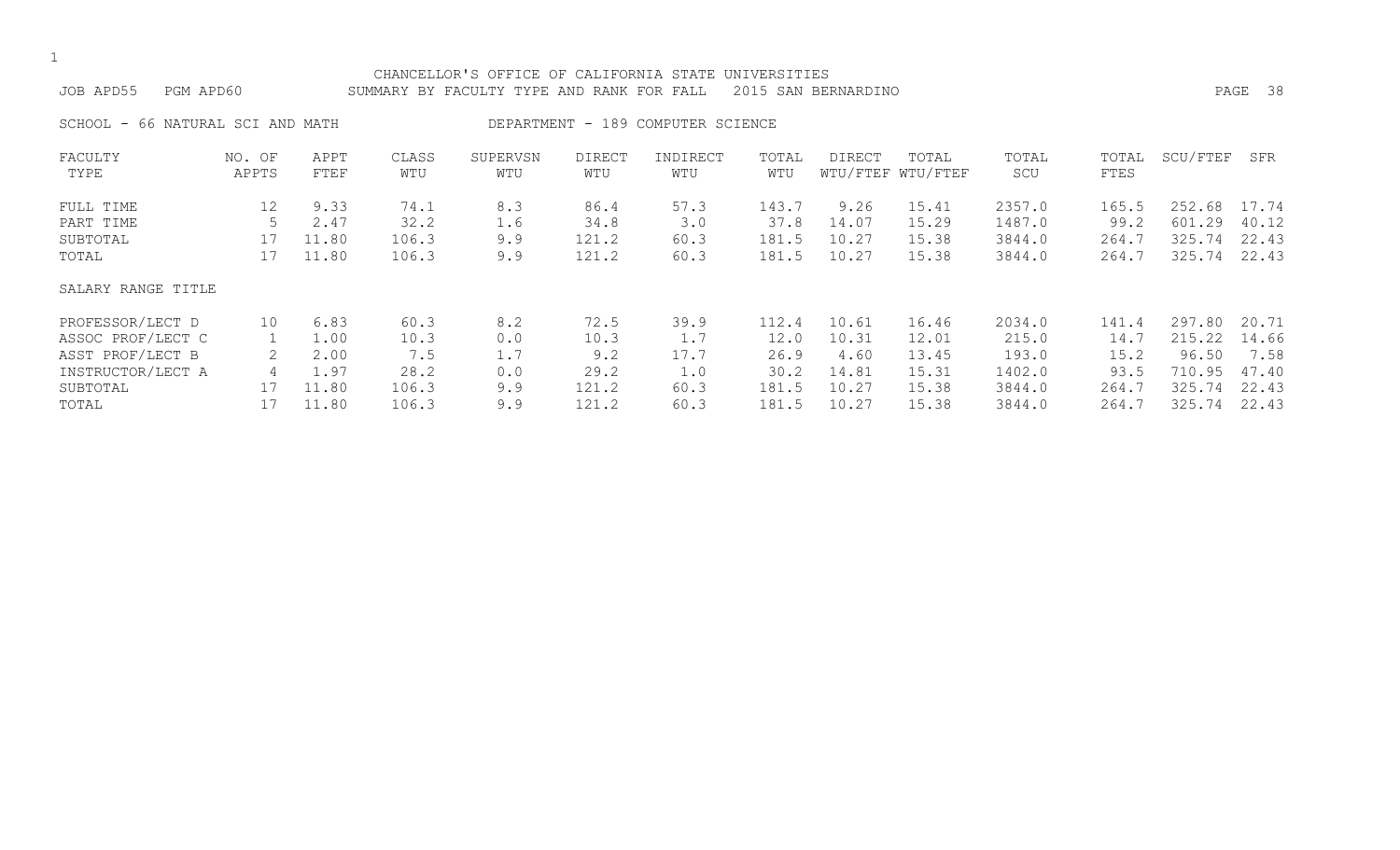|  | ۰.  |
|--|-----|
|  | . . |

|                                  |               |      |       | CHANCELLOR'S OFFICE OF CALIFORNIA STATE UNIVERSITIES |               |                                      |       |                     |                   |        |       |          |         |
|----------------------------------|---------------|------|-------|------------------------------------------------------|---------------|--------------------------------------|-------|---------------------|-------------------|--------|-------|----------|---------|
| JOB APD55<br>PGM APD60           |               |      |       | SUMMARY BY FACULTY TYPE AND RANK FOR FALL            |               |                                      |       | 2015 SAN BERNARDINO |                   |        |       |          | PAGE 39 |
| SCHOOL - 66 NATURAL SCI AND MATH |               |      |       |                                                      |               | DEPARTMENT - 308 GEOLOGICAL SCIENCES |       |                     |                   |        |       |          |         |
| FACULTY                          | NO. OF        | APPT | CLASS | SUPERVSN                                             | <b>DIRECT</b> | INDIRECT                             | TOTAL | DIRECT              | TOTAL             | TOTAL  | TOTAL | SCU/FTEF | SFR     |
| TYPE                             | APPTS         | FTEF | WTU   | WTU                                                  | WTU           | WTU                                  | WTU   |                     | WTU/FTEF WTU/FTEF | SCU    | FTES  |          |         |
| FULL TIME                        | $\mathcal{D}$ | 2.77 | 33.0  | 6.2                                                  | 39.2          | 21.5                                 | 60.7  | 14.17               | 21.94             | 1502.0 | 100.3 | 542.83   | 36.26   |
| PART TIME                        | 8             | 4.14 | 58.0  | 0.0                                                  | 61.0          | 1.0                                  | 62.0  | 14.75               | 14.99             | 2129.0 | 142.2 | 514.75   | 34.37   |
| SUBTOTAL                         | 13            | 6.90 | 91.0  | 6.2                                                  | 100.2         | 22.5                                 | 122.7 | 14.52               | 17.77             | 3631.0 | 242.5 | 526.00   | 35.13   |
| TOTAL                            | 13            | 6.90 | 91.0  | 6.2                                                  | 100.2         | 22.5                                 | 122.7 | 14.52               | 17.77             | 3631.0 | 242.5 | 526.00   | 35.13   |
| SALARY RANGE TITLE               |               |      |       |                                                      |               |                                      |       |                     |                   |        |       |          |         |
| PROFESSOR/LECT D                 |               | 1.17 | 16.0  | 6.2                                                  | 22.2          | 17.5                                 | 39.7  | 19.02               | 34.02             | 150.0  | 10.2  | 128.53   | 8.74    |

ASSOC PROF/LECT C 1 0.60 10.0 0.0 10.0 0.0 10.0 16.67 16.67 1292.0 86.1 153.33 43.55 ASST PROF/LECT B 1 1.00 7.0 0.0 7.0 4.0 11.0 7.00 11.00 60.0 4.0 60.00 4.00<br>INSTRUCTOR/LECT A 7 3.80 54.0 0.0 56.0 1.0 57.0 14.73 14.99 1629.0 108.8 428.35 28.60

TCHNG ASSOCIATE 1 0.33 4.0 0.0 5.0 0.0 5.0 15.02 15.02 500.0 33.4 501.50 0.30 SUBTOTAL 13 6.90 91.0 6.2 100.2 22.5 122.7 14.52 17.77 3631.0 242.5 526.00 35.13 TOTAL 13 6.90 91.0 6.2 100.2 22.5 122.7 14.52 17.77 3631.0 242.5 526.00 35.13

INSTRUCTOR/LECT A 7 3.80 54.0 0.0 56.0 1.0 57.0 14.73 14.99 1629.0 108.8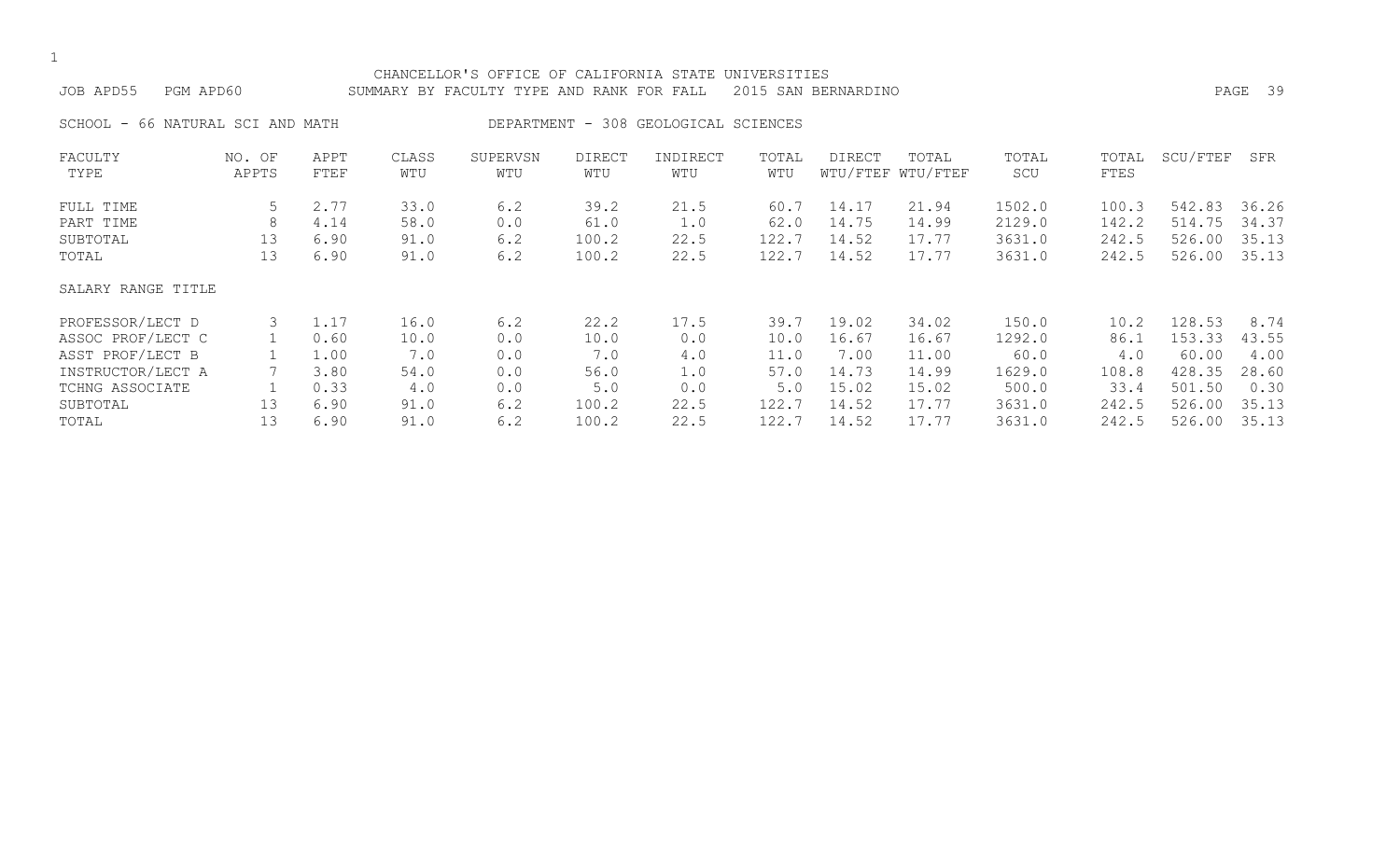| PGM APD60<br>JOB APD55           |                 |              |              | CHANCELLOR'S OFFICE OF CALIFORNIA STATE UNIVERSITIES<br>SUMMARY BY FACULTY TYPE AND RANK FOR FALL |                      |                                 |              | 2015 SAN BERNARDINO |                            |              |               |          | PAGE 40 |
|----------------------------------|-----------------|--------------|--------------|---------------------------------------------------------------------------------------------------|----------------------|---------------------------------|--------------|---------------------|----------------------------|--------------|---------------|----------|---------|
| SCHOOL - 66 NATURAL SCI AND MATH |                 |              |              |                                                                                                   |                      | DEPARTMENT - 337 HEALTH SCIENCE |              |                     |                            |              |               |          |         |
| FACULTY<br>TYPE                  | NO. OF<br>APPTS | APPT<br>FTEF | CLASS<br>WTU | SUPERVSN<br>WTU                                                                                   | <b>DIRECT</b><br>WTU | INDIRECT<br>WTU                 | TOTAL<br>WTU | DIRECT              | TOTAL<br>WTU/FTEF WTU/FTEF | TOTAL<br>SCU | TOTAL<br>FTES | SCU/FTEF | SFR     |
| FULL TIME                        | 8               | 7.33         | 76.0         | 2.7                                                                                               | 78.7                 | 12.0                            | 90.7         | 10.74               | 12.37                      | 3172.0       | 211.9         | 432.74   | 28.90   |
| PART TIME                        |                 | 6.44         | 95.0         | 0.0                                                                                               | 96.0                 | 1.5                             | 97.5         | 14.92               | 15.15                      | 2601.0       | 175.7         | 404.13   | 27.29   |
| SUBTOTAL                         | 25              | 13.77        | 171.0        | 2.7                                                                                               | 174.7                | 13.5                            | 188.2        | 12.69               | 13.67                      | 5773.0       | 387.5         | 419.37   | 28.15   |
| TOTAL                            | 25              | 13.77        | 171.0        | 2.7                                                                                               | 174.7                | 13.5                            | 188.2        | 12.69               | 13.67                      | 5773.0       | 387.5         | 419.37   | 28.15   |
| SALARY RANGE TITLE               |                 |              |              |                                                                                                   |                      |                                 |              |                     |                            |              |               |          |         |
| PROFESSOR/LECT D                 | 2               | 2.00         | 24.0         | 0.0                                                                                               | 24.0                 | 0.0                             | 24.0         | 12.01               | 12.01                      | 794.0        | 53.0          | 397.20   | 26.51   |
| ASSOC PROF/LECT C                |                 | 0.33         | 4.0          | 2.7                                                                                               | 6.7                  | 0.0                             | 6.7          | 20.12               | 20.12                      | 288.0        | 19.2          | 864.86   | 57.66   |
| ASST PROF/LECT B                 | 5               | 5.00         | 48.0         | 0.0                                                                                               | 48.0                 | 12.0                            | 60.0         | 9.60                | 12.00                      | 2090.0       | 139.7         | 418.17   | 27.95   |
| INSTRUCTOR/LECT A                | 16              | 6.17         | 91.0         | 0.0                                                                                               | 92.0                 | 1.5                             | 93.5         | 14.91               | 15.15                      | 2421.0       | 163.7         | 392.38   | 26.53   |
| TCHNG ASSOCIATE                  |                 | 0.27         | 4.0          | 0.0                                                                                               | 4.0                  | 0.0                             | 4.0          | 15.04               | 15.04                      | 180.0        | 12.0          | 676.69   | 45.11   |
| SUBTOTAL                         | 25              | 13.77        | 171.0        | 2.7                                                                                               | 174.7                | 13.5                            | 188.2        | 12.69               | 13.67                      | 5773.0       | 387.5         | 419.37   | 28.15   |

TOTAL 25 13.77 171.0 2.7 174.7 13.5 188.2 12.69 13.67 5773.0 387.5 419.37 28.15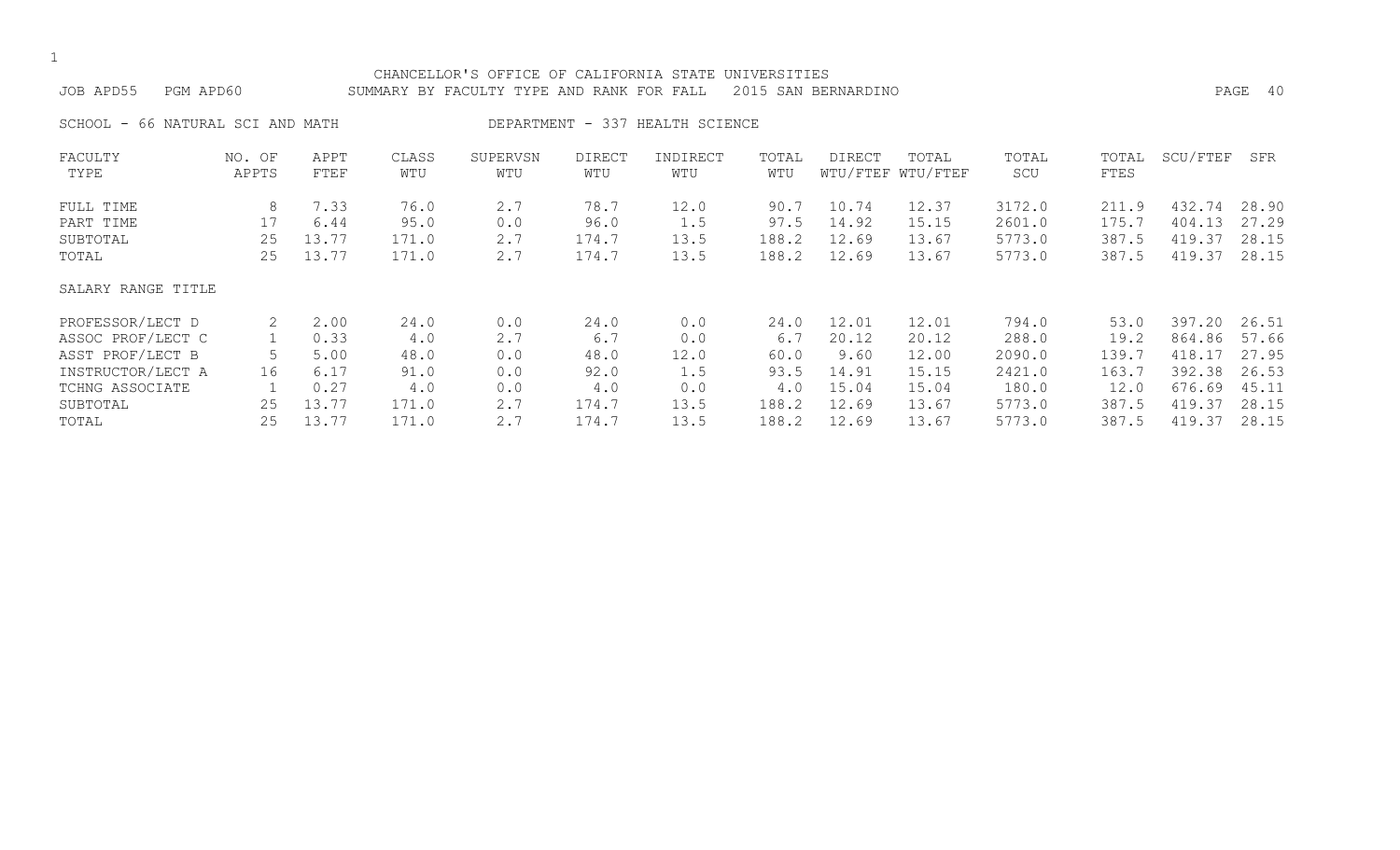|  | ۰.  |
|--|-----|
|  | . . |

# CHANCELLOR'S OFFICE OF CALIFORNIA STATE UNIVERSITIES JOB APD55 PGM APD60 SUMMARY BY FACULTY TYPE AND RANK FOR FALL 2015 SAN BERNARDINO PAGE 41 SCHOOL - 66 NATURAL SCI AND MATH DEPARTMENT - 421 KINESIOLOGY FACULTY NO. OF APPT CLASS SUPERVSN DIRECT INDIRECT TOTAL DIRECT TOTAL TOTAL TOTAL SCU/FTEF SFR

| TYPE               | APPTS | FTEF  | WTU   | WTU  | WTU   | WTU  | WTU   |       | WTU/FTEF WTU/FTEF | SCU     | <b>FTES</b> |        |       |
|--------------------|-------|-------|-------|------|-------|------|-------|-------|-------------------|---------|-------------|--------|-------|
| FULL TIME          | 12    | 10.88 | 110.7 | 19.0 | 130.7 | 23.4 | 154.1 | 12.01 | 14.16             | 4176.0  | 278.4       | 383.79 | 25.59 |
| PART TIME          | 22    | 11.21 | 168.4 | 0.0  | 175.4 | 4.0  | 179.4 | 15.64 | 16.00             | 6722.0  | 448.3       | 599.54 | 39.98 |
| SUBTOTAL           | 34    | 22.09 | 279.1 | 19.0 | 306.1 | 27.4 | 333.5 | 13.86 | 15.10             | 10898.0 | 726.7       | 493.28 | 32.89 |
| TOTAL              | 34    | 22.09 | 279.1 | 19.0 | 306.1 | 27.4 | 333.5 | 13.86 | 15.10             | 10898.0 | 726.7       | 493.28 | 32.89 |
| SALARY RANGE TITLE |       |       |       |      |       |      |       |       |                   |         |             |        |       |
| PROFESSOR/LECT D   | 4     | 1.88  | 19.6  | 5.7  | 27.3  | 4.0  | 31.3  | 14.51 | 16.63             | 598.0   | 39.9        | 317.75 | 21.18 |
| ASSOC PROF/LECT C  |       | 1.00  | 12.3  | 0.0  | 12.3  | 0.0  | 12.3  | 12.30 | 12.30             | 284.0   | 18.9        | 284.00 | 18.93 |
| ASST PROF/LECT B   |       | 5.00  | 39.2  | 13.3 | 52.5  | 19.4 | 71.9  | 10.50 | 14.38             | 1332.0  | 88.8        | 266.35 | 17.76 |
| INSTRUCTOR/LECT A  | 23    | 13.86 | 202.8 | 0.0  | 208.8 | 4.0  | 212.8 | 15.06 | 15.35             | 8310.0  | 554.2       | 599.48 | 39.98 |
| SUBTOTAL           | 33    | 21.75 | 273.9 | 19.0 | 300.9 | 27.4 | 328.3 | 13.84 | 15.10             | 10524.0 | 701.8       | 483.97 | 32.27 |
| OTHER              |       | 0.35  | 5.2   | 0.0  | 5.2   | 0.0  | 5.2   | 14.94 | 14.94             | 374.0   | 24.9        | 74.71  | 71.64 |
| SUBTOTAL           |       | 0.35  | 5.2   | 0.0  | 5.2   | 0.0  | 5.2   | 14.94 | 14.94             | 374.0   | 24.9        | 74.71  | 71.64 |
| TOTAL              | 34    | 22.09 | 279.1 | 19.0 | 306.1 | 27.4 | 333.5 | 13.86 | 15.10             | 10898.0 | 726.7       | 493.28 | 32.89 |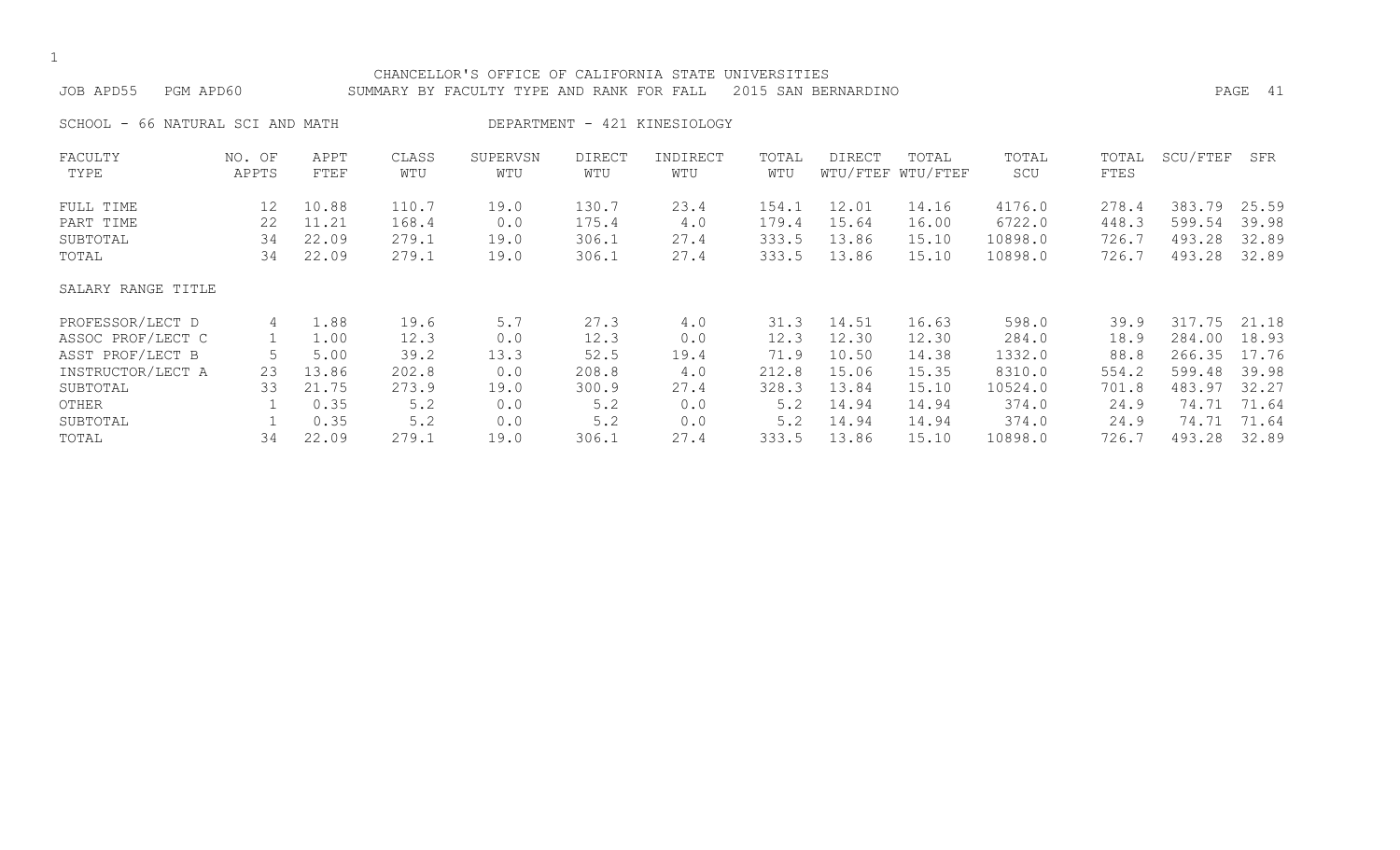## CHANCELLOR'S OFFICE OF CALIFORNIA STATE UNIVERSITIES JOB APD55 PGM APD60 SUMMARY BY FACULTY TYPE AND RANK FOR FALL 2015 SAN BERNARDINO PAGE 42

SCHOOL - 66 NATURAL SCI AND MATH CHART AND DEPARTMENT - 487 MATHEMATICS

| FACULTY            | NO. OF | APPT  | CLASS | SUPERVSN | DIRECT | INDIRECT | TOTAL | <b>DIRECT</b> | TOTAL             | TOTAL   | TOTAL  | SCU/FTEF | SFR   |
|--------------------|--------|-------|-------|----------|--------|----------|-------|---------------|-------------------|---------|--------|----------|-------|
| TYPE               | APPTS  | FTEF  | WTU   | WTU      | WTU    | WTU      | WTU   |               | WTU/FTEF WTU/FTEF | SCU     | FTES   |          |       |
| FULL TIME          | 29     | 22.08 | 258.0 | 11.5     | 274.5  | 25.0     | 299.5 | 12.43         | 13.56             | 7921.0  | 532.5  | 358.68   | 24.11 |
| PART TIME          | 36     | 16.62 | 240.0 | 0.5      | 240.5  | 0.0      | 240.5 | 14.47         | 14.47             | 8999.0  | 600.0  | 541.46   | 36.10 |
| SUBTOTAL           | 65     | 38.70 | 498.0 | 12.0     | 515.0  | 25.0     | 540.0 | 13.31         | 13.95             | 16920.0 | 1132.5 | 437.16   | 29.26 |
| OTHER              |        | 0.00  | 0.0   | 0.0      | 0.0    | 0.0      | 0.0   | 0.00          | 0.00              | 0.0     | 0.0    | 0.00     | 0.00  |
| TOTAL              | 66     | 38.70 | 498.0 | 12.0     | 515.0  | 25.0     | 540.0 | 13.31         | 13.95             | 16920.0 | 1132.5 | 437.16   | 29.26 |
| SALARY RANGE TITLE |        |       |       |          |        |          |       |               |                   |         |        |          |       |
| PROFESSOR/LECT D   | 19     | 13.00 | 150.0 | 7.7      | 157.7  | 14.0     | 171.7 | 12.13         | 13.21             | 4197.0  | 283.5  | 322.85   | 21.80 |
| ASSOC PROF/LECT C  | 3      | 1.84  | 8.0   | 2.6      | 15.6   | 0.0      | 15.6  | 8.50          | 8.50              | 247.0   | 16.9   | 134.53   | 9.18  |
| ASST PROF/LECT B   |        | 3.00  | 28.0  | 1.7      | 29.7   | 8.0      | 37.7  | 9.91          | 12.58             | 932.0   | 62.5   | 310.87   | 20.84 |
| INSTRUCTOR/LECT A  | 24     | 14.33 | 214.0 | 0.0      | 214.0  | 3.0      | 217.0 | 14.93         | 15.14             | 7836.0  | 522.5  | 546.86   | 36.47 |
| TCHNG ASST/LECT L  |        | 0.40  | 6.0   | 0.0      | 6.0    | 0.0      | 6.0   | 15.00         | 15.00             | 140.0   | 9.3    | 350.00   | 23.33 |
| TCHNG ASSOCIATE    | 16     | 6.14  | 92.0  | 0.0      | 92.0   | 0.0      | 92.0  | 14.98         | 14.98             | 3568.0  | 237.9  | 581.01   | 38.73 |
| SUBTOTAL           | 66     | 38.70 | 498.0 | 12.0     | 515.0  | 25.0     | 540.0 | 13.31         | 13.95             | 16920.0 | 1132.5 | 437.16   | 29.26 |
| TOTAL              | 66     | 38.70 | 498.0 | 12.0     | 515.0  | 25.0     | 540.0 | 13.31         | 13.95             | 16920.0 | 1132.5 | 437.16   | 29.26 |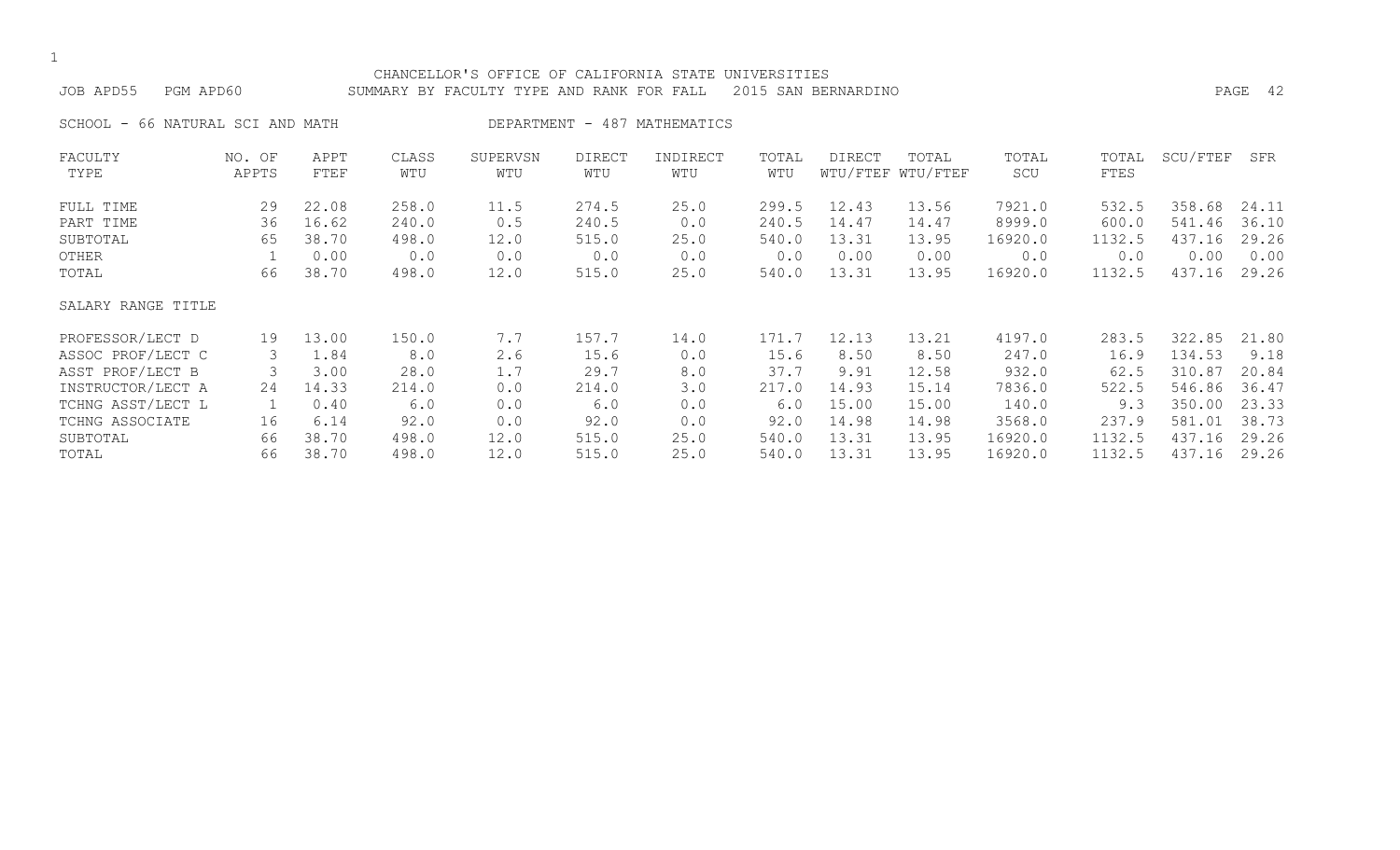| CHANCELLOR'S OFFICE OF CALIFORNIA STATE UNIVERSITIES<br>PGM APD60<br>2015 SAN BERNARDINO<br>JOB APD55<br>SUMMARY BY FACULTY TYPE AND RANK FOR FALL |                 |                              |                              |                          |                              |                                  |                              |                                  |                                  |                                      |                                 |                                      | PAGE 43                          |
|----------------------------------------------------------------------------------------------------------------------------------------------------|-----------------|------------------------------|------------------------------|--------------------------|------------------------------|----------------------------------|------------------------------|----------------------------------|----------------------------------|--------------------------------------|---------------------------------|--------------------------------------|----------------------------------|
| SCHOOL - 66 NATURAL SCI AND MATH                                                                                                                   |                 |                              |                              |                          |                              | DEPARTMENT - 510 NATURAL SCIENCE |                              |                                  |                                  |                                      |                                 |                                      |                                  |
| FACULTY<br>TYPE                                                                                                                                    | NO. OF<br>APPTS | APPT<br>FTEF                 | CLASS<br>WTU                 | SUPERVSN<br>WTU          | <b>DIRECT</b><br>WTU         | INDIRECT<br>WTU                  | TOTAL<br>WTU                 | DIRECT                           | TOTAL<br>WTU/FTEF WTU/FTEF       | TOTAL<br>SCU                         | TOTAL<br>FTES                   | SCU/FTEF                             | SFR                              |
| FULL TIME<br>PART TIME<br>SUBTOTAL<br>TOTAL                                                                                                        |                 | 1.00<br>2.40<br>3.40<br>3.40 | 16.0<br>24.0<br>40.0<br>40.0 | 0.0<br>0.0<br>0.0<br>0.0 | 16.0<br>28.0<br>44.0<br>44.0 | 0.0<br>0.0<br>0.0<br>0.0         | 16.0<br>28.0<br>44.0<br>44.0 | 16.00<br>11.67<br>12.94<br>12.94 | 16.00<br>11.67<br>12.94<br>12.94 | 1412.0<br>2776.0<br>4188.0<br>4188.0 | 94.5<br>185.2<br>279.7<br>279.7 | 412.00<br>157.15<br>232.13<br>232.13 | 94.53<br>77.20<br>82.30<br>82.30 |

# SALARY RANGE TITLE

| INSTRUCTOR/LECT A | 7 3.40     | 40.0 | 0.0 | 44.0 | 0.0 |                  | 44.0 12.94 12.94 | 4188.0                    | 279.7 232.13 82.30 |  |
|-------------------|------------|------|-----|------|-----|------------------|------------------|---------------------------|--------------------|--|
| SUBTOTAL          | $1 \t3.40$ | 40.0 | 0.0 | 44.0 | 0.0 |                  | 44.0 12.94 12.94 | 4188.0 279.7 232.13 82.30 |                    |  |
| TOTAL             | (3.40)     | 40.0 | 0.0 | 44.0 | 0.0 | 44.0 12.94 12.94 |                  | 4188.0 279.7 232.13 82.30 |                    |  |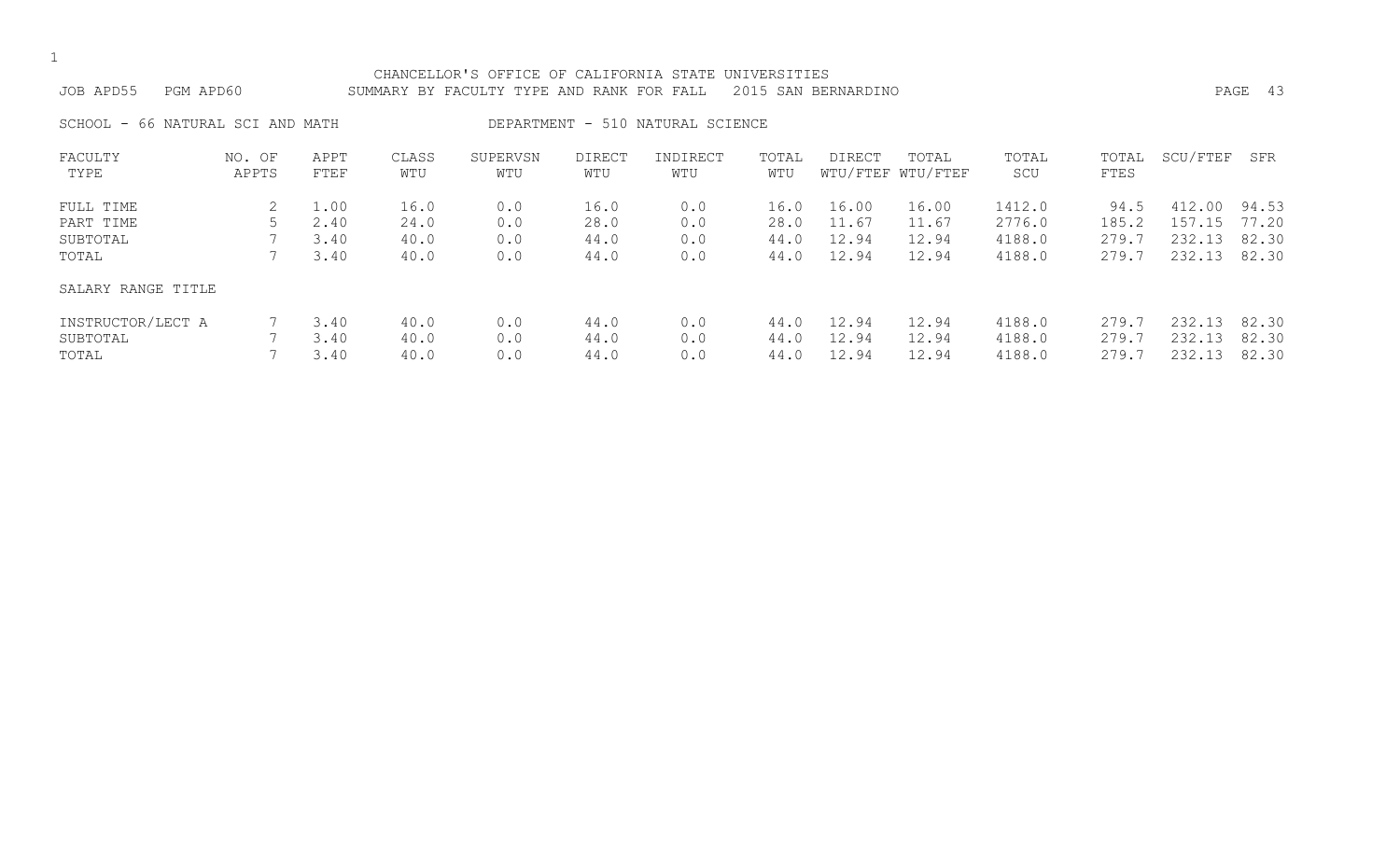|  | ۰.  |
|--|-----|
|  | . . |

#### CHANCELLOR'S OFFICE OF CALIFORNIA STATE UNIVERSITIES JOB APD55 PGM APD60 SUMMARY BY FACULTY TYPE AND RANK FOR FALL 2015 SAN BERNARDINO PAGE 44

SCHOOL - 66 NATURAL SCI AND MATH DEPARTMENT - 515 NURSING

| FACULTY<br>TYPE    | NO. OF<br>APPTS | APPT<br>FTEF | CLASS<br>WTU | SUPERVSN<br>WTU | <b>DIRECT</b><br>WTU | INDIRECT<br>WTU | TOTAL<br>WTU | DIRECT | TOTAL<br>WTU/FTEF WTU/FTEF | TOTAL<br>SCU | TOTAL<br>FTES | SCU/FTEF | SFR   |
|--------------------|-----------------|--------------|--------------|-----------------|----------------------|-----------------|--------------|--------|----------------------------|--------------|---------------|----------|-------|
| FULL TIME          | 14              | 13.00        | 123.0        | 2.0             | 125.0                | 62.0            | 187.0        | 9.62   | 14.38                      | 1854.0       | 123.6         | 142.62   | 9.51  |
| PART TIME          | 32              | 16.36        | 232.0        | 4.7             | 240.7                | 6.0             | 246.7        | 14.72  | 15.08                      | 1800.0       | 122.4         | 110.04   | 7.48  |
| SUBTOTAL           | 46              | 29.36        | 355.0        | 6.7             | 365.7                | 68.0            | 433.7        | 12.46  | 14.77                      | 3654.0       | 246.0         | 124.47   | 8.38  |
| OTHER              |                 | 0.00         | 0.0          | 7.3             | 7.3                  | 0.0             | 7.3          | 0.00   | 0.00                       | 26.0         | 1.7           | 0.00     | 0.00  |
| TOTAL              | 47              | 29.36        | 355.0        | 14.0            | 373.0                | 68.0            | 441.0        | 12.71  | 15.02                      | 3680.0       | 247.8         | 125.35   | 8.44  |
| SALARY RANGE TITLE |                 |              |              |                 |                      |                 |              |        |                            |              |               |          |       |
| PROFESSOR/LECT D   | 2               | 0.75         | 5.0          | 7.3             | 16.3                 | 0.0             | 16.3         | 21.73  | 21.73                      | 208.0        | 14.0          | 277.33   | 18.63 |
| ASSOC PROF/LECT C  | 2               | 1.00         | 12.0         | 0.0             | 12.0                 | 12.0            | 24.0         | 12.00  | 24.00                      | 64.0         | 4.3           | 64.00    | 4.27  |
| ASST PROF/LECT B   |                 | 3.00         | 24.0         | 0.0             | 24.0                 | 14.0            | 38.0         | 8.00   | 12.67                      | 856.0        | 57.1          | 285.33   | 19.02 |
| INSTRUCTOR/LECT A  | 40              | 24.61        | 314.0        | 6.7             | 320.7                | 42.0            | 362.7        | 13.03  | 14.74                      | 2552.0       | 172.5         | 103.71   | 7.01  |
| SUBTOTAL           | 47              | 29.36        | 355.0        | 14.0            | 373.0                | 68.0            | 441.0        | 12.71  | 15.02                      | 3680.0       | 247.8         | 125.35   | 8.44  |
| TOTAL              | 47              | 29.36        | 355.0        | 14.0            | 373.0                | 68.0            | 441.0        | 12.71  | 15.02                      | 3680.0       | 247.8         | 125.35   | 8.44  |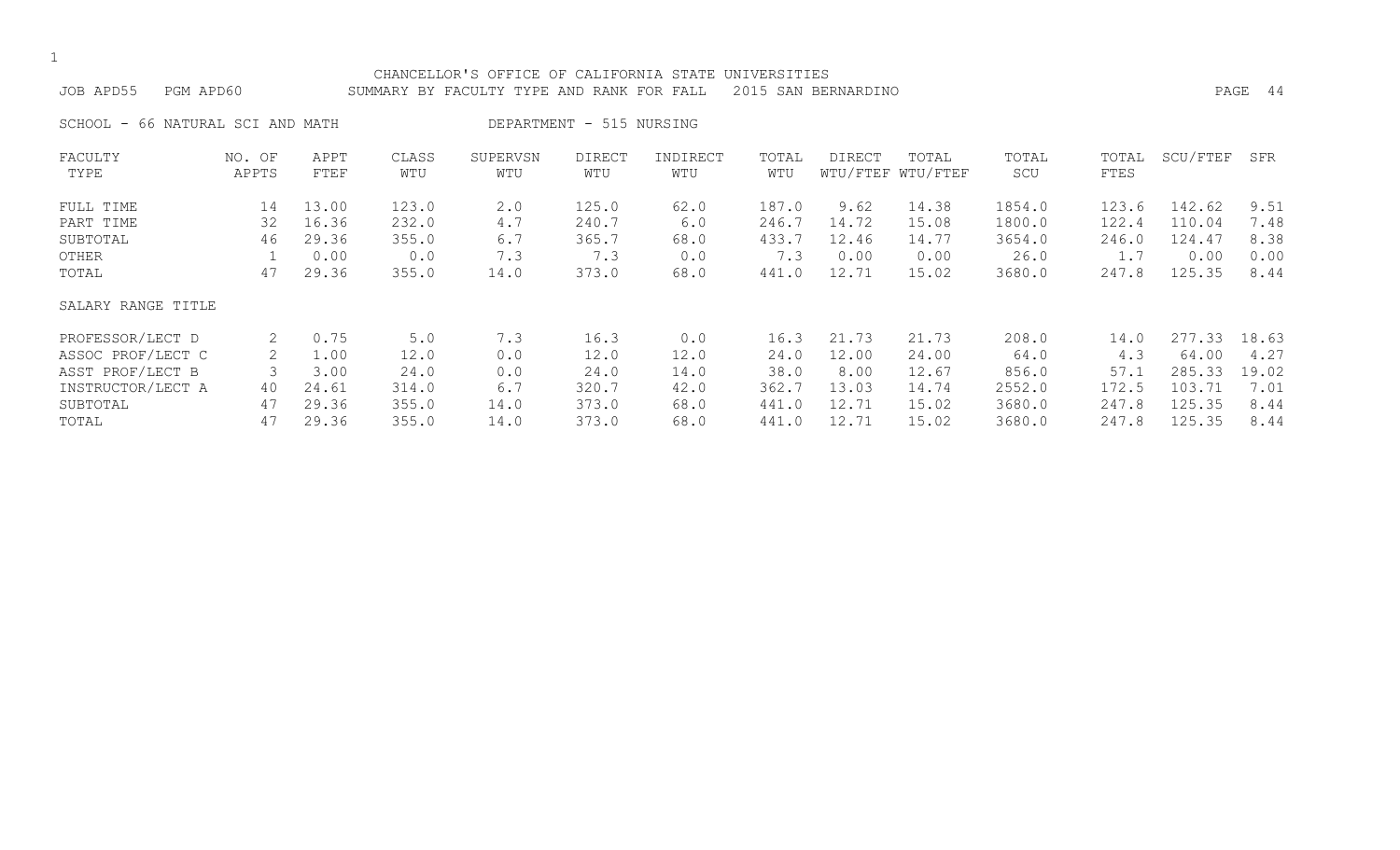|  | ۰.  |
|--|-----|
|  | . . |

#### CHANCELLOR'S OFFICE OF CALIFORNIA STATE UNIVERSITIES JOB APD55 PGM APD60 SUMMARY BY FACULTY TYPE AND RANK FOR FALL 2015 SAN BERNARDINO PAGE 45

SCHOOL - 66 NATURAL SCI AND MATH DEPARTMENT - 571 PHYSICS

| FACULTY<br>TYPE    | NO. OF<br>APPTS | APPT<br>FTEF | CLASS<br>WTU | SUPERVSN<br>WTU | <b>DIRECT</b><br>WTU | INDIRECT<br>WTU | TOTAL<br>WTU | DIRECT | TOTAL<br>WTU/FTEF WTU/FTEF | TOTAL<br>SCU | TOTAL<br>FTES | SCU/FTEF | SFR   |
|--------------------|-----------------|--------------|--------------|-----------------|----------------------|-----------------|--------------|--------|----------------------------|--------------|---------------|----------|-------|
|                    |                 |              |              |                 |                      |                 |              |        |                            |              |               |          |       |
| FULL TIME          | 6               | 5.42         | 29.0         | 0.9             | 29.9                 | 30.0            | 59.9         | 5.52   | 11.06                      | 1023.0       | 68.2          | 188.85   | 12.59 |
| PART TIME          | 8               | 3.46         | 54.0         | 0.0             | 56.0                 | 0.0             | 56.0         | 16.18  | 16.18                      | 3012.0       | 200.8         | 870.02   | 58.00 |
| SUBTOTAL           | 14              | 8.88         | 83.0         | 0.9             | 85.9                 | 30.0            | 115.9        | 9.67   | 13.05                      | 4035.0       | 269.0         | 454.44   | 30.30 |
| OTHER              |                 | 0.00         | 12.0         | 0.0             | 12.0                 | 0.0             | 12.0         | 0.00   | 0.00                       | 392.0        | 26.1          | 0.00     | 0.00  |
| TOTAL              | 15              | 8.88         | 95.0         | 0.9             | 97.9                 | 30.0            | 127.9        | 11.03  | 14.40                      | 4427.0       | 295.1         | 498.59   | 33.24 |
| SALARY RANGE TITLE |                 |              |              |                 |                      |                 |              |        |                            |              |               |          |       |
| PROFESSOR/LECT D   | 5               | 3.42         | 31.0         | 0.6             | 31.6                 | 16.0            | 47.6         | 9.25   | 13.93                      | 926.0        | 61.7          | 271.00   | 18.07 |
| ASST PROF/LECT B   | 2               | 2.00         | 10.0         | 0.3             | 10.3                 | 14.0            | 24.3         | 5.15   | 12.15                      | 489.0        | 32.6          | 244.50   | 16.30 |
| INSTRUCTOR/LECT A  | 8               | 3.46         | 54.0         | 0.0             | 56.0                 | 0.0             | 56.0         | 16.18  | 16.18                      | 3012.0       | 200.8         | 870.02   | 58.00 |
| SUBTOTAL           | 15              | 8.88         | 95.0         | 0.9             | 97.9                 | 30.0            | 127.9        | 11.03  | 14.40                      | 4427.0       | 295.1         | 498.59   | 33.24 |
| TOTAL              | 15              | 8.88         | 95.0         | 0.9             | 97.9                 | 30.0            | 127.9        | 11.03  | 14.40                      | 4427.0       | 295.1         | 498.59   | 33.24 |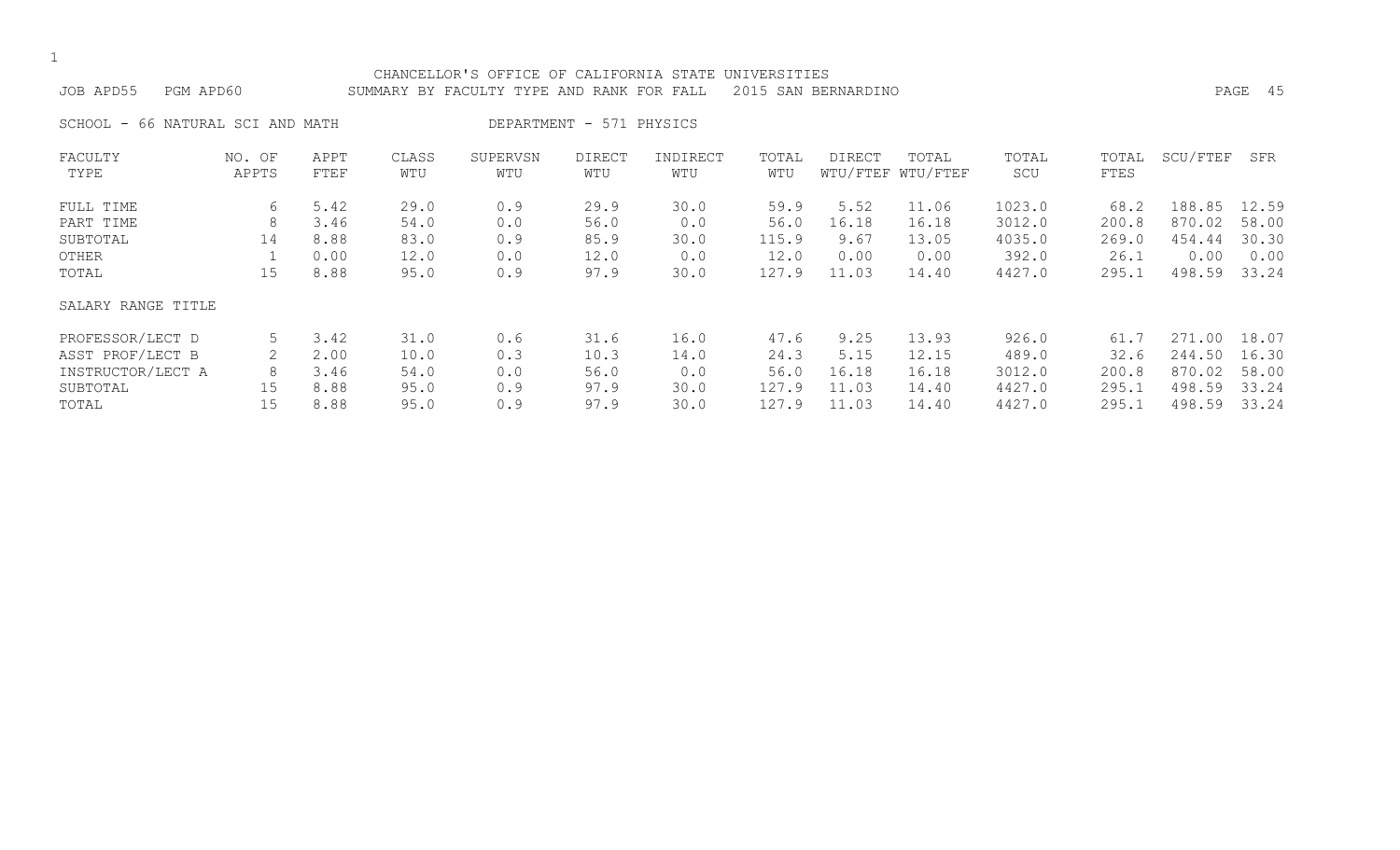# CHANCELLOR'S OFFICE OF CALIFORNIA STATE UNIVERSITIES

JOB APD55 PGM APD60 SUMMARY BY FACULTY TYPE AND RANK FOR FALL 2015 SAN BERNARDINO PAGE 46

SCHOOL - 66 NATURAL SCI AND MATH

| FACULTY            | NO. OF | APPT   | CLASS  | SUPERVSN | <b>DIRECT</b> | INDIRECT | TOTAL  | DIRECT | TOTAL             | TOTAL   | TOTAL  | SCU/FTEF | SFR   |
|--------------------|--------|--------|--------|----------|---------------|----------|--------|--------|-------------------|---------|--------|----------|-------|
| TYPE               | APPTS  | FTEF   | WTU    | WTU      | WTU           | WTU      | WTU    |        | WTU/FTEF WTU/FTEF | SCU     | FTES   |          |       |
| FULL TIME          | 114    | 92.80  | 929.4  | 68.5     | 1024.9        | 293.2    | 1318.1 | 11.04  | 14.20             | 33233.0 | 2232.3 | 358.10   | 24.05 |
| PART TIME          | 175    | 80.82  | 1157.6 | 6.8      | 1189.4        | 21.5     | 1210.9 | 14.72  | 14.98             | 36486.0 | 2437.9 | 451.44   | 30.16 |
| SUBTOTAL           | 289    | 173.62 | 2087.0 | 75.3     | 2214.3        | 314.7    | 2529.0 | 12.75  | 14.57             | 69719.0 | 4670.1 | 401.55   | 26.90 |
| OTHER              | 3      | 0.00   | 12.0   | 7.3      | 19.3          | 0.0      | 19.3   | 0.00   | 0.00              | 418.0   | 27.9   | 0.00     | 0.00  |
| TOTAL              | 292    | 173.62 | 2099.0 | 82.6     | 2233.6        | 314.7    | 2548.3 | 12.86  | 14.68             | 70137.0 | 4698.0 | 403.96   | 27.06 |
| SALARY RANGE TITLE |        |        |        |          |               |          |        |        |                   |         |        |          |       |
| PROFESSOR/LECT D   | 61     | 41.29  | 436.9  | 45.1     | 505.0         | 126.4    | 631.4  | 12.23  | 15.29             | 16106.0 | 1085.7 | 390.03   | 26.29 |
| ASSOC PROF/LECT C  | 13     | 9.52   | 95.6   | 8.1      | 108.7         | 16.7     | 125.4  | 11.42  | 13.18             | 3691.0  | 247.1  | 387.79   | 25.96 |
| ASST PROF/LECT B   | 27     | 25.99  | 203.3  | 22.7     | 230.0         | 113.1    | 343.1  | 8.85   | 13.20             | 7268.0  | 488.0  | 279.60   | 18.77 |
| INSTRUCTOR/LECT A  | 151    | 81.20  | 1139.0 | 6.7      | 1164.7        | 58.5     | 1223.2 | 14.34  | 15.06             | 36783.0 | 2457.9 | 452.99   | 30.27 |
| TCHNG ASST/LECT L  |        | 0.40   | 6.0    | 0.0      | 6.0           | 0.0      | 6.0    | 15.00  | 15.00             | 140.0   | 9.3    | 350.00   | 23.33 |
| TCHNG ASSOCIATE    | 36     | 13.47  | 194.0  | 0.0      | 195.0         | 0.0      | 195.0  | 14.48  | 14.48             | 5388.0  | 359.3  | 400.06   | 26.68 |
| SUBTOTAL           | 289    | 171.88 | 2074.8 | 82.6     | 2209.4        | 314.7    | 2524.1 | 12.85  | 14.69             | 69376.0 | 4647.3 | 403.64   | 27.04 |
| OTHER              | 3      | 1.75   | 24.2   | 0.0      | 24.2          | 0.0      | 24.2   | 13.84  | 13.84             | 761.0   | 50.7   | 435.11   | 29.01 |
| SUBTOTAL           | 3      | 1.75   | 24.2   | 0.0      | 24.2          | 0.0      | 24.2   | 13.84  | 13.84             | 761.0   | 50.7   | 435.11   | 29.01 |
| TOTAL              | 292    | 173.62 | 2099.0 | 82.6     | 2233.6        | 314.7    | 2548.3 | 12.86  | 14.68             | 70137.0 | 4698.0 | 403.96   | 27.06 |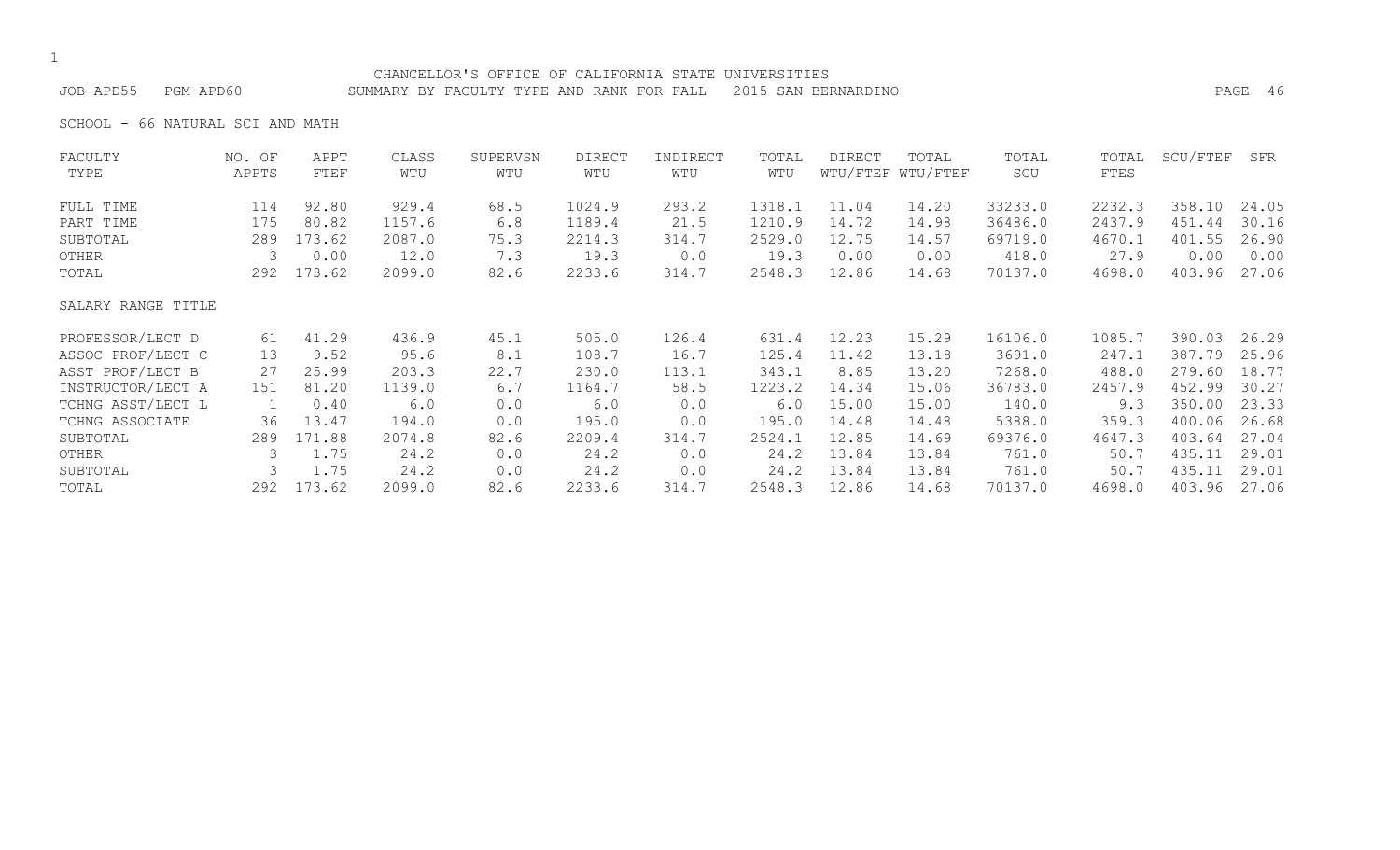|  | ۰.  |
|--|-----|
|  | . . |

#### CHANCELLOR'S OFFICE OF CALIFORNIA STATE UNIVERSITIES JOB APD55 PGM APD60 SUMMARY BY FACULTY TYPE AND RANK FOR FALL 2015 SAN BERNARDINO PAGE 47

### SCHOOL - 99 ALL COLLEGE THE RESOLUTION DEPARTMENT - 373 INTERDISCIPLINARY STUDIES IN EDUCATION

| FACULTY            | NO. OF | APPT | CLASS | SUPERVSN | <b>DIRECT</b> | INDIRECT | TOTAL | DIRECT | TOTAL             | TOTAL  | TOTAL | SCU/FTEF | SFR   |
|--------------------|--------|------|-------|----------|---------------|----------|-------|--------|-------------------|--------|-------|----------|-------|
| TYPE               | APPTS  | FTEF | WTU   | WTU      | WTU           | WTU      | WTU   |        | WTU/FTEF WTU/FTEF | SCU    | FTES  |          |       |
| FULL TIME          | 3      | 0.75 | 28.0  | 0.0      | 28.0          | 0.0      | 28.0  | 37.33  | 37.33             | 1006.0 | 67.4  | 341.33   | 89.87 |
| PART TIME          | 34     | 6.64 | 117.6 | 0.0      | 117.6         | 0.0      | 117.6 | 17.72  | 17.72             | 2664.0 | 177.6 | 401.45   | 26.76 |
| SUBTOTAL           | 37     | 7.39 | 145.6 | 0.0      | 145.6         | 0.0      | 145.6 | 19.71  | 19.71             | 3670.0 | 245.0 | 496.89   | 33.17 |
| OTHER              | 8      | 0.00 | 0.0   | 0.0      | 0.0           | 0.0      | 0.0   | 0.00   | 0.00              | 280.0  | 18.7  | 0.00     | 0.00  |
| TOTAL              | 45     | 7.39 | 145.6 | 0.0      | 145.6         | 0.0      | 145.6 | 19.71  | 19.71             | 3950.0 | 263.7 | 534.80   | 35.70 |
| SALARY RANGE TITLE |        |      |       |          |               |          |       |        |                   |        |       |          |       |
| INSTRUCTOR/LECT A  | 30     | 5.99 | 122.6 | 0.0      | 122.6         | 0.0      | 122.6 | 20.47  | 20.47             | 3364.0 | 224.6 | 561.70   | 37.50 |
| TCHNG ASSOCIATE    |        | 0.17 | 4.6   | 0.0      | 4.6           | 0.0      | 4.6   | 26.59  | 26.59             | 222.0  | 14.8  | 283.24   | 85.55 |
| SUBTOTAL           | 37     | 6.16 | 127.2 | 0.0      | 127.2         | 0.0      | 127.2 | 20.64  | 20.64             | 3586.0 | 239.4 | 581.95   | 38.85 |
| ADMINISTRATOR      |        | 0.53 | 8.0   | 0.0      | 8.0           | 0.0      | 8.0   | 15.04  | 15.04             | 158.0  | 10.5  | 296.99   | 19.79 |
| OTHER              |        | 0.69 | 10.4  | 0.0      | 10.4          | 0.0      | 10.4  | 15.03  | 15.03             | 206.0  | 13.7  | 297.69   | 19.84 |
| SUBTOTAL           | 8      | 1.22 | 18.4  | 0.0      | 18.4          | 0.0      | 18.4  | 15.03  | 15.03             | 364.0  | 24.3  | 297.39   | 19.83 |
| TOTAL              | 45     | 7.39 | 145.6 | 0.0      | 145.6         | 0.0      | 145.6 | 19.71  | 19.71             | 3950.0 | 263.7 | 534.80   | 35.70 |